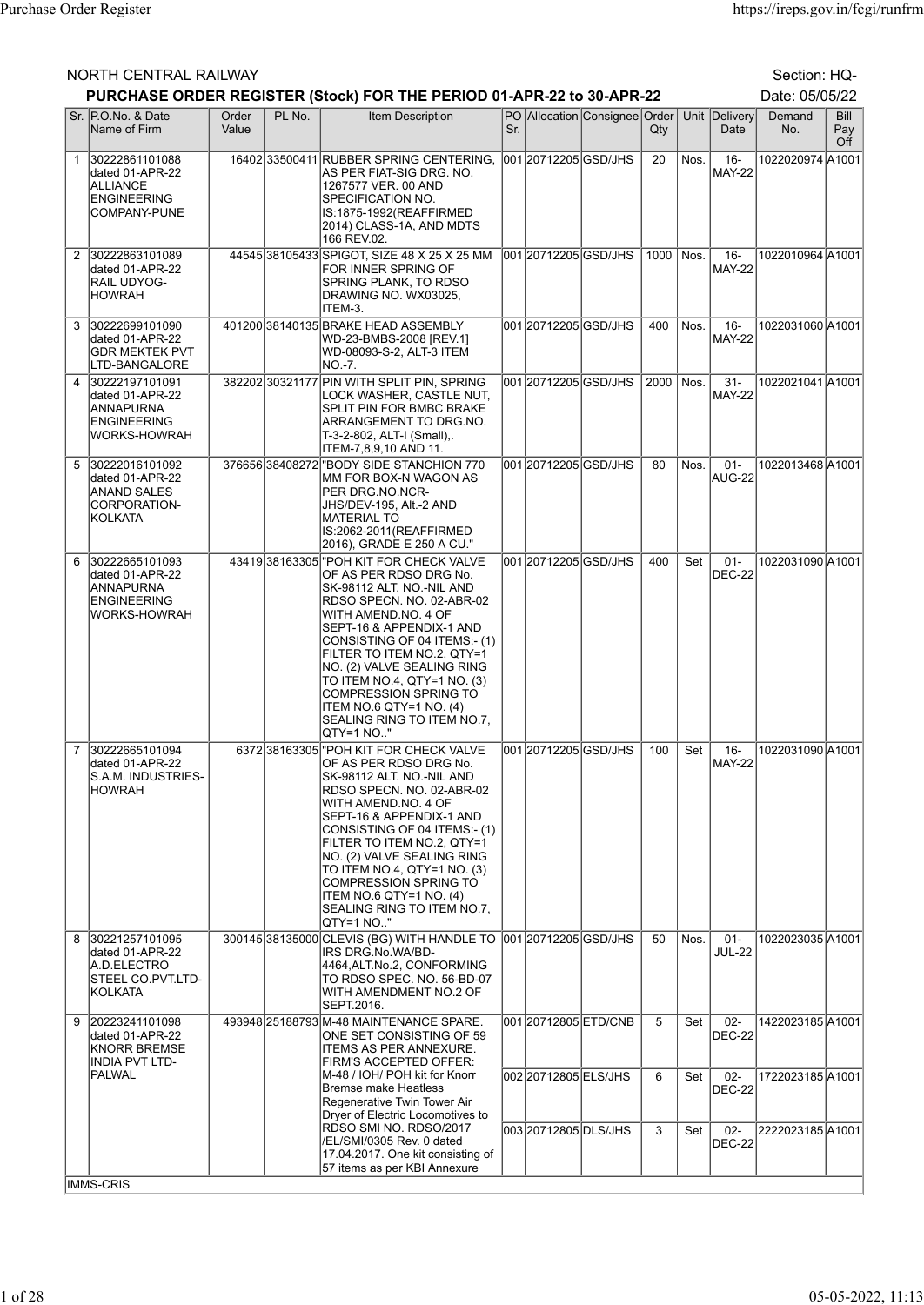| Sr. | P.O.No. & Date<br>Name of Firm                                                                                                      | Order<br>Value | PL No. | <b>Item Description</b>                                                                                                                                                                                                                                                                                               | Sr. |                                             | PO Allocation Consignee Order       | Qty         | Unit         | Delivery<br>Date               | Demand<br>No.                        | Bill<br>Pay<br>Off |
|-----|-------------------------------------------------------------------------------------------------------------------------------------|----------------|--------|-----------------------------------------------------------------------------------------------------------------------------------------------------------------------------------------------------------------------------------------------------------------------------------------------------------------------|-----|---------------------------------------------|-------------------------------------|-------------|--------------|--------------------------------|--------------------------------------|--------------------|
|     | 10 80221128101099<br>dated 01-APR-22<br><b>EXCEL</b><br><b>COMPOSITES</b><br>PRIVATE LIMITED-<br>KOLKATA                            |                |        | 114483684114010NATURALARTIFICIAL FIBRE<br>THERMOSET COMPOSITE<br>(NAFTC) sheet for roof paneline<br>of railway passanger coaches to<br>size :3048 MM X 1524 MM X 1.5<br>MM to RDSO spec.no.<br>RDSO/2016/CG-02 (REV.00)<br>lmake: EXCEL TUF                                                                           |     | 00120712205GSD/JHS                          |                                     | 360         | Nos.         | $31 -$<br>AUG-22               | 1022023007 A1001                     |                    |
|     | 11 30221996101100<br>dated 01-APR-22<br><b>ORIENT STEEL AND</b><br><b>INDUSTRIES LTD-</b><br><b>KOLKATA</b>                         |                |        | 383500 38974794 "SLIDE BLOCK FOR BOTTOM<br>SIDE BEARER TO RDSO DRG.<br>NO. CONTR-9404-S/15, ALT. 12,<br>ITEM NO. 1."                                                                                                                                                                                                  |     | 001 2071 2805 GSD/JHS                       |                                     | 50          | Nos.         | $31 -$<br>AUG-22               | 1022013485 A1001                     |                    |
|     | 12 30222208101101<br>dated 01-APR-22<br><b>FAIVELEY</b><br>TRANSPORT RAIL                                                           |                |        | 115640 33501774 FLEXIBLE HOSE 650 MM FOR<br>BOGIE TO RDSO DRG. NO.<br>CG-19036, ALT. 1 SIMILAR TO<br>KBIPART NO. KP0274893 OR                                                                                                                                                                                         |     | 001 20712805 GSD/JHS                        |                                     | 25          | Nos.         | $24 -$<br><b>JUN-22</b>        | 1022023305 A1001                     |                    |
|     | <b>TECHNOLOGIES</b><br><b>INDIA PRIVATE</b><br>LIMITED-B                                                                            |                |        | <b>FAIVELEY PART NO.</b><br>FT0052512-001 OR ESCORTS<br>PART NO. 1J112000031.                                                                                                                                                                                                                                         |     |                                             | 00220712805GSD/CNB                  | 45          | Nos.         | $24 -$<br><b>JUN-22</b>        | 2022023305 A1001                     |                    |
|     | 13 20223165101102<br>dated 01-APR-22<br><b>ARCO ELECTRO</b><br>TECHNOLOGIES                                                         |                |        | 265075 25948301 SPACER FOR HITACHI TM<br>BRUSH HOLDER AS PER RDSO<br>DRAWING NO.SKEL4683.ALT-1<br>or latest. Firm's offer accepted-                                                                                                                                                                                   |     | 001 2071 2205 DLS/JHS                       |                                     | 7200        | Nos.         | $31 -$<br><b>MAY-23</b>        | 2222023276 A1001                     |                    |
|     | PVT. LTD.-MUMBAI                                                                                                                    |                |        | <b>SPACER FOR HITACHI TM</b><br>BRUSH HOLDER AS PER RDSO<br>DRAWING NO.SKEL4683.ALT-1<br>Make- Firm's self.                                                                                                                                                                                                           |     | 002 2071 2205 ELS/JHS                       |                                     | 24000  Nos. |              | $31 -$<br><b>MAY-23</b>        | 1722023276 A1001                     |                    |
|     | 14 70221064101110<br>dated 04-APR-22<br>SHRI KRISHNA<br>CHEMICALS-<br><b>FARIDABAD</b>                                              |                |        | 129210 77196120 Thinner for synthetic paints &<br>Varnish to IS: 1872/1961.                                                                                                                                                                                                                                           |     | 001 20712205 GSD/JHS                        |                                     | 1500        | <b>LTR</b>   | 03-<br><b>JUL-22</b>           | 1022010931 A1001                     |                    |
|     | 15 30221513101111<br>dated 04-APR-22<br><b>MA SITALA</b><br><b>INDUSTRIES-</b><br><b>HOWRAH</b>                                     |                |        | 339250 38106188 KEY BOLT WITH NUT SPRING<br>WASHER AND SPLIT PIN TO<br>RDSO DRG.NO.SK.69594,ITEM<br>NO-9, ALT.NO-36.                                                                                                                                                                                                  |     |                                             | 001 20712205 GSD/CNB  10000  Nos.   |             |              | $19 -$<br><b>MAY-22</b>        | 2022020376 A1001                     |                    |
|     | 16 30221300101112<br>dated 04-APR-22<br><b>B3 INDUSTRIES-</b><br><b>HOWRAH</b>                                                      |                |        | 140656 38142144 SLEEVE FOR HAND BRAKE TO 001 20712205 GSD/JHS<br>IRS DRG. NO. W/BG-6310, ALT.<br>l3."                                                                                                                                                                                                                 |     |                                             |                                     | 800         | Nos.         | $04 -$<br>AUG-22               | 1022033283A1001                      |                    |
|     | 17 20212057101113<br>dated 04-APR-22<br><b>BAGREE</b>                                                                               |                |        | 94549 25971049 SINGLE COIL [RECTANGULAR<br><b>SECTION] SPRING WASHER</b><br>M-24 IS: 3063/1972. Make-                                                                                                                                                                                                                 |     | 00120712805ELS/JHS<br>002 2071 2805 DLS/JHS |                                     | 8100<br>488 | Nos.<br>Nos. | $03 -$<br><b>JUL-22</b><br>03- | 1721123159 A1001<br>2221123159 A1001 |                    |
|     | ASSOCIATES-<br><b>FARIDABAD</b>                                                                                                     |                |        | FORBES.                                                                                                                                                                                                                                                                                                               |     |                                             |                                     |             |              | <b>JUL-22</b>                  |                                      |                    |
|     | 18 30221221101114<br>dated 04-APR-22<br>LALBABA<br><b>INDUSTRIAL</b><br><b>CORPORATION</b><br><b>PRIVATE LTD.-</b><br><b>HOWRAH</b> |                |        | 792960 38103059 Side Frame Key to RDSO<br>DRG.NO. SK-69594, ITEM NO.6,<br>ALT.-36.                                                                                                                                                                                                                                    |     |                                             | 001 2071 2805 GSD/CNB   4000   Nos. |             |              | 19-<br><b>MAY-22</b>           | 2022030388 A1001                     |                    |
|     | 19 30221284101115<br>dated 04-APR-22<br>ANNAPURNA<br><b>ENGINEERING</b><br>WORKS-HOWRAH                                             |                |        | RIGGING TO IRS PART DRG.<br> NO. W/BG-6192A, ALT. 3."                                                                                                                                                                                                                                                                 |     |                                             |                                     | 4000        | Nos.         | $04 -$<br>OCT-22               | 1022033281A1001                      |                    |
|     | 20 30222288101116<br>dated 04-APR-22<br>SHREE BALAJI IRON<br>STORE-HOWRAH                                                           |                |        | 442500 31010430 COMPENSATING RING OD-250<br>MM, ID-174 MM & 5 MM THICK<br>FOR AXLE BOX<br>ARRANGEMENT TO DRG. NO.<br>CRW/SK-433, ALT. NIL, ITEM<br>NO. 1.                                                                                                                                                             |     | 001 2071 2205 GSD/JHS                       |                                     | 3000        | Nos.         | 03-<br><b>JUN-22</b>           | 1022033265lA1001                     |                    |
| 21  | 80201026701117<br>dated 04-APR-22<br><b>INDIAN OIL</b><br><b>CORPORATION LTD-</b><br>MUMBAI                                         |                |        | 887702 80031365 Servo Coat 170-T with<br>Specification Prop. Brand. IOC's<br>controlled Specns. (i) Colour:<br>Black, (ii) Kinematic Viscosity 100<br>Deg.C in cSt:750-800, (iii) Flash<br>Point (COC) Deg.C min.:280, (iv)<br>Timken OK load kg.min.:15, (v)<br>Copper strip corrosion at 100<br>Deg.C,3 hrs. Max:1. |     | 001 20712305 ELS/JHS                        |                                     | 6839        | Kgs.         | $04 -$<br><b>JUL-22</b>        | 1720093003 A1001                     |                    |
|     | 22 80211026701118<br>dated 04-APR-22<br><b>BALMER LAWRIE</b><br>AND COMPANY<br>LTD.-NEW DELHI<br>IMMS-CRIS                          |                |        | 591888 80031365 BALMEROAL BLUE COAT-3<br>Conforming to as per Specn.<br>given at SN-7(A) of RGC as per<br>below.Specification: (1)<br>Appearance: Black Fluid, (2)<br>Kinematic Viscosity 100 Deg.C in<br>cSt: 750-800 (3) Flash Point<br>(COC) Deg.C min.: 240, (4)                                                  |     | 001 20712305 ETD/CNB                        |                                     | 4560        | Kgs.         | $04 -$<br><b>JUL-22</b>        | 1421093007 A1001                     |                    |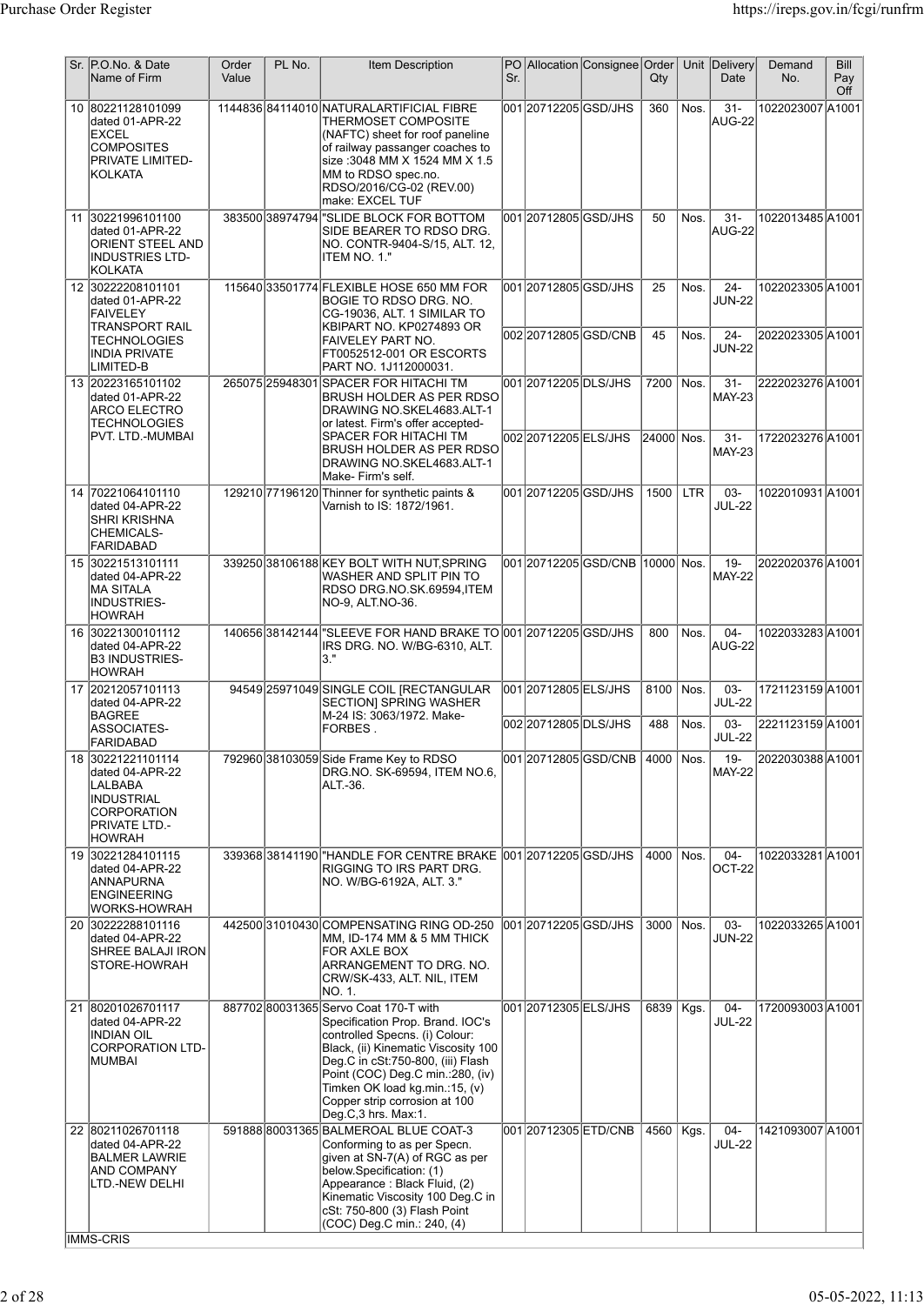|    | Sr. P.O.No. & Date<br>Name of Firm                                                                             | Order<br>Value | PL No. | <b>Item Description</b>                                                                                                                                                                                                                                                                                                                | Sr. |                       | PO Allocation Consignee Order | $Q$ ty      |            | Unit Delivery<br>Date   | Demand<br>No.    | Bill<br>Pay<br>Off |
|----|----------------------------------------------------------------------------------------------------------------|----------------|--------|----------------------------------------------------------------------------------------------------------------------------------------------------------------------------------------------------------------------------------------------------------------------------------------------------------------------------------------|-----|-----------------------|-------------------------------|-------------|------------|-------------------------|------------------|--------------------|
|    |                                                                                                                |                |        | Copper strip corrosion at 212<br>Deg. F, for 3 hours: Passes.                                                                                                                                                                                                                                                                          |     |                       |                               |             |            |                         |                  |                    |
|    | 23 20213618101119<br>dated 04-APR-22<br>KHARAGPUR METAL<br>REFORMING<br><b>INDUSTRIES PVT</b><br>LTD-KHARAGPUR |                |        | 5870500 29050066 SET OF LABYRINTH RING FOR<br>NOSE SUSPPEND DRIVE(MSU<br>TUBE) OF WAP7/WAG-9 AS<br>PER ELW/BSL/ SKETCH NO-<br>ELW/BSL/3-PH/SK.NO.502 (SET<br>CONSISTS OF 10 ITEMS. ONE<br>NO.EACH TOTAL 10 NOS.)<br>Make-KM                                                                                                            |     | 001 20712205 ETD/CNB  |                               | 50          | Set        | $04 -$<br><b>JUL-22</b> | 1421121627 A1001 |                    |
|    | 24 20222595101120<br>dated 04-APR-22<br><b>BALU INDUSTRIES-</b><br><b>CHENNAI</b>                              |                |        | 27659 25378521 POLYMIDE BUSH SIZE<br>20X75X65 AS PER RDSO<br>DRG.NO. SKEL-4725, REF.NO.2<br>Make-BI.                                                                                                                                                                                                                                   |     | 001 20712205 DLS/JHS  |                               | 800         | Nos.       | $04 -$<br>AUG-22        | 2222013397 A1001 |                    |
|    | 25 20223012101121<br>dated 04-APR-22<br>D BACHUBHAI AND<br>BROTHERS-<br><b>MUMBAI</b>                          |                |        | 56593 25328669 FLATE SPLIT PIN COTTER SIZE 001 20712805 ETD/CNB<br>5 X 12 X 63 MM AS PER<br>IS-2638/1974,AND IS-549/1974.<br>It is used in Hanger pin of<br>WAG-7/WAP-4 loco.                                                                                                                                                          |     |                       |                               | 4000   Nos. |            | 03-<br><b>JUN-22</b>    | 1422023226 A1001 |                    |
|    | 26 20222577101122<br>dated 04-APR-22                                                                           |                |        | 117861 25328141 BRAKE CYLINDER PIN AS PER<br>RDSO drawing No. SKVL-585                                                                                                                                                                                                                                                                 |     | 001 2071 2205 ETD/CNB |                               | 187         | Nos.       | $04 -$<br><b>SEP-22</b> | 1422013380 A1001 |                    |
|    | <b>KRISTEEL</b><br>CORPORATION-                                                                                |                |        | Alt-2 sheet No. 2 of 3, Ref. No. 35 002 20712205 ELS/JHS<br>for (WAP7/WAG7 Locomotive).                                                                                                                                                                                                                                                |     |                       |                               | 75          | Nos.       | $04 -$<br><b>SEP-22</b> | 1722013380 A1001 |                    |
|    | <b>MUMBAI</b>                                                                                                  |                |        | Make-KC.                                                                                                                                                                                                                                                                                                                               |     | 003 20712205 DLS/JHS  |                               | 96          | Nos.       | $04 -$<br><b>SEP-22</b> | 2222013380 A1001 |                    |
|    | 27 20223345101123<br>dated 04-APR-22<br><b>RASIKA</b><br><b>INTERNATIONAL-</b><br>NEW DELHI                    |                |        | 280840 25160102 KIT 'B' SET OF SPARES FOR<br>IOH SCHEDULE (M-48) OF<br>VAPORID AIR DRYER.One Set<br>Consisting of 19 items. 54 Nos.<br>as per annexure.                                                                                                                                                                                |     | 001 2071 2005 ELS/JHS |                               | 14          | Set        | $31 -$<br><b>MAY-23</b> | 1722033157 A1001 |                    |
|    | 28 20223296101125<br>dated 04-APR-22<br><b>AUTOMETERS</b><br>ALLIANCE LTD-<br>NOIDA                            |                |        | 348526 25208238 AOH Kit for overhauling of<br>autometer pulse Generator AAL<br>Part No.1900007200/01. ONE<br>SET CONSISTING OF 05 ITEMS<br>8 NOS (1) OIL SEAL DIA<br>20/40X6, AAL PART NO                                                                                                                                              |     | 001 2071 2805 ETD/CNB |                               | 70          | Nos.       | 03-<br><b>JUL-22</b>    | 1422023191 A1001 |                    |
|    |                                                                                                                |                |        | 8.3010.138/01, QTY= 01 NO (2)<br>GASKET WITH 'O' RING ( OLD<br>PART NO 8.3010.188) AAL PART<br>NO 1915018977, QTY= 01 NO<br>(3) 'O' RING DIA 39X42X1.5, AAL                                                                                                                                                                            |     | 002 2071 2805 ELS/JHS |                               | 36          | Nos.       | 03-<br><b>JUL-22</b>    | 1722023191A1001  |                    |
|    |                                                                                                                |                |        | PART NO 8.3010.503, QTY= 01<br>NO (4) GASKET AAL PART NO<br>1919512577, QTY= 01 NO (V)<br>SPRING WASHER DIA 10.2, AAL<br>PART NO 8.1830.222/14, QTY=<br>04 NOS Make- AAL.                                                                                                                                                              |     | 00320712805DLS/JHS    |                               | 15          | Nos.       | 03-<br><b>JUL-22</b>    | 2222023191 A1001 |                    |
| 29 | 20221726101126<br>dated 04-APR-22<br><b>MCAM SURLON</b><br>INDIA LIMITED-<br>GHAZIABAD                         |                |        | 107050 25128097 CENTRE PIVOT LINER<br><b>VERTICAL(HALF) TO RDSO</b><br>DRG.NO.SK.DL-3255 ALT-2,<br><b>REF-2,MATERIAL -NON</b><br> METALLIC WEAR RESISTANT,<br>SELF LUBRICATED POLYAMIDE<br>PA 6.AS PER RDSO<br><b>SPECIFICATION</b><br>NO.MP.0.40.99.02<br>(REVISION-01) OF OCTOBER-<br>200712 FOR WAP-4 LOCO, Mke-<br>Firm's self/MS. |     | 001 2071 2005 ELS/JHS |                               | 48          | Nos.       | 03-<br><b>JUN-22</b>    | 1722011032 A1001 |                    |
|    | 30 20222471101127<br>dated 04-APR-22<br>S.D. TECHNICAL<br>SERVICES PVT.<br>LTD.-GURGAON                        |                |        | 97350 25188197 R6 SDW-1 RELAY VALVE TO SD 001 20712205 ELS/JHS<br>905/91. It is used in Air flow ckt.<br>Make- S.D. Technical Services<br>Pvt. Ltd. Gurgaon                                                                                                                                                                            |     |                       |                               | 11          | Nos.       | 03-<br><b>JUN-22</b>    | 1722013339 A1001 |                    |
|    | 31 70223407101132<br>dated 05-APR-22<br>PUSHKER PAINT<br>INDUSTRIES-<br><b>LUCKNOW</b>                         |                |        | 36108 77032469 Paint Enamel Synthetic exterior<br>brushing finishing Pale Cream to<br>IS:8662/2004 [Second Rcvision],<br>ISC No.352 to IS: 5/1994, Gloss<br>86 and above, Wet opacity 15 Sq.<br>mtrs. per Ltr. Packing in 20 Ltrs.<br>New non-returnable M.S. Drums<br>to IS: 2552/89 Gr. B-II.                                        |     | 001 20712205 ETD/CNB  |                               | 180         | <b>LTR</b> | $04 -$<br><b>JUN-22</b> | 1422033323 A1001 |                    |
|    | 32 70223488201133<br>dated 05-APR-22<br>SURYA WALL CARE<br>CHEM PVT. LTD.,<br>AHMEDABAD                        |                |        | 8755 77032056 PAINT ENAMEL SYNTHETIC<br>FINISHING SKY BLUE ISC 101<br>TO IS 2932,WET OPACITY 160<br>SQ. MTRS. PER 10 LTR.<br>PACKING IN 20 LTRS. NEW<br>NON-RETURNABLE M.S. DRUM<br>TO IS:2552/89, Gr. B-II.                                                                                                                           |     | 001 20713205 DLS/JHS  |                               | 18          | <b>LTR</b> | $04 -$<br><b>MAY-22</b> | 2222033319 A1001 |                    |
|    | <b>IMMS-CRIS</b>                                                                                               |                |        |                                                                                                                                                                                                                                                                                                                                        |     |                       |                               |             |            |                         |                  |                    |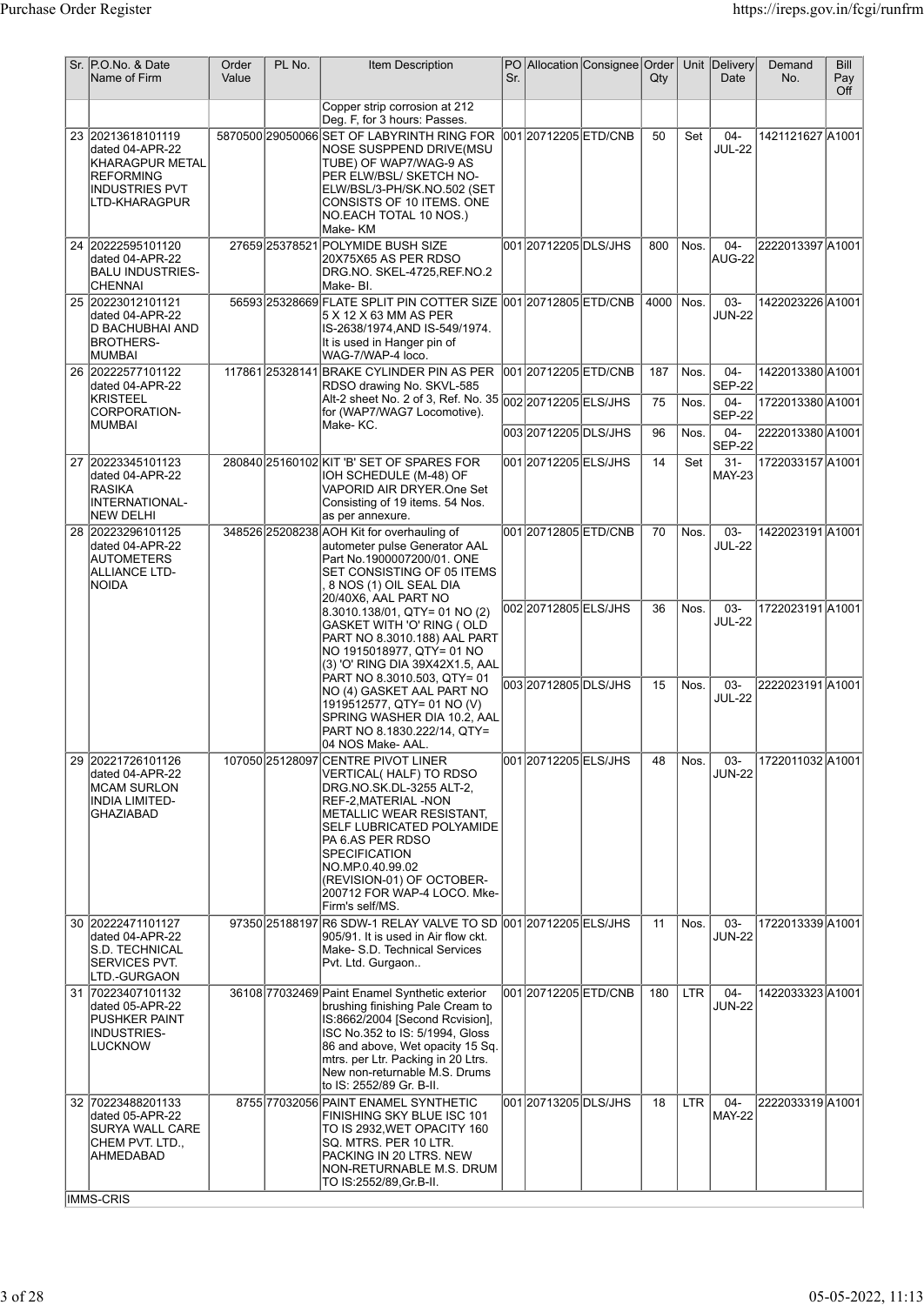|    | Sr. P.O.No. & Date<br>Name of Firm                                                                                      | Order<br>Value | PL No. | Item Description                                                                                                                                                                                                                                                                                                                                                                           | Sr. |                                               | PO Allocation Consignee Order                | Qty        |              | Unit Delivery<br>Date                    | Demand<br>No.                        | Bill<br>Pay<br>Off |
|----|-------------------------------------------------------------------------------------------------------------------------|----------------|--------|--------------------------------------------------------------------------------------------------------------------------------------------------------------------------------------------------------------------------------------------------------------------------------------------------------------------------------------------------------------------------------------------|-----|-----------------------------------------------|----------------------------------------------|------------|--------------|------------------------------------------|--------------------------------------|--------------------|
|    | 33 30212440101137<br>dated 05-APR-22<br>ANNAPURNA<br>ENGINEERING<br>WORKS-HOWRAH.                                       |                |        | 2409938 38163445 AIR CYLINDER [WITH NUT<br>M48X2PX38] FOR BOBRN<br>WAGON TO RDSO DRG. NO.-<br>WD-92081-S-54, ALT. NO.1.                                                                                                                                                                                                                                                                    |     | 001 2071 2205 GSD/JHS                         |                                              | 140        | Nos.         | $04 -$<br><b>JUL-22</b>                  | 1021123022 A1001                     |                    |
| 34 | 30221014101138<br>dated 05-APR-22<br>GREYSHAM<br><b>INTERNATIONAL</b><br>PVT. LTD.-NOIDA                                |                |        | 1623090 30352824 POH Kit for C3W Distributor Valve 001 20712205 GSD/JHS<br>Consisting of 41 items per kit [as<br>per Annexure Attached] and<br>RDSO specification 02-ABR-02,<br>with Amendment No.02 and<br>Appendix A1 and A2.                                                                                                                                                            |     |                                               |                                              | 500        | Set          | $05 -$<br><b>MAY-22</b>                  | 1022031153 A1001                     |                    |
|    | 35 30224289101139<br>dated 05-APR-22<br><b>AVLOCK</b><br><b>INTERNATIONAL</b><br><b>INDIA PRIVATE</b><br>LIMITED-MUMBAI |                |        | 1330568 38300230 ROUND HEAD LOCK BOLT-7/8<br>inch DIA, GRIP RANGE-2.50 TO<br>2.75 inch WITH COLLER-7/8 inch<br>Dia as per RDSO Drawing.No.<br>WD-11036-S-01 ALT. 1 and<br> WD-11036-S-02, ALT. NIL.<br>Accepted deacription -AVLOCK<br>MAKE PIN PART NO :2263RTG<br>& STANDARD COLLAR PART<br>NO: 22S. Marking On Lockbolt<br>(H - T - 63) & collar (AV).                                  |     | 001 20712205 GSD/JHS                          |                                              | 8000 Pairs |              | $04 -$<br><b>JUL-22</b>                  | 1022010936A1001                      |                    |
|    | 36 30224289101140<br>dated 05-APR-22<br>PIONEER NUTS<br>AND BOLTS PVT.<br>LTD.-LUDHIANA                                 |                |        | 27607338300230 ROUND HEAD LOCK BOLT-7/8<br>inch DIA, GRIP RANGE-2.50 TO<br>2.75 inch WITH COLLER-7/8 inch<br>Dia as per RDSO Drawing.No.<br>WD-11036-S-01 ALT. 1 and<br> WD-11036-S-02, ALT. NIL.                                                                                                                                                                                          |     | 001 20712205 GSD/JHS                          |                                              | 2000       | Pairs        | $20 -$<br><b>MAY-22</b>                  | 1022010936 A1001                     |                    |
|    | 37 40223014101141<br>dated 05-APR-22<br>POWER MICA<br>INSULATORS-                                                       |                |        | 406404 41077878 U-SHAPE INSULATION FOR<br>HITACHI ARMATURE AS PER<br>DRG NO.10-S-784-758 ALT-1<br>[ONE SET CONSISTING OF 120                                                                                                                                                                                                                                                               |     |                                               | 001 20712205 TMS/CNB<br>002 20712205 TMS/CNB | 155<br>155 | Set<br>Set   | 06-<br>OCT-22<br>$31 -$<br><b>MAY-23</b> | 1522023359 A1001<br>1522023359 A1001 |                    |
|    | KOLKATA<br>38 80201028701146                                                                                            |                |        | NOS] Make- PMI<br>1191800 80034810 Servogem RR-3, BALMEROL                                                                                                                                                                                                                                                                                                                                 |     | 001 20712305 GSD/JHS                          |                                              | 3094       | Kgs.         | $05 -$                                   | 1020073009 A1001                     |                    |
|    | dated 05-APR-22<br><b>BALMER LAWRIE</b><br>AND COMPANY<br>LTD.-NEW DELHI                                                |                |        | MULTIGREASE 'LL-3' Confirming<br>to RDSO Specn.No.WD-17-<br>Misc-92 (EffJan'93).                                                                                                                                                                                                                                                                                                           |     | 002 20712305 ELS/JHS                          |                                              | 1906       | Kgs.         | <b>JUN-22</b><br>$05 -$<br><b>JUN-22</b> | 1720073009 A1001                     |                    |
|    | 39 20213620101147<br>dated 05-APR-22<br>SKF INDIA LTD-<br><b>GURGAON</b>                                                |                |        | 4749736 29030110 Set of cylindrical roller bearing for<br>MSU Tube consist of (10 NH1044<br>non driving end bearing as per<br>drg. no. IBO 12-00752 or latest<br>(2) NU1964 driving end bearing<br>as per ABB drg. no. IBO-12--584<br>or latest qty = 01 no of each. NU<br>1964 MA/C4VA327/45 + NJ 1044<br>MP/C4VA327/45 + HJ<br>1044/VA335/45" Make - SKF<br>Indigenous., Make/Brand: SKF |     | 001 20712805 ETD/CNB                          |                                              | 58         | Set          | $05-$<br>OCT-22                          | 1421121628 A1001                     |                    |
|    | 40 20222221101148<br>dated 05-APR-22                                                                                    |                |        | 1857084 25100634 SPRING HOLDER PLATE<br>ASSEMBLY [FABRICATED] DRG                                                                                                                                                                                                                                                                                                                          |     | 001 20712805 DLS/JHS                          |                                              | 72         | Nos.         | $05 -$<br>OCT-22                         | 2222013268 A1001                     |                    |
|    | MELBROW<br><b>ENGINEERING</b><br><b>WORKS PVT. LTD.-</b><br> KOLKATA                                                    |                |        | NO.ELW/BSL/WAM-4<br>/3/63-034, ALT-1. Make/Brand:<br><b>MELBROW</b>                                                                                                                                                                                                                                                                                                                        |     | 002 20712805 DLS/JHS<br>003 2071 2805 ELS/JHS |                                              | 72<br>240  | Nos.<br>Nos. | $31 -$<br><b>MAY-23</b><br>$05-$         | 2222013268A1001<br>1722013268A1001   |                    |
|    |                                                                                                                         |                |        |                                                                                                                                                                                                                                                                                                                                                                                            |     | 004 2071 2805 ELS/JHS                         |                                              | 132        | Nos.         | OCT-22<br>$31 -$                         | 1722013268 A1001                     |                    |
|    | 41 20222541101149<br>dated 05-APR-22<br><b>G.G.AUTOMOTIVE</b><br>GEARS LTD.-DEWAS                                       |                |        | 2519064 25420100 65 TEETH GEAR WHEEL FOR<br>WAG-7 LOCO, AS PER RDSO<br>DRG.No.SKDL-4372, ALT.-4,<br><b>RDSO SPECIFICATION</b><br>NO.MP.0.2800.09 [REV 02].<br>Make/brand: GGAG                                                                                                                                                                                                             |     | 001 2071 2805 ETD/CNB                         |                                              | 18         | Nos.         | <b>MAY-23</b><br>$01 -$<br>AUG-22        | 1422011023 A1001                     |                    |
|    | 42 20223157101150<br>dated 05-APR-22<br>MGM RUBBER<br>COMPANY-KOLKATA                                                   |                |        | 1920450 25048200 Poly Urethane Spring Pad [Happy 001 20712205 ELS/JHS<br>Pad] For WAG-5, as per DRG<br>NO. JHS/RS/4/SK NO.655,RDSO<br>SPEC. NO. MP.O.40.99.01 Rev.<br>03, Aug. 2017. This drawing is<br>based on RDSO drawing no<br>SKVL-323. HSN Code: 860791,<br>Thermoplastic Polyurethane                                                                                              |     |                                               |                                              | 750        | Nos.         | $05 -$<br>OCT-22                         | 1722023019 A1001                     |                    |
|    |                                                                                                                         |                |        | Spring Pad[Happy Pad] for<br>secondary suspension to RDSO<br>Drg. No. SKVL-323, Alt.1 and<br>RDSO Spec. No.MP.0.40.99.01<br>Rev.03 of August-2017.<br>make/Brand: MGM,                                                                                                                                                                                                                     |     | 002 2071 2205 ELS/JHS                         |                                              | 750        | Nos.         | $31 -$<br><b>MAY-23</b>                  | 1722023019 A1001                     |                    |
|    | 43 70223410101152<br>dated 06-APR-22<br>PUSHKER PAINT<br>INDUSTRIES-<br><b>IMMS-CRIS</b>                                |                |        | 85196 77032901 Paint Enamel synthetic exterior<br>brushing finishing Gulf Red to<br>IS:8662/2004 IInd revision . ISC<br>No. 473 to IS: 5/1994, gloss 86                                                                                                                                                                                                                                    |     |                                               | 001 20712205 GSD/CNB                         | 300        | <b>LTR</b>   | $05 -$<br>JUN-22                         | 2022033324 A1001                     |                    |

 $\overline{\phantom{a}}$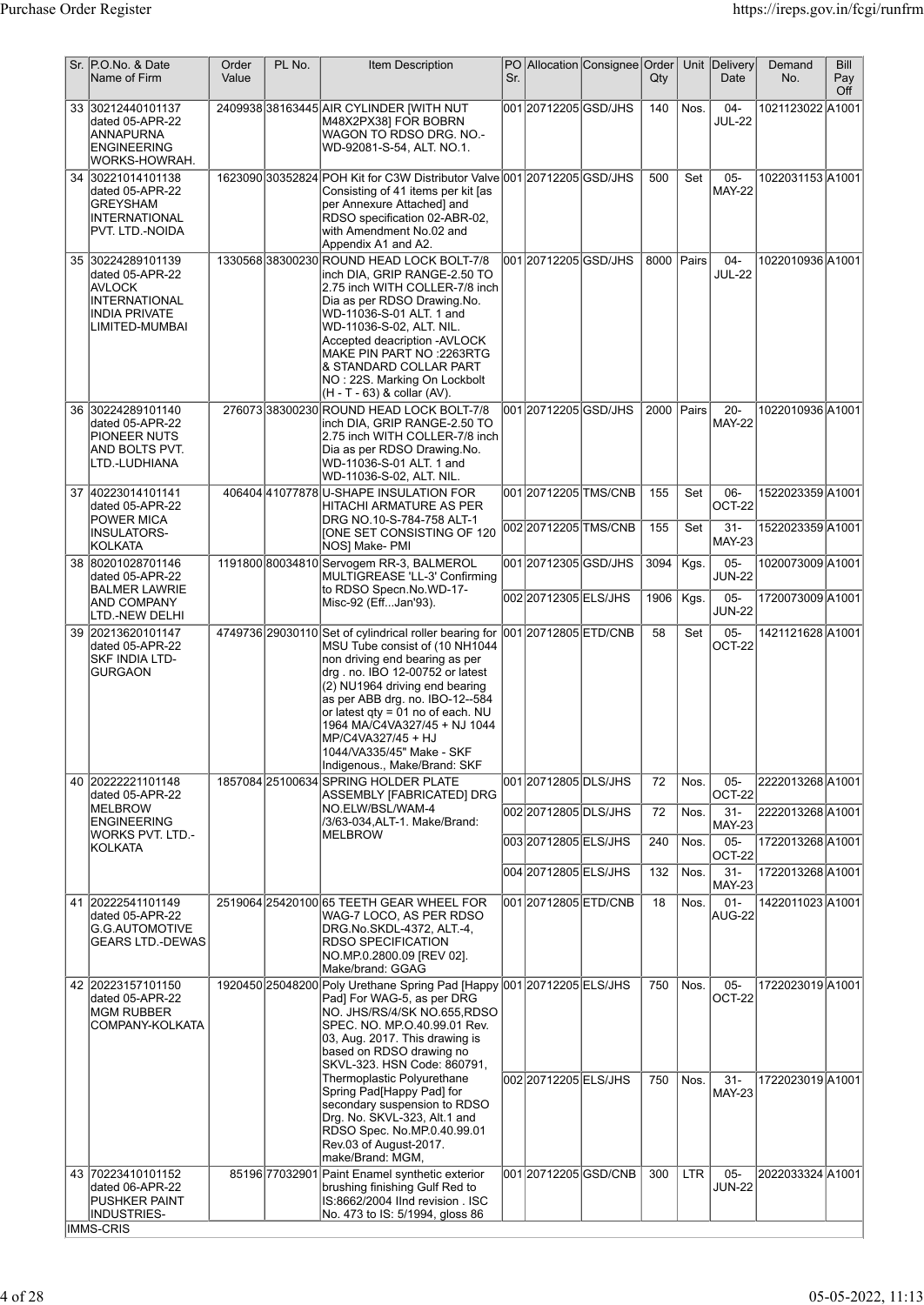|    | Sr. P.O.No. & Date<br>Name of Firm                                                                 | Order<br>Value | PL No. | <b>Item Description</b>                                                                                                                                                                                                                                                                                                               | Sr. |                                               | PO Allocation Consignee Order | Qty            |              | Unit Delivery<br>Date         | Demand<br>No.                        | Bill<br>Pay<br>Off |
|----|----------------------------------------------------------------------------------------------------|----------------|--------|---------------------------------------------------------------------------------------------------------------------------------------------------------------------------------------------------------------------------------------------------------------------------------------------------------------------------------------|-----|-----------------------------------------------|-------------------------------|----------------|--------------|-------------------------------|--------------------------------------|--------------------|
|    | <b>LUCKNOW</b>                                                                                     |                |        | and above, wet opacity 22 Sq.<br>mtrs. per Ltr. Packing in 20 Ltrs.<br>new non returnable M.S. drums to<br>IS:2552/89 with amdt.1. Gr. B-II.                                                                                                                                                                                          |     | 002 2071 2205 ELS/JHS                         |                               | 200            | <b>LTR</b>   | $05 -$<br><b>JUN-22</b>       | 1722033324 A1001                     |                    |
| 44 | 70223420101153<br>dated 06-APR-22<br><b>PUSHKER PAINT</b><br><b>INDUSTRIES-</b><br><b>LUCKNOW</b>  |                |        | 15368377037649 HIGH GLOSS BASED<br>SYNTHRTIC RESION FOR<br>EXTERIOR FINISHING TO<br>IS-8662/2004 [Second Revision],<br>MATCHING INDIAN STANDARD<br>COLOUR SMOKE GREY ISC<br>NO.692 AS PER IS 1993-692<br>AND WET OPACITY 20<br>SQ.MTRS. PER LITER.<br>PACKING IN 20 LTRS. NEW<br>NON-RETURNABLE M.S. DRUM<br>TO IS:2552/89, Gr. B-II. |     | 00120712205ETD/CNB                            |                               | 880            | <b>LTR</b>   | $05 -$<br><b>JUN-22</b>       | 1422033331A1001                      |                    |
|    | 45 40223229201155<br>dated 06-APR-22<br><b>EXXOLITE</b><br><b>ELECTRONICS</b><br>INDIA-KAPURTHALA  |                |        | 210000 42110245 170 WATT COMPLETE LED OUT 001 20713205 GSD/JHS<br>DOOR TYPE TOWER LIGHT<br>FITTING. Accepted offer as per<br>GeM Contract.                                                                                                                                                                                            |     |                                               |                               | 100            | Nos.         | $04 -$<br><b>JUL-22</b>       | 1022013509 A1001                     |                    |
|    | 46 40223230201156<br>dated 06-APR-22<br><b>ASCO</b><br><b>SWITCHGEARS PVT.</b><br>LTD.-KAPURTHALA  |                |        | 433188 42907779 LED Lamp 12 Watt, suitable for<br>B-22 holder for 230V AC 50 Hz.<br>Accepted offer as per GeM<br>Contract                                                                                                                                                                                                             |     | 001 20713205 GSD/JHS                          |                               | 5157           | Nos.         | $04 -$<br><b>JUN-22</b>       | 1022013512 A1001                     |                    |
|    | 47 40223225201157<br>dated 06-APR-22<br>ASCO<br>SWITCHGEARS PVT.<br>LTD.-KAPURTHALA                |                |        | 485775 42116168 LED Bulb 7 Watt suitable for<br>BC22 Holder for 230 V AC 50 Hz.<br>Accepted offer as per GeM<br>Contract.                                                                                                                                                                                                             |     | 001 20713205 GSD/JHS                          |                               | 10795 Nos.     |              | $04 -$<br><b>JUL-22</b>       | 1022013510 A1001                     |                    |
|    | 48 30192232701158<br>dated 06-APR-22<br>CAO, RWP, Bela, Bela                                       |                |        | 5762000 30020372 B.G.COACHING WHEELS TO<br>DRG. NO.W/WL-1660/R [FOR<br>FORGED WHEEL OF DRG. NO.<br>RWF/SK/M-343[FORCAST<br>WHEEL].                                                                                                                                                                                                    |     | 001 20712405 GSD/JHS                          |                               | 134            | Nos.         | $06 -$<br><b>JUL-22</b>       | 1019073105 A1001                     |                    |
|    | 49 30222228101159<br>dated 06-APR-22<br> HARSH<br><b>INDUSTRIES-</b>                               |                |        | 1142240 30060461 SLEEVE COMPLETE FOR<br>ICENTRE PIVOT<br>ARRANGEMENT TO ICF DRG.<br>NO. T-0-6-603, ALT.-15 AND s,                                                                                                                                                                                                                     |     | 001 20712205 GSD/JHS<br>002 2071 2205 GSD/JHS |                               | 400<br>400     | Nos.<br>Nos. | 06-<br><b>JUN-22</b><br>$30-$ | 1022033016 A1001<br>1022033016 A1001 |                    |
|    | <b>MOHALI</b>                                                                                      |                |        | Col. II, ITEM 1 & 3 IN<br>ASSEMBLED CONDITION.                                                                                                                                                                                                                                                                                        |     |                                               |                               |                |              | <b>APR-23</b>                 |                                      |                    |
|    | 50 20223494101160<br>dated 06-APR-22<br><b>SCHAEFFLER INDIA</b><br>LIMITED-VADODARA                |                |        | 180304 29010020 CYL. ROLLER AXLE BOX<br>BEARING UNIT FOR FOR<br>WAG-9/WAP-7 LOCOS CRU-150<br>SKF NO BC2-0067A OF M/S<br>SKF GERMANY OR RB5080 OF<br>M/S NEI JAIPUR WITH<br><b>GREASING HOLE</b><br>ARRANGEMENT as per Drg.No.                                                                                                         |     | 00120712805ETD/CNB                            |                               | $\overline{7}$ | Nos.         | $06 -$<br>OCT-22              | 1421121608 A1001                     |                    |
|    |                                                                                                    |                |        | offer accepted- CYL. ROLLER<br>AXLE BOX BEARING UNIT FOR<br>WAG-9/WAP-7 LOCOS CRU-150<br>TO FAG DRAWING NO. EDD<br>F-807259.02.ZL 000 VER. AB<br>(LATEST APPROVED BY<br>RDSO). MAKE : INDIA./FAG.                                                                                                                                     |     | 002 2071 2805 ELS/JHS                         |                               | $\mathbf{1}$   | Nos.         | 06-<br>OCT-22                 | 1722021089A1001                      |                    |
|    | 51 20222669101161<br>dated 06-APR-22                                                               |                |        | 231895 25971104 EARTHING SHUNT FOR<br> HS-15250 A EARTHING BRUSH                                                                                                                                                                                                                                                                      |     | 001 2071 2805 ETD/CNB                         |                               | 1200           | Nos.         | 06-<br>AUG-22                 | 1422023281 A1001                     |                    |
|    | <b>VENUS</b><br><b>ENTERPRISES-</b><br><b>GHAZIABAD</b>                                            |                |        | DRG.NO.A3/05/CNB/2036<br>/5091/TM ALT-B. Make- VENUS.                                                                                                                                                                                                                                                                                 |     | 00220712805ELS/JHS                            |                               | 120            | Nos.         | $06 -$<br>AUG-22              | 1722023281 A1001                     |                    |
|    | 52 20223655101162<br>dated 06-APR-22<br><b>AUTOMETERS</b><br>ALLIANCE LTD-<br>NOIDA                |                |        | 385612 25719208 Maintenance Kit for EP Valve<br>Assembly (AAL Make) AAL Part<br>No. 4300007100/35 19 items 45<br>Nos as per Annexure as per<br>Drg.No. ------ specn: ----- Make-<br>AAL.                                                                                                                                              |     | 00120712805ETD/CNB                            |                               | 9              | Set          | $04 -$<br>AUG-22              | 1422031102 A1001                     |                    |
|    | 53 20221710101163<br>dated 06-APR-22<br><b>ABOK SPRING PVT.</b><br>LTD.-JAIPUR                     |                |        | 431880 25040066 PRIMARY SUSPENSION<br>SPRING FOR WAP-4<br>LOCOMOTIVES AS PER RDSO<br>DRG NO. SKDL-3472 ALT- 6<br>Make-AFJ.                                                                                                                                                                                                            |     | 001 2071 2205 ELS/JHS                         |                               | 48             | Nos.         | $04 -$<br>AUG-22              | 1722031128 A1001                     |                    |
|    | 54 20222313101164<br>dated 06-APR-22<br><b>ELBE INDUSTRIAL</b><br><b>WORKS-HOWRAH</b><br>IMMS-CRIS |                |        | 64192 25188756 J-1' TYPE MAIN RESERVOIR<br>SAFETY VALVE ASSLY PC<br>NO.558296 SET AT 10.5 KG/SQ<br>CM. It is used in Feed pipe ckt.                                                                                                                                                                                                   |     | 001 20712205 ELS/JHS                          |                               | 15             | Nos.         | $05 -$<br><b>JUN-22</b>       | 1722013341 A1001                     |                    |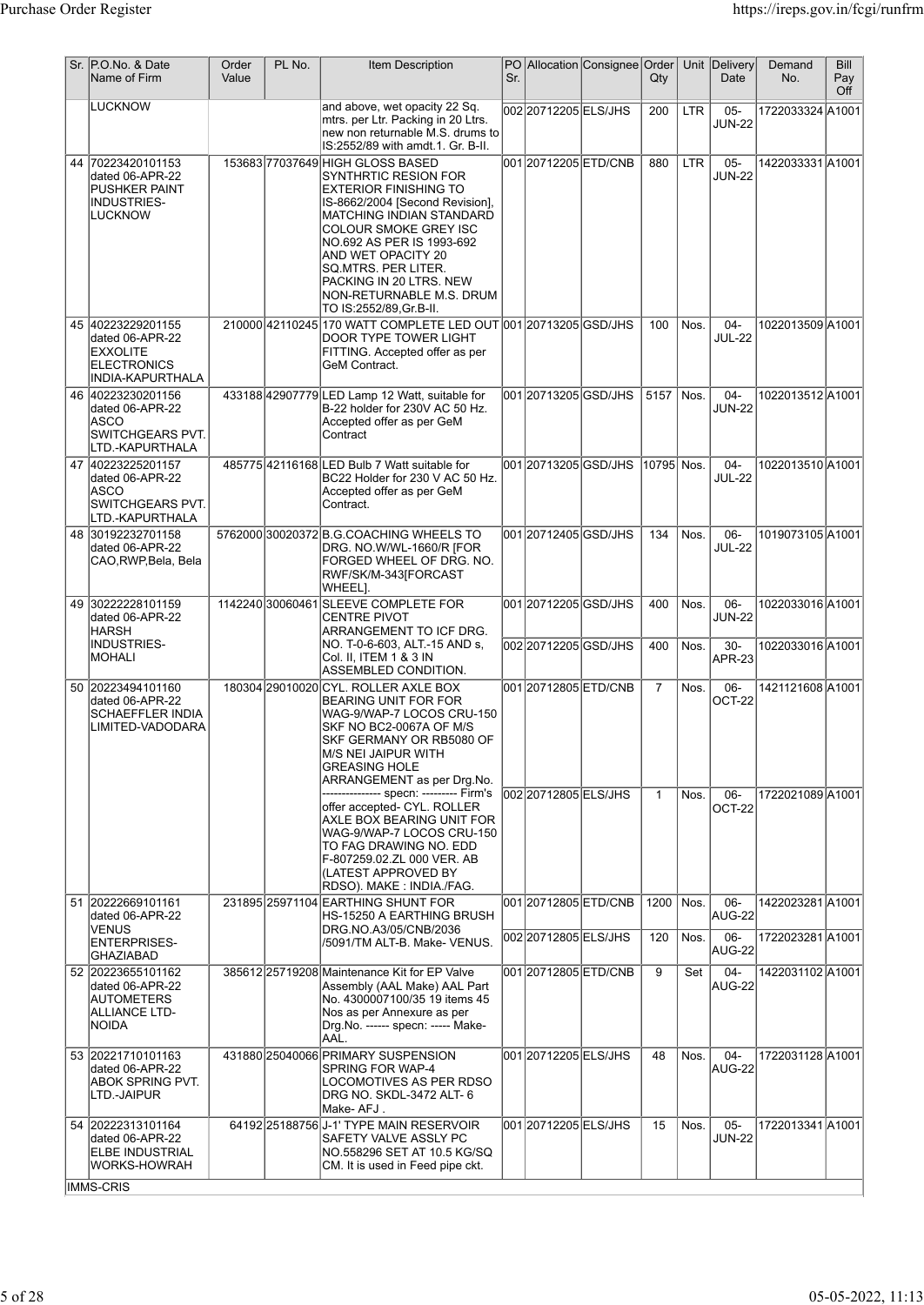| Sr. P.O.No. & Date<br>Name of Firm                                                                 | Order<br>Value | PL No. | <b>Item Description</b>                                                                                                                                                                                                                                                                                                                                                                                                                                                                                                                                                                                                                                                                                                                                                                                                                                                                                                                                                                      | Sr. |                                                | PO Allocation Consignee Order | Qty            |              | Unit Delivery<br>Date                              | Demand<br>No.                        | Bill<br>Pay<br>Off |
|----------------------------------------------------------------------------------------------------|----------------|--------|----------------------------------------------------------------------------------------------------------------------------------------------------------------------------------------------------------------------------------------------------------------------------------------------------------------------------------------------------------------------------------------------------------------------------------------------------------------------------------------------------------------------------------------------------------------------------------------------------------------------------------------------------------------------------------------------------------------------------------------------------------------------------------------------------------------------------------------------------------------------------------------------------------------------------------------------------------------------------------------------|-----|------------------------------------------------|-------------------------------|----------------|--------------|----------------------------------------------------|--------------------------------------|--------------------|
|                                                                                                    |                |        | Firm's offer accepted-<br>MATERIALS TO BE SUPPLY AS<br>PER ELBE DRG. NO.5082 AND<br>ELBE PT NO.5082/1 . Make-<br>IEIW.                                                                                                                                                                                                                                                                                                                                                                                                                                                                                                                                                                                                                                                                                                                                                                                                                                                                       |     | 00220712205DLS/JHS                             |                               | $\overline{2}$ | Nos.         | $05 -$<br><b>JUN-22</b>                            | 2222013341 A1001                     |                    |
| 55 40223289101165<br>dated 06-APR-22<br><b>CGPPI-ADHESIVE</b><br><b>PRODUCTS LTD-</b><br>KUNDAIM   |                |        | 59452 41096150 FIRE RETARDANT TYPE<br>COTTON INSULATION TAPE<br>FOR ELECTRICAL PURPOSE<br>TO BE USED IN TL & AC<br>COACHES 20 MM +/- 1.0 MM<br>WIDE 0.30 +/ - 0.05 MM THICK<br>IN ROLL OF 10 METERS<br>LENGTH CONFIRMING TO ICF<br>SPECIFICATION NO.<br>ICF/ELEC/921 C.S. No. 2 REV. 0<br>or latest. COLOUR RED. Note:-<br>Expiry Date should be one year<br>from manufacturing date & FRLT<br>Cotton Tape should be supplied<br>within one months from the date<br>of manufacturing. Firm's offer<br>accepted :- FIRE RETARDANT<br>TYPE COTTON INSULATION<br>TAPE FOR ELECTRICAL<br>PURPOSE TO BE USED IN TL &<br>AC COACHES 20 MM +/- 1.0 MM<br>WIDE 0.30 +/ - 0.05 MM THICK<br>IN ROLL OF 10 METERS<br>LENGTH CONFIRMING TO ICF<br>SPECIFICATION NO.<br>ICF/ELEC/921 C.S. No. 04 REV.<br>0. COLOUR RED. Note:- Expiry<br>Date should be one year from<br>manufacturing date & FRLT<br>Cotton Tape should be supplied<br>within one months from the date<br>of manufacturing. Make- CGPPI. |     | 001 20712205 GSD/JHS                           |                               | 4250           | MTR          | $05 -$<br><b>JUN-22</b>                            | 1022031103 A1001                     |                    |
| 56 20222401101166<br>dated 06-APR-22<br>KALTRO<br><b>ENTERPRISES-</b><br>AMBERNATH                 |                |        | 198391 23001793 STANDERD PUSH BUTTON<br><b>HEAVY DUTY COMPACT</b><br>VERSATILE 2NO AND 2NC,<br>BHARAT CUTLER HAMMER<br>MAKE BCH CAT.NO. TSFB-B<br>(50% RED AND 50% GREEN).<br>SPEC. No. CLW/ES/S-8. NOTE:<br>ITEM SHOULD BE PURCHASED<br><b>FROM CLW APPROVED</b>                                                                                                                                                                                                                                                                                                                                                                                                                                                                                                                                                                                                                                                                                                                            |     | 001 2071 2805 ELS/JHS<br>002 2071 2805 DLS/JHS |                               | 264<br>32      | Nos.<br>Nos. | $05 -$<br><b>JUN-22</b><br>$05 -$<br><b>JUN-22</b> | 1722013234 A1001<br>2222013234 A1001 |                    |
| 57 20222355101167<br>dated 06-APR-22<br>RIVER<br><b>ENGINEERING PVT</b>                            |                |        | SOURCES ONLY." Make- BCH.<br>233168 25569600 SET OF CONTACT PINS WITH<br>CONICAL NUTS FOR TAP<br>CHANGER NO. 32, AS PER<br><b>SKETCH NO. BSL/ELW</b>                                                                                                                                                                                                                                                                                                                                                                                                                                                                                                                                                                                                                                                                                                                                                                                                                                         |     | 001 2071 2805 ELS/JHS                          |                               | $\overline{2}$ | Set          | 06-<br><b>DEC-22</b>                               | 1722013409 A1001                     |                    |
| LTD-GREATER<br>NOIDA                                                                               |                |        | /SK.NO.2007, ALT-3. [ONE SET<br>COMPRISING OF 03 ITEMS OF<br>33 NOS.] Make-REPL.                                                                                                                                                                                                                                                                                                                                                                                                                                                                                                                                                                                                                                                                                                                                                                                                                                                                                                             |     | 002 2071 2805 DLS/JHS                          |                               | 2              | Set          | 06-<br><b>DEC-22</b>                               | 2222013409 A1001                     |                    |
| 58 20223189101168<br>dated 06-APR-22<br><b>WESTERN</b><br><b>ELECTRIC AND</b><br>TRADING CO.-DELHI |                |        | 43613 25788152 TRIP INDICATION FUSE<br>GSL-2000 ENGLISH ELECTRIC<br>GSL-2000-2000 FOR RSI<br>(WAG5) Used in RSI panel (TIL<br>TELL fuse) CLW DRG not                                                                                                                                                                                                                                                                                                                                                                                                                                                                                                                                                                                                                                                                                                                                                                                                                                         |     | 001 2071 2805 ELS/JHS<br>002 2071 2805 DLS/JHS |                               | 100<br>10      | Nos.<br>Nos. | 06-<br>AUG-22<br>06-                               | 1722013420 A1001<br>2222013420 A1001 |                    |
| 59 20222377101169                                                                                  |                |        | available. Make- EATON<br>(BUSSMANN) TYPE TI 2000.<br>104706 25518963 SET OF GASKET FOR                                                                                                                                                                                                                                                                                                                                                                                                                                                                                                                                                                                                                                                                                                                                                                                                                                                                                                      |     | 001 2071 2805 ELS/JHS                          |                               | 126            | Set          | AUG-22<br>$06 -$                                   | 1722013402 A1001                     |                    |
| dated 06-APR-22<br><b>AUTO SERVICE</b><br>EQUIPMENT-NEW<br>DELHI                                   |                |        | AUX.COMPRESSOR-CRC-150,<br>ONE SET CONSISTING OF (1)<br>GASKET CYLINDER TO VALVE<br> FLATE 00041152C -01 NO (2)<br><b>GASKET CRANK CASE TO</b><br>MOTOR 000411630-01 NO (3)<br>GASKET CYLINDER HEAD TO<br>VALVE FLAT 00041153-01 NO (4) <br><b>GASKET CRANK CASE TO</b><br>CYLINDER 00041164A/B/C OF<br>EQUAL QUANTITY 01 No (5) OIL<br>SEAL FOR MOTOR OF AUX<br>COMPRESSOR 000420350<br>Firm's offer accepted- SET OF<br><b>GASKET FOR</b>                                                                                                                                                                                                                                                                                                                                                                                                                                                                                                                                                  |     | 002 2071 2805 DLS/JHS                          |                               | 12             | Set          | OCT-22<br>06-                                      | 2222013402 A1001                     |                    |
|                                                                                                    |                |        | AUX.COMPRESSOR-CRC-150,<br>ONE SET CONSISTING OF(1)<br><b>GASKET CYLINDER TO VALVE</b><br>FLATE 00041152C -01 NO (2)<br><b>GASKET CRANK CASE TO</b><br>MOTOR 000411630-01 NO(3)<br>GASKET CYLINDER HEAD TO                                                                                                                                                                                                                                                                                                                                                                                                                                                                                                                                                                                                                                                                                                                                                                                   |     |                                                |                               |                |              | <b>OCT-22</b>                                      |                                      |                    |
| IMMS-CRIS                                                                                          |                |        |                                                                                                                                                                                                                                                                                                                                                                                                                                                                                                                                                                                                                                                                                                                                                                                                                                                                                                                                                                                              |     |                                                |                               |                |              |                                                    |                                      |                    |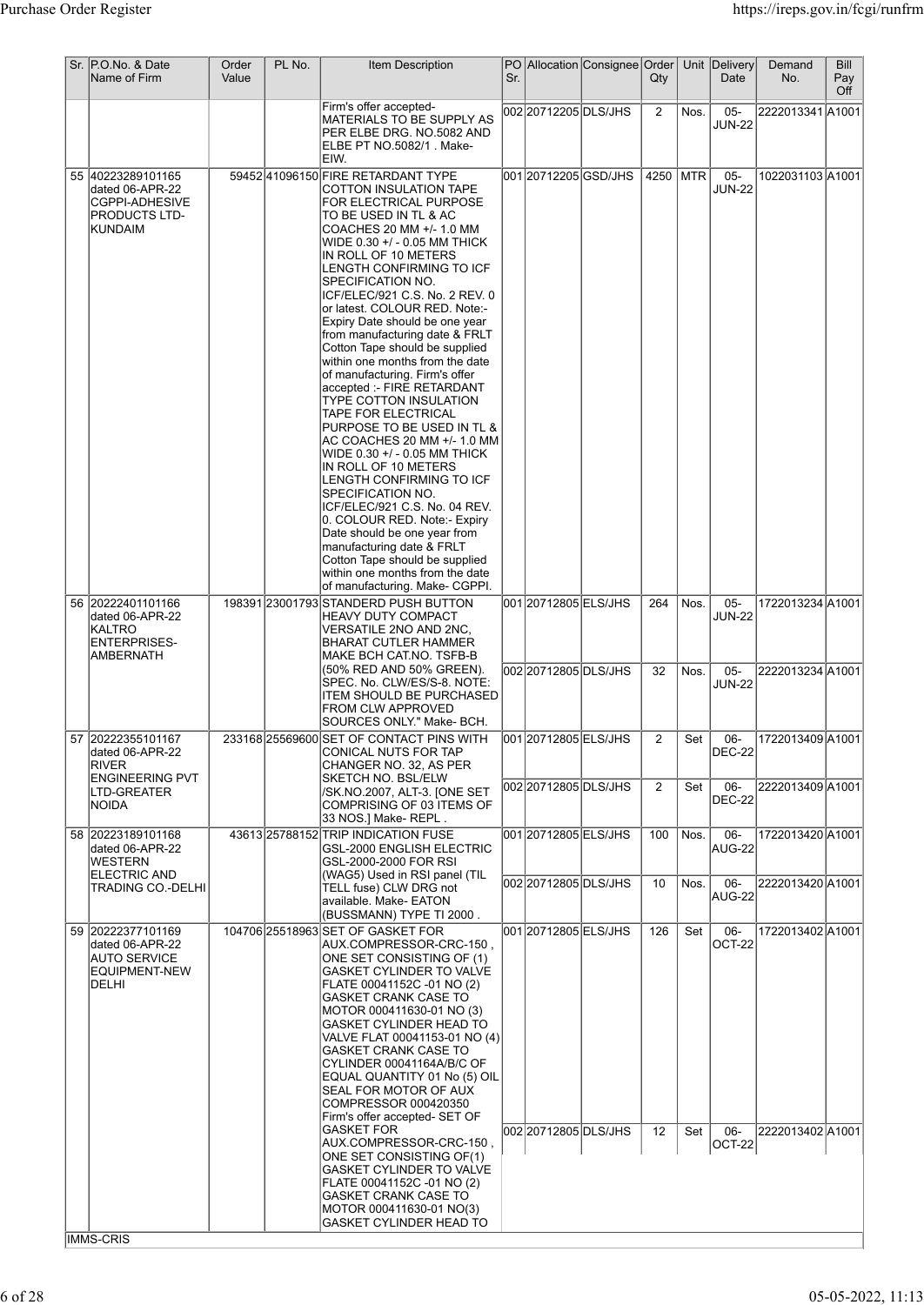| Sr. P.O.No. & Date<br>Name of Firm                                                                          | Order<br>Value | PL No. | <b>Item Description</b>                                                                                                                                                                                                                                                                                                                                                                                                                                                                                                                                                                                   | Sr. |                       | PO Allocation Consignee Order | $Q$ ty |            | Unit Delivery<br>Date   | Demand<br>No.    | Bill<br>Pay<br>Off |
|-------------------------------------------------------------------------------------------------------------|----------------|--------|-----------------------------------------------------------------------------------------------------------------------------------------------------------------------------------------------------------------------------------------------------------------------------------------------------------------------------------------------------------------------------------------------------------------------------------------------------------------------------------------------------------------------------------------------------------------------------------------------------------|-----|-----------------------|-------------------------------|--------|------------|-------------------------|------------------|--------------------|
|                                                                                                             |                |        | VALVE FLAT 00041153-01 NO(4)<br>GASKET CRANK CASE TO<br>CYLINDER 00041164A/B/C OF<br>EQUAL QUANTITY 01 No (5) OIL<br>SEAL FOR MOTOR OF AUX<br>COMPRESSOR 000420350 QTY<br>-01 NO. Make- ELGI.                                                                                                                                                                                                                                                                                                                                                                                                             |     |                       |                               |        |            |                         |                  |                    |
| 60 70223404101171<br>dated 06-APR-22                                                                        |                |        | 269347 77032093 Paint enamel synthetic exterior<br>brushing finishing Oxford Blue to                                                                                                                                                                                                                                                                                                                                                                                                                                                                                                                      |     |                       | 00120712205GSD/CNB            | 600    | <b>LTR</b> | $05 -$<br><b>JUN-22</b> | 2022033321A1001  |                    |
| PUSHKER PAINT<br>INDUSTRIES-<br><b>LUCKNOW</b>                                                              |                |        | IS:8662/2004, or Latest. ISC No.<br>105 to IS: 5/1994, gloss 86 and<br>above, wet opacity 12 Sq. mtrs.                                                                                                                                                                                                                                                                                                                                                                                                                                                                                                    |     | 002 20712205 ETD/CNB  |                               | 200    | <b>LTR</b> | $05 -$<br><b>JUN-22</b> | 1422033321 A1001 |                    |
|                                                                                                             |                |        | per Ltr. Packing in in 20 Ltrs. new<br>non-returnable M.S. drums to                                                                                                                                                                                                                                                                                                                                                                                                                                                                                                                                       |     | 00320712205ELS/JHS    |                               | 220    | <b>LTR</b> | $05 -$<br><b>JUN-22</b> | 1722033321 A1001 |                    |
|                                                                                                             |                |        | IS:2552/89 or latest. Gr. B-II.                                                                                                                                                                                                                                                                                                                                                                                                                                                                                                                                                                           |     | 004 20712205 GSD/JHS  |                               | 400    | <b>LTR</b> | $05-$<br><b>JUN-22</b>  | 1022033321 A1001 |                    |
| 61 70221014201172<br>dated 06-APR-22<br>S K ENTERPRISES,<br> KANPUR                                         |                |        | 27200 70260138 PAPER ABRASIVE FLINT<br>[SAND] GRIT NO. 100, SHEET<br>SIZE 230X280 MM or 297X210<br>MM, AS PER IS 715/66.                                                                                                                                                                                                                                                                                                                                                                                                                                                                                  |     | 001 20713705 DLS/JHS  |                               | 4000   | Nos.       | $20 -$<br>APR-22        | 2222033306 A1001 |                    |
| 62 40221099101173<br>dated 07-APR-22<br>APPLE INSULATED<br>WIRES PVT. LTD.-<br><b>DADRA</b>                 |                |        | 219480 40305831 Dual Coated Enamelled Copper<br>Winding Wire size:- 17<br>SWG[1.422mm] Confirming To<br>IS:13730. Part-13.Grade Of<br>Covering Shall Be Grade-<br>2[Medium Covering]. Make-<br>APPLE.                                                                                                                                                                                                                                                                                                                                                                                                     |     |                       | 001 20712805 TMS/CNB          | 200    | Kgs.       | 06-<br><b>JUN-22</b>    | 1522030065 A1001 |                    |
| 63 40213281101174<br>dated 07-APR-22<br>M. R. BELTINGS-<br><b>SONEPAT</b>                                   |                |        | 68818 45014528 Axle Pulley rubber Pad for 4.5<br>KW alternator as per RDSO Drg.<br>No. RDSO/PE/SK/TL/0084-2005<br>Rev.-0 with latest alteration as per<br>Col-I and Col-II in the ratio 60:40.<br>Note: Rubber pad supplied within<br>one months from the date of<br>manufacturing. Make- MrBelts .                                                                                                                                                                                                                                                                                                       |     | 001 20712205 GSD/JHS  |                               | 360    | Nos.       | 06-<br><b>JUN-22</b>    | 1021110704 A1001 |                    |
| 64 20212187101175<br>dated 07-APR-22<br>NATIONAL<br><b>ENGINEERING</b><br><b>INDUSTRIES LTD.-</b><br>JAIPUR |                |        | 444860 25979607 SET OF STEP SIZE RACER &<br>THROWER CONSISTING 04<br>ITEMS, 04 NOS. FOR WAG-7<br>LOCO. (i) THROWER 01 No. (ii)<br><b>INNER DISTANCE PIECE - 01</b><br>No. (iii) INNER RACER<br>RB-5062-02 Nos. (iv) LOOSE LIP<br>-01 NEI Drg. No. X-182- LOOSE<br>LIP No. 5063. Firm's offer<br>accepted- EACH SET WILL<br>CONSIST OF: (1) THROWER TO<br>NEI DRG. NO. X-182 PART NO.<br>3=1 NO. (2) INNER DISTANCE<br>PIECE TO NEI DRG. NO. X-182<br>PART NO. 4=1 NO. (3) PLAIN<br>INNER RACE RB5062 TO NEI<br>DRG. NO. X-182=2 NOS. (4)<br>LOOSE LIP RB5063 TO NEI<br>DRG. NO. X-182=1 NO. Make-<br>NBC. |     | 001 2071 2805 ELS/JHS |                               | 20     | Set        | $07 -$<br>OCT-22        | 1721123234 A1001 |                    |
| 65 40213280101176<br>dated 07-APR-22<br>G C CONTROL<br><b>GEAR-DELHI</b>                                    |                |        | 22656 42027380 Limit Switch with over travel<br>plunger as per Siemens Cat No.<br>3SE3 100-1C or equivalent with<br>suitable cover plate, as per<br>Drg.No. as per Siemens Cat No.<br>3SE3 100-1C specn: as per<br>Siemens Cat No. 3SE3 100-1C or<br>. equivalent Make- GCLS100                                                                                                                                                                                                                                                                                                                           |     | 001 2071 2805 GSD/JHS |                               | 60     | Nos.       | 06-<br><b>JUN-22</b>    | 1021120807 A1001 |                    |
| 66 80214097101181<br>dated 07-APR-22<br>GLOBAL<br>CORPORATION-<br><b>GWALIOR</b><br><b>IMMS-CRIS</b>        |                |        | 145895 80030373 LUBRICANTS/COATINGS FOR<br>FIAT BOGIES (IN PACKING OF 5<br>KG) as per Drg.No. HIGH LUB<br>SW2 OF CARL BECHEM<br>LUBRICANT (INDIA)PVT<br>LTD, BANGLORE, OR SYNTHOX<br>HS-NS NON STAINING HIGH<br>SPEED SYNTATHITIC GREASE<br>OF M/S STANVAC CHEMICAL<br>(INDIA) LTD. LGF 18-T9,D15<br>NDSE-II NEW DELHI. HIGH LUB<br>SW2 OF CARL BECHEM<br>LUBRICANT (INDIA)PVT L<br>Spec: HIGH LUB SW2 OF CARL<br><b>BECHEM LUBRICANT</b><br>(INDIA)PVT LTD, BANGLORE,<br>OR SYNTHOX HS-NS NON<br><b>STAINING HIGH SPEED</b><br>SYNTATHITIC GREASE OF M/S<br>STANVAC CHEMICAL (INDIA)                     |     | 001 20712205 GSD/JHS  |                               | 100    | Kgs.       | 06-<br><b>JUL-22</b>    | 1021110733 A1001 |                    |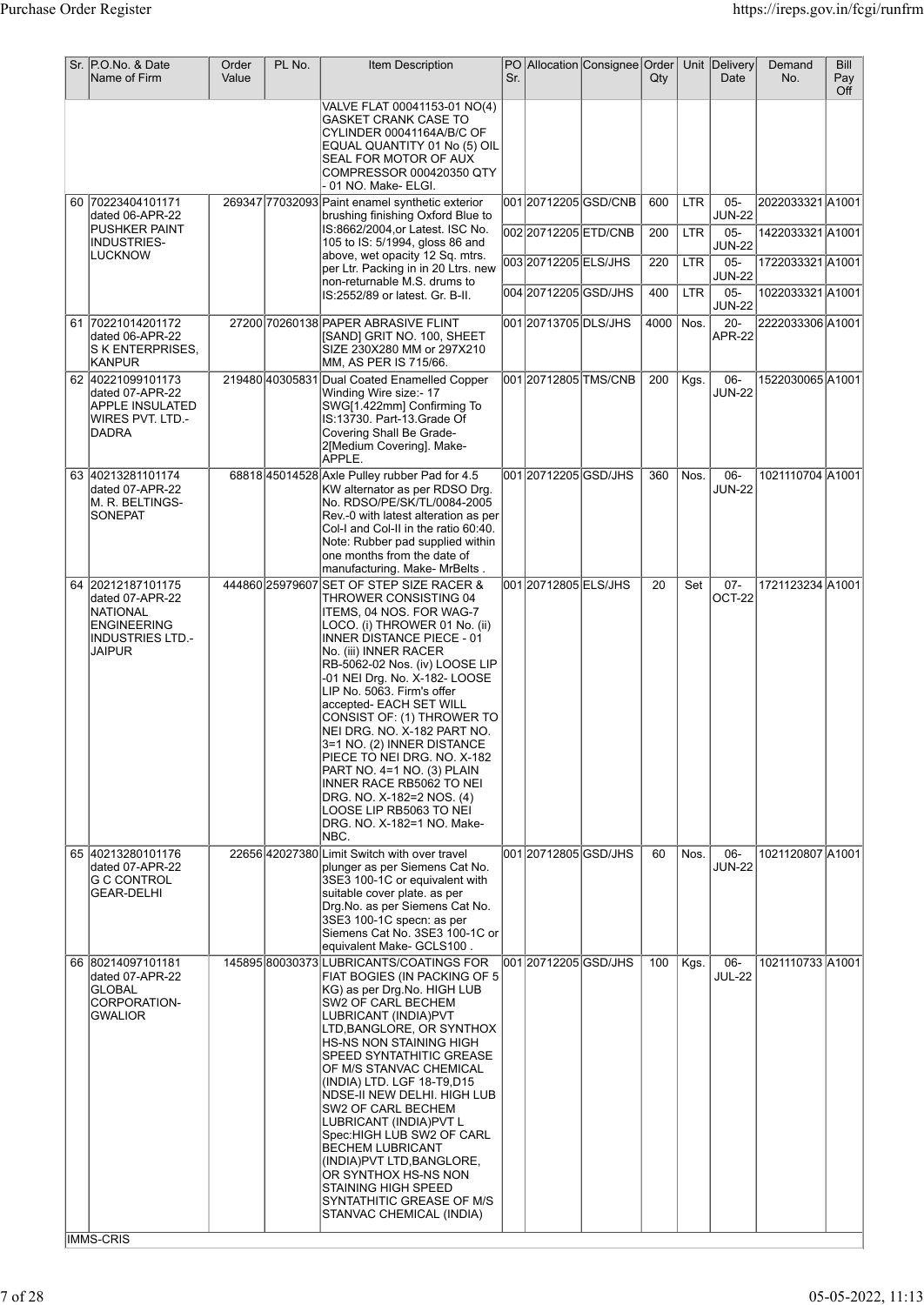|  | Sr. P.O.No. & Date<br>Name of Firm                                                                  | Order<br>Value | PL No. | Item Description                                                                                                                                                                                                                                                                                                              | Sr. |                                            | PO Allocation Consignee Order | $Q$ ty         |              | Unit Delivery<br>Date                 | Demand<br>No.                        | <b>Bill</b><br>Pay<br>Off |
|--|-----------------------------------------------------------------------------------------------------|----------------|--------|-------------------------------------------------------------------------------------------------------------------------------------------------------------------------------------------------------------------------------------------------------------------------------------------------------------------------------|-----|--------------------------------------------|-------------------------------|----------------|--------------|---------------------------------------|--------------------------------------|---------------------------|
|  |                                                                                                     |                |        | LTD. LGF 18-T9,D15 NDSE-II<br>NEW DELHI. specn: HIGH LUB<br>SW2 OF CARL BECHEM<br>LUBRICANT (INDIA)PVT<br>LTD, BANGLORE, OR SYNTHOX<br>HS-NS NON STAINING HIGH<br>SPEED SYNTATHITIC GREASE<br>OF M/S STANVAC CHEMICAL<br>(INDIA) LTD. LGF 18-T9,D15<br><b>NDSE-II NEW DELHI</b>                                               |     |                                            |                               |                |              |                                       |                                      |                           |
|  | 67 30222714101182<br>dated 08-APR-22<br>KNORR-BREMSE<br>INDIA PVT. LTD.-<br>PALWAL                  |                |        | 767000 30353750 POH KIT FOR KE-1 TYPE<br>DISTRIBUTOR VALVE (KBI<br>MAKE ALDV) OF PASSENGER<br>STOCK, CONSISTING OF 78<br>ITEM, CONFIRMING TO RDSO<br>SPEC.NO. CK-209 (Rev. 0 of<br>AUGUST 2002 WITH<br>AMENDMENT NO. 1 OF MARCH<br>2007), AS PER THE ENCLOSED<br>ANNEXURE A.                                                  |     | 001 2071 2805 GSD/JHS                      |                               | 100            | Set          | 08-<br>AUG-22                         | 1022031141 A1001                     |                           |
|  | 68 30221602101183<br>dated 08-APR-22<br>ANAND SALES<br>CORPORATION-<br><b>KOLKATA</b>               |                |        | 780570 38106802 37 MM Packing for Buffer Height<br>Adjustment of Casnub Bogie to<br>RDSO DRG.No.WD-91074-<br>S/1, Item No.-2, ALT. No.-2.                                                                                                                                                                                     |     | 001 20712205 GSD/JHS                       |                               | 900            | Nos.         | 08-<br><b>MAY-22</b>                  | 1022031137 A1001                     |                           |
|  | 69 70221405201184<br>dated 08-APR-22<br>CULMINATING<br>TECHNOLOGIES-<br>PRAYAGRAJ                   |                |        | 500000 72017028 HAND HACKSAW BLADE FOR<br>HSS ALL HARD TYPE , SIZE<br>350X25X1.25X2.5MM (10 T.P.I)<br>AS PER IS:2594/1977 WITH<br>UPTODATE AMDT.                                                                                                                                                                              |     |                                            | 001 20713205 GSD/CNB          | 2000           | Nos.         | $22 -$<br>APR-22                      | 2022033309 A1001                     |                           |
|  | 70 20222480101185<br>dated 08-APR-22<br>SCHAEFFLER INDIA<br>LIMITED-VADODARA                        |                |        | 2484254 25018875 AXLE BOX COMPLETE<br>ASSEMBLY WITH ALL<br>PARTIEND ASSEMBLY PLAIN]<br>M/S "NEI" AS PER NEI<br>DRAWING NO. X-207, [Rev-Nil]<br>OR LATEST AND RDSO SPEC                                                                                                                                                        |     | 001 2071 2805 DLS/JHS                      |                               | $\overline{4}$ | Nos.         | $08 -$<br><b>SEP-22</b>               | 2222013022 A1001                     |                           |
|  |                                                                                                     |                |        | NO.MP-0-3600-01 OR "FAG" AS<br>PER FAG(SCHAEFFLER)<br>DRAWING NO.901-20-101,<br>VERSION -AB OR LATEST AND<br>RDSO SPEC NO. MP-0-3600-01                                                                                                                                                                                       |     | 002 2071 2805 DLS/JHS                      |                               | 12             | Nos.         | $31 -$<br><b>MAY-23</b>               | 2222013022A1001                      |                           |
|  |                                                                                                     |                |        | OR SKF DRG. NO. SKF-<br>DP04-000, (Rev.-02) FOR<br>WAG-7. firm's offer: AXLE BOX<br>COMPLETE ASSEMBLY WITH<br><b>BEARINGS AND COMPONENTS</b><br>[END ASSEMBLY WITH PLAIN                                                                                                                                                      |     | 003 2071 2805 ELS/JHS                      |                               | 11             | Nos.         | 08-<br><b>SEP-22</b>                  | 1722013022 A1001                     |                           |
|  |                                                                                                     |                |        | <b>END COVERSI AS PER FAG</b><br>(Schaeffler) DRAWING<br>NO.901-20-101, Version-AB OR<br>LATEST AND RDSO SPEC NO.<br>MP-O-3600-O1 FOR WAG-7.<br>Make : India/FAG                                                                                                                                                              |     | 004 20712805 ELS/JHS                       |                               | $10$ Nos.      |              | $31-$<br><b>MAY-23</b>                | 1722013022 A1001                     |                           |
|  | 71 20222578101186<br>dated 08-APR-22<br>D.R.STEEL AND                                               |                |        | 918446 25102059 BRAKE EQUALIZER (TOP AS<br>PER CLW DRG.NO. 06/4/19/110.<br>FOR WAG-7                                                                                                                                                                                                                                          |     | 00120712205ETD/CNB<br>002 20712205 ELS/JHS |                               | 325<br>118     | Nos.<br>Nos. | 08-<br><b>JUL-22</b><br>08-           | 1422013274 A1001<br>1722013274 A1001 |                           |
|  | <b>INDUSTRIES PVT</b><br>LTD.-KOLKATA                                                               |                |        | 25102060 BRAKE EQUALIZER [BOTTOM]                                                                                                                                                                                                                                                                                             |     | 003 2071 2205 ETD/CNB                      |                               | 457            | Nos.         | <b>JUL-22</b><br>08-                  | 1422013275 A1001                     |                           |
|  |                                                                                                     |                |        | AS PER CLW DRG.NO.06/4<br>/19/111 FOR WAG-7 LOCO.                                                                                                                                                                                                                                                                             |     | 004 20712205 DLS/JHS                       |                               | 84             | Nos.         | <b>JUL-22</b><br>08-<br><b>JUL-22</b> | 2222013275 A1001                     |                           |
|  | 72 20222613101187<br>dated 08-APR-22                                                                |                |        | 2834490 25040042 PRIMARY SUSPENSION<br>SPRING [OUTER] FOR WAG-7                                                                                                                                                                                                                                                               |     | 001 20712205 DLS/JHS                       |                               | 36             | Nos.         | 08-<br><b>JUL-22</b>                  | 2222013025 A1001                     |                           |
|  | G.B. SPRINGS<br><b>PRIVATE LIMITED-</b>                                                             |                |        | LOCO AS PER RDSO DRG. NO.<br>SKVL-039, ALT-5 AND                                                                                                                                                                                                                                                                              |     | 002 20712205 DLS/JHS                       |                               | 36             | Nos.         | $31 -$<br><b>MAY-23</b>               | 2222013025 A1001                     |                           |
|  | DEHRADUN                                                                                            |                |        | SPECIFICATION NO.<br>MP-0-4900-12, REV-02, NOV.<br>2012. Make/Brand: GBD                                                                                                                                                                                                                                                      |     | 003 2071 2205 ELS/JHS                      |                               | 53             | Nos.         | $08 -$<br><b>JUL-22</b>               | 1722013025 A1001                     |                           |
|  |                                                                                                     |                |        |                                                                                                                                                                                                                                                                                                                               |     | 004 2071 2205 ELS/JHS                      |                               | 53             | Nos.         | $31 -$<br><b>MAY-23</b>               | 1722013025 A1001                     |                           |
|  | 73 20223603101188<br>dated 08-APR-22<br>KRISHNA<br><b>ENGINEERING</b><br>WORKS-KOLKATA<br>IMMS-CRIS |                |        | 881224 29170060 Lamp for drivers cab (Pos no 325<br>) and Carridoor lighting (Pos no.<br>330) along with fitting as per<br>CLW Spec no- CLW/ES/3/0041 or<br>latest and CLW Drg.No.- CLW/ES<br>/3/SK-2/0041 or latest each set<br>consist of 02 Nos lamp for driver<br>desk and 05 Nos for corridor<br>lighting. Make- Krishna |     | 001 2071 2205 ETD/CNB                      |                               | 20             | Set          | $08 -$<br><b>JUL-22</b>               | 1422011034 A1001                     |                           |
|  |                                                                                                     |                |        |                                                                                                                                                                                                                                                                                                                               |     |                                            |                               |                |              |                                       |                                      |                           |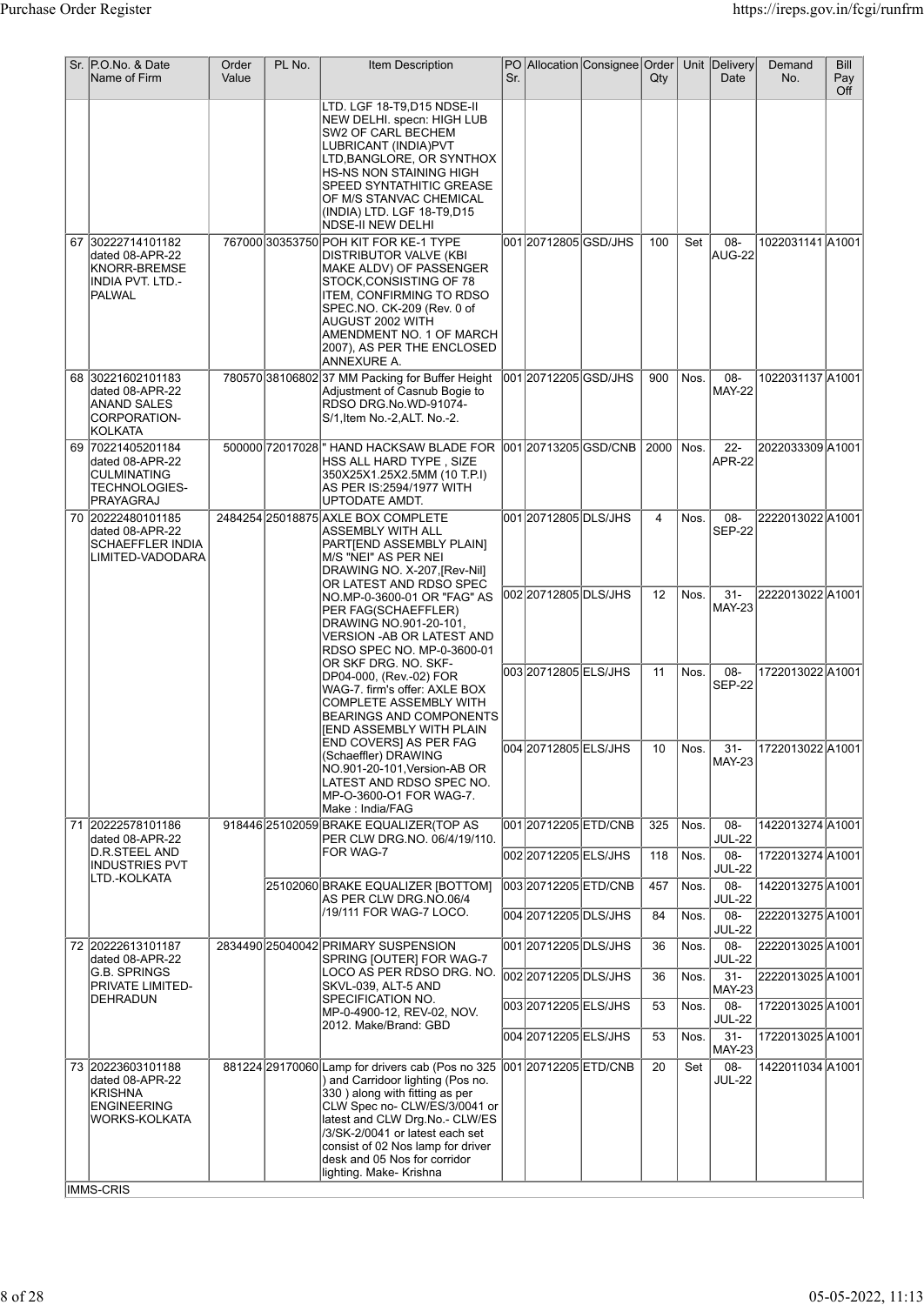| P.O.No. & Date<br>Sr.<br>Name of Firm                                                                                   | Order<br>Value | PL No. | <b>Item Description</b>                                                                                                                                                                                                                                                                                                                                                                                                                                                                                                                                                             | Sr. |                                               | PO Allocation Consignee Order | Qty                      |              | Unit Delivery<br>Date             | Demand<br>No.                        | <b>Bill</b><br>Pay<br>Off |
|-------------------------------------------------------------------------------------------------------------------------|----------------|--------|-------------------------------------------------------------------------------------------------------------------------------------------------------------------------------------------------------------------------------------------------------------------------------------------------------------------------------------------------------------------------------------------------------------------------------------------------------------------------------------------------------------------------------------------------------------------------------------|-----|-----------------------------------------------|-------------------------------|--------------------------|--------------|-----------------------------------|--------------------------------------|---------------------------|
| 74 20223701101189<br>dated 08-APR-22<br><b>CONTRANSYS</b><br>PRIVATE LIMITED-<br><b>KOLKATA</b>                         |                |        | 881460 23885245 IOH Kit for AM 12/ IR 01 / PAN 01 001 20712205 ETD/CNB<br>Pantographs as per RDSO letter<br>No.EL/2.2.1 of dtd.08.06.2007<br><b>FIRM'S OFFERED</b><br><b>DESCRIPTION: PLEASE REFER</b><br>OUR OFFERED DESCRIPTION<br>OF IOH KIT FOR IR-01<br>PANTOGRAPH AS ATTACHED<br>IN DOCS.                                                                                                                                                                                                                                                                                     |     |                                               |                               | 15                       | Set          | 09-<br><b>JUL-22</b>              | 1422011005 A1001                     |                           |
| 75 20223159101190<br>dated 08-APR-22<br><b>BALAJI</b><br><b>ASSOCIATES-</b><br>JHANSI.                                  |                |        | 414475 25100026 KIT OF DYE RENETRANT TEST<br>FLOW CHECK IN 400 ML. CANE<br>KIT COMPRISING 3 ITEMS 09<br>NOS.(1)PENETRANT -01 NO.<br>CANE (2) CLEANER 04 NOS.<br>CANE (3) DEVELOPER-04 NOS.<br>CANE RDSO SPECIFICATION<br>NO.M/C/NDT/105/2001 MET<br>CHECKMATE FERROCEM.<br>Firm's offer: Kit of dye penetrant<br>test flow check in net content 400<br>ml and 500Ml Airsol can. Can kit<br>comprising 3 items 09<br>nos.(1) penetrant -01 no. Can (2)<br>cleaner 04 nos. Can (3)<br>developer-04 nos. Can RDSO<br>specification NO.M/C<br>/NDT/105/2001 Make- zenith<br>spray wesaf |     | 001 2071 2805 ELS/JHS                         |                               | 625                      | Set          | $07 -$<br><b>JUL-22</b>           | 1722023162 A1001                     |                           |
| 76 70221016101191<br>dated 08-APR-22<br>PAPIYA                                                                          |                |        | 11413 70310 208 VALVE GRINDING PASTE( FINE) 001 20712205 ELS/JHS<br><b>COARSE IN COMBINATION IN</b><br>TINS Of 100 GRAMS AS PER IS:                                                                                                                                                                                                                                                                                                                                                                                                                                                 |     | 002 2071 2205 DLS/JHS                         |                               | 158<br>28                | Nos.<br>Nos. | $07 -$<br><b>JUN-22</b><br>$07 -$ | 1722033307 A1001<br>2222033307 A1001 |                           |
| <b>ENTERPRISES-</b><br><b>HOWRAH</b><br>80221434101192<br>77                                                            |                |        | 1004/56.<br>367747 80031640 Silicon based Molykote grease                                                                                                                                                                                                                                                                                                                                                                                                                                                                                                                           |     | 001 20712805 GSD/JHS                          |                               | 23                       | Kgs.         | <b>JUN-22</b><br>$07 -$           | 1022013554 A1001                     |                           |
| dated 08-APR-22<br>AJAY INDUSTRIES-<br><b>KANPUR DEHAT</b>                                                              |                |        | 55M or equivalent for C3W/C3W2<br>Type distributor valve. As per<br>Attach Annexure-A                                                                                                                                                                                                                                                                                                                                                                                                                                                                                               |     |                                               |                               |                          |              | <b>JUL-22</b>                     |                                      |                           |
| 78 20222725101193<br>dated 09-APR-22<br><b>MAA LAXMI</b><br>INDUSTRY-<br><b>HOWRAH</b>                                  |                |        | 792370 23930032 B L KEY BOX COMPLETE FOR<br>25 KV ELECTRIC LOCO<br>MOTIVE FOR WAG-7/ WAM-4<br>AS PER CLW SPECIFICATION<br>NO. CLW/ES/S-31/C WITH<br><b>SIEMENS PROGRAMME</b>                                                                                                                                                                                                                                                                                                                                                                                                        |     | 001 20712805 ELS/JHS<br>002 2071 2805 DLS/JHS |                               | 15<br>2                  | Nos.<br>Nos. | 09-<br><b>JUL-22</b><br>$09 -$    | 1722033148 A1001<br>2222033148 A1001 |                           |
|                                                                                                                         |                |        | SWITCH & LIMIT SWITCH TYPE<br>3SE 3 -020/023-0AZI AND DRG.<br>NO.CLW/ES/SK-7/S -31/C. Make-<br>Self                                                                                                                                                                                                                                                                                                                                                                                                                                                                                 |     |                                               |                               |                          |              | <b>JUL-22</b>                     |                                      |                           |
| 79 20223188101194<br>dated 11-APR-22<br>TRIVENI                                                                         |                |        | 605362 29718272 ANNUAL OVERHAULING (AOH) 001 20712805 ETD/CNB<br>KIT FOR SINGLE BOTTLE VCB<br>OF M/S. AAL TYPE VCBA OF                                                                                                                                                                                                                                                                                                                                                                                                                                                              |     |                                               |                               | 24                       | Set          | -11<br>JUL-22                     | 1422023286 A1001                     |                           |
| <b>HARDWARE</b><br><b>PRODUCTS</b>                                                                                      |                |        | 25-10 Tr AS PER AAL PART NO.<br> 4300007100/30 CONSISTING                                                                                                                                                                                                                                                                                                                                                                                                                                                                                                                           |     | 002 2071 2805 ELS/JHS                         |                               | 30                       | Set          | $11 -$<br><b>JUL-22</b>           | 1722023286 A1001                     |                           |
| PRIVATE LIMITED-<br>FARIDABAD                                                                                           |                |        | OF 10 NO. SUB PART. Make-<br>AAL                                                                                                                                                                                                                                                                                                                                                                                                                                                                                                                                                    |     | 003 2071 2805 DLS/JHS                         |                               | 13                       | Set          | $11 -$<br><b>JUL-22</b>           | 2222023286 A1001                     |                           |
| 80 30221870101195<br>dated 11-APR-22<br><b>HOWRAH UNITED</b><br><b>ENGINEERS AND</b><br>CO. PVT. LTD.-<br><b>HOWRAH</b> |                |        | 385860 38164668 AIR HOSE COUPLING<br><b>SUPPORT DULY ASSEMBLED</b><br>TO ITEM NO. 1 TO 4 OF RDSO<br>DRG. NO. SK-73552 ALT.6.                                                                                                                                                                                                                                                                                                                                                                                                                                                        |     | 001 20712805 GSD/JHS                          |                               | 1500                     | Nos.         | $26 -$<br><b>MAY-22</b>           | 1022031142 A1001                     |                           |
| 81 20222536101196<br>dated 11-APR-22<br><b>NATIONAL</b><br><b>ENGINEERING</b><br><b>INDUSTRIES LTD.-</b><br>JAIPUR      |                |        | 66080 25018115 THROWER FOR AXLE BOX OF<br>WAG-7 LOCO AS PER NEI DRG.<br> NO. NEI-X-207(REV.-NIL) REF-3.<br>Firm's offer accepted- THROWER<br>TO NEI DRG. NO. X-207 REV<br>INIL OR LATEST PART NO. 3.<br> Make- NBC.                                                                                                                                                                                                                                                                                                                                                                 |     | 001 2071 2805 ELS/JHS                         |                               | 20                       | Nos.         | $10-$<br><b>JUL-22</b>            | 1722013255 A1001                     |                           |
| 82 20223195101197<br>dated 11-APR-22<br><b>SURESALES</b><br><b>AUTOMATION</b><br>PRIVATE LIMITED-<br><b>NEW DELHI</b>   |                |        | 206727 25878244 ROTEX MAGNET VALVE SPARE 001 20712805 DLS/JHS<br>KIT TYPE SR-3278 (MV4 VALVE)<br>CONSISTING OF 10 ITEMS, 10<br>nos . IN EACH SET AS PER<br>ROTEX DRG NO.<br>081-13-231-069 REV 1. (1) COIL<br>GASKET P.No. 35 -01 No. (2)<br>GUIDE "O" RING P.No.32-01 Mo.<br>(3) MANUAL ACUATOR P.No.22<br>-01 No. (4) BODY "O" RING<br>P.No.20-01 No. (5) SEAT "O"<br>RING P.No. 19 -01 No. (6)                                                                                                                                                                                   |     | 002 2071 2805 ELS/JHS                         |                               | $12 \overline{ }$<br>110 | Set<br>Set   | $11 -$<br><b>JUL-22</b><br>$11 -$ | 2222023265 A1001<br>1722021108 A1001 |                           |
|                                                                                                                         |                |        | PISTON "O" RING P.No.18-01<br> No. (7) PISTON GLYDRING<br>PART NO.334-01 No. (8) GUIDE<br>ASSLY. Pt.No.33 -01 No. (9)                                                                                                                                                                                                                                                                                                                                                                                                                                                               |     |                                               |                               |                          |              | <b>JUL-22</b>                     |                                      |                           |
| IMMS-CRIS                                                                                                               |                |        |                                                                                                                                                                                                                                                                                                                                                                                                                                                                                                                                                                                     |     |                                               |                               |                          |              |                                   |                                      |                           |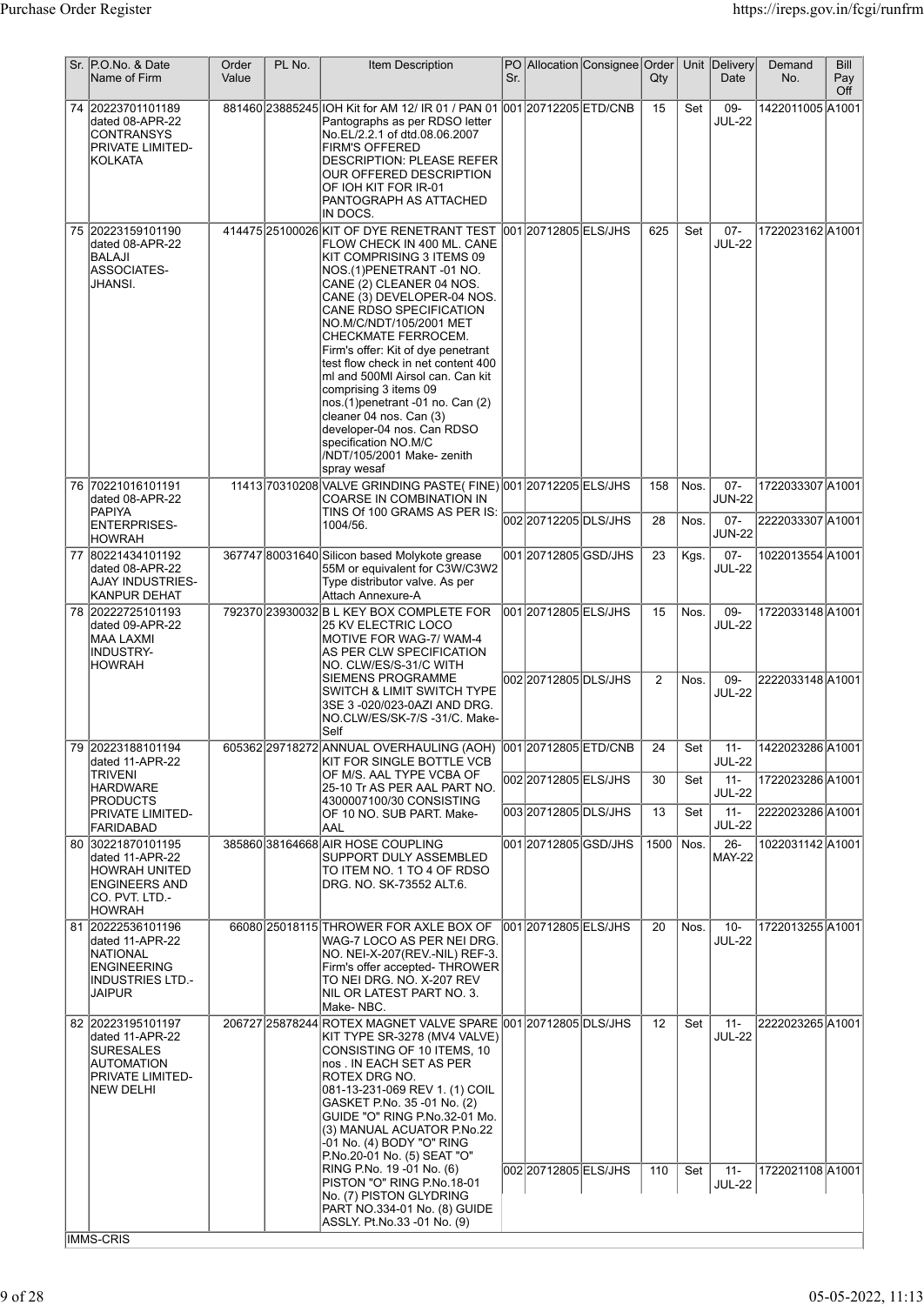|    | Sr. P.O.No. & Date<br>Name of Firm                                                      | Order<br>Value | PL No. | Item Description                                                                                                                                                                                                                                                                                                                                                                                                                                                               | Sr. |                                              | PO Allocation Consignee Order | Qty         |                    | Unit Delivery<br>Date             | Demand<br>No.                        | Bill<br>Pay<br>Off |
|----|-----------------------------------------------------------------------------------------|----------------|--------|--------------------------------------------------------------------------------------------------------------------------------------------------------------------------------------------------------------------------------------------------------------------------------------------------------------------------------------------------------------------------------------------------------------------------------------------------------------------------------|-----|----------------------------------------------|-------------------------------|-------------|--------------------|-----------------------------------|--------------------------------------|--------------------|
|    |                                                                                         |                |        | PLUNGER ASSLY.<br>PT.No.30-01No. (10) VALVE<br>SPRING PART NO.16-01 No.<br>Firm's offer accepted- Details as<br>per annexure attached. Make-<br>ROTEX.                                                                                                                                                                                                                                                                                                                         |     |                                              |                               |             |                    |                                   |                                      |                    |
|    | 83 20222487101198<br>dated 11-APR-22<br><b>IMCAM SURLON</b><br>INDIA LTD.-<br>GHAZIABAD |                |        | 24922 25108270 POLYAMIDE SELF<br>LUBRICATING BUSH FOR<br><b>COMPENSATING EQUALIZER</b><br>PIN SIZE 40X85X70 MM FOR<br>WAG-7 LOCO,AS PER<br>RDSO/2007/EL/SPEC/0056/REV-<br>O,JAN-08,AND<br>DRG.NO.SKEL-4725 REF-4.<br>Firm's offer accepted-<br>POLYAMIDE SELF<br>LUBRICATING BUSH FOR<br><b>COMPENSATING EQUALIZER</b><br>PIN SIZE 40X85X70 MM FOR<br> WAG-7 LOCO, AS PER<br>RDSO/2007/EL/SPEC/0056/REV-<br>1, JULY-15, AND<br>DRG.NO.SKEL-4725 REF-4<br>Make- Firm's self/MS. |     | 001 2071 2205 DLS/JHS                        |                               | 240         | Nos.               | $10 -$<br><b>JUN-22</b>           | 2222013283 A1001                     |                    |
|    | 84 20223134101199<br>dated 11-APR-22<br><b>NATIONAL</b>                                 |                |        | 35923 25948350 DOUBLE LOCKING PLATE FOR<br>TRACTION MOTOR HS-15250 A<br>DRG.NO.RDSO DRG. SKEL -                                                                                                                                                                                                                                                                                                                                                                                |     | 00120712205 ELS/JHS<br>00220712205DLS/JHS    |                               | 2400<br>202 | Nos.<br>Nos.       | $11 -$<br><b>SEP-22</b><br>$11 -$ | 1722023278 A1001<br>2222023278 A1001 |                    |
|    | <b>ENGINEERING CO.-</b><br>KOLKATA                                                      |                |        | 4455. Make- Firm's own                                                                                                                                                                                                                                                                                                                                                                                                                                                         |     | 001 20712205 ELS/JHS                         |                               |             |                    | <b>SEP-22</b><br>$11 -$           | 1722023136 A1001                     |                    |
|    | 85 20223281101200<br>dated 11-APR-22<br><b>RIVER</b>                                    |                |        | 36816 23560770 Pinion Complete for SMGR M/s<br>BT Part No.A-6401 as per<br>SKEL-4618 of RDSO Make-                                                                                                                                                                                                                                                                                                                                                                             |     |                                              |                               | 8           | Nos.               | <b>DEC-22</b>                     |                                      |                    |
|    | <b>ENGINEERING PVT</b><br>LTD-GREATER<br>NOIDA                                          |                |        | REPL.                                                                                                                                                                                                                                                                                                                                                                                                                                                                          |     | 002 20712205 DLS/JHS                         |                               | 2           | Nos.               | $11 -$<br><b>DEC-22</b>           | 2222023136 A1001                     |                    |
|    | 86 20222474101201<br>dated 11-APR-22<br><b>MGM RUBBER</b><br>COMPANY-KOLKATA            |                |        | 230478 25259702 SET OF RUBBER SPARES FOR 001 2071 2205 DLS/JHS<br>C-2 RELAY VALVE CONSISTING<br>09 ITEMS (I) GASKET PIPE<br>BRAKET WABCO PT. NO.<br>580565 (01 NO.) (II) GASKET<br>RING WABCO PT. NO.527717<br>(01 NO.) (III) DIAPHRAGM<br>WABCO PT. NO. 536300 (01 NO)<br>(IV) 'O' RING 1.5/8" OD WABCO<br>PT. NO. 532282 (01 NO.) (V)<br>SEAL VALVE WABCO PT. NO.<br>557396 (01 NO.) WITH BRASS<br>INSERT (VI) 'O' RING 15/16 OD   002 2071 2205 ELS/JHS                     |     |                                              |                               | 60<br>320   | Set<br>Set         | $11 -$<br><b>SEP-22</b><br>$11 -$ | 2222013354 A1001<br>1722013354 A1001 |                    |
|    |                                                                                         |                |        | WABCO PT NO. 524614 (01NO.)<br>(VII) 'O' RING 11/16 OD WABCO<br>PT. NO.532257 (01 NO.) (VIII)<br>SEAL WABCO PT. NO. 850047<br>(01 NO.) WITH BRASSINSERT<br>(IX) 'O' RING 1.7/16 OD WABCO<br>PT. NO. 536239 (01 NO.).<br>Embosssing of maker date of<br>manufacture. Firm's offer<br>accepted- As per annexure<br>attached. Make- MGM.                                                                                                                                          |     |                                              |                               |             |                    | <b>SEP-22</b>                     |                                      |                    |
| 87 | 30222216101202<br>dated 11-APR-22<br><b>GUPTA</b><br><b>ENTERPRISES-</b><br>JHANSI      |                |        | 20296 33563032 DOOR STOPPER FOR LHB<br>COACHES AS PER RCF DRG.<br>NO. MI004112, ALT. a.                                                                                                                                                                                                                                                                                                                                                                                        |     |                                              | 001 20712205 GSD/CNB          | 100         | Nos.               | 08-<br>OCT-22                     | 2022023309 A1001                     |                    |
|    | 88 70223406101203<br>dated 11-APR-22<br><b>PUSHKER PAINT</b><br>INDUSTRIES-             |                |        | 398934 77032342 Paint Enamel synthetic exterior<br>brushing finishing Opline Green<br>to IS: 8662/2004, IInd revision or<br>latest to ISC-275 with wet opacity                                                                                                                                                                                                                                                                                                                 |     | 001 2071 2205 ETD/CNB                        |                               | 420         | <b>LTR</b>         | $10 -$<br><b>JUN-22</b>           | 1422033322 A1001                     |                    |
|    | <b>LUCKNOW</b>                                                                          |                |        | requirement 210 sq. mtr/10ltrs<br>(min) as per clause no. 5 of IS:<br>2932/1993. Packing in 20 Ltrs.<br>new non-returnable M.S. drums<br>to IS:2552/89.or latest Gr. B-II.                                                                                                                                                                                                                                                                                                     |     |                                              | 00220712205GSD/CNB            | 1900        | <b>LTR</b>         | $10 -$<br><b>JUN-22</b>           | 2022033322A1001                      |                    |
|    | 89 70223412101204<br>dated 11-APR-22                                                    |                |        | 414982 77033012 Paint Enamel synthetic Post office 001 20712205 ETD/CNB<br>Red to ISC:538, exterior finishing                                                                                                                                                                                                                                                                                                                                                                  |     |                                              |                               | 160         | <b>LTR</b>         | $10 -$<br><b>JUN-22</b>           | 1422033326 A1001                     |                    |
|    | <b>PUSHKER PAINT</b><br>INDUSTRIES-<br><b>LUCKNOW</b>                                   |                |        | to IS:8662-2004 [second<br>revision], Packing in 20 Ltrs. new<br>non returnable M.S. drums to                                                                                                                                                                                                                                                                                                                                                                                  |     |                                              | 002 20712205 GSD/CNB          | 2000        | <b>LTR</b>         | $10 -$<br><b>JUN-22</b>           | 2022033326 A1001                     |                    |
|    | 90 20222253101205                                                                       |                |        | IS:2552/89, Gr. B-II.<br>1541502 25161258 1 1/4 inch x 26 inch AIR BRAKE                                                                                                                                                                                                                                                                                                                                                                                                       |     | 003 20712205 DLS/JHS<br>001 20712205 DLS/JHS |                               | 200<br>25   | <b>LTR</b><br>Nos. | $10 -$<br><b>JUN-22</b><br>$12 -$ | 2222033326 A1001<br>2222011041 A1001 |                    |
|    | dated 12-APR-22<br><b>IMMS-CRIS</b>                                                     |                |        | HOSE COUPLING FOR BRAKE                                                                                                                                                                                                                                                                                                                                                                                                                                                        |     |                                              |                               |             |                    | <b>JUN-22</b>                     |                                      |                    |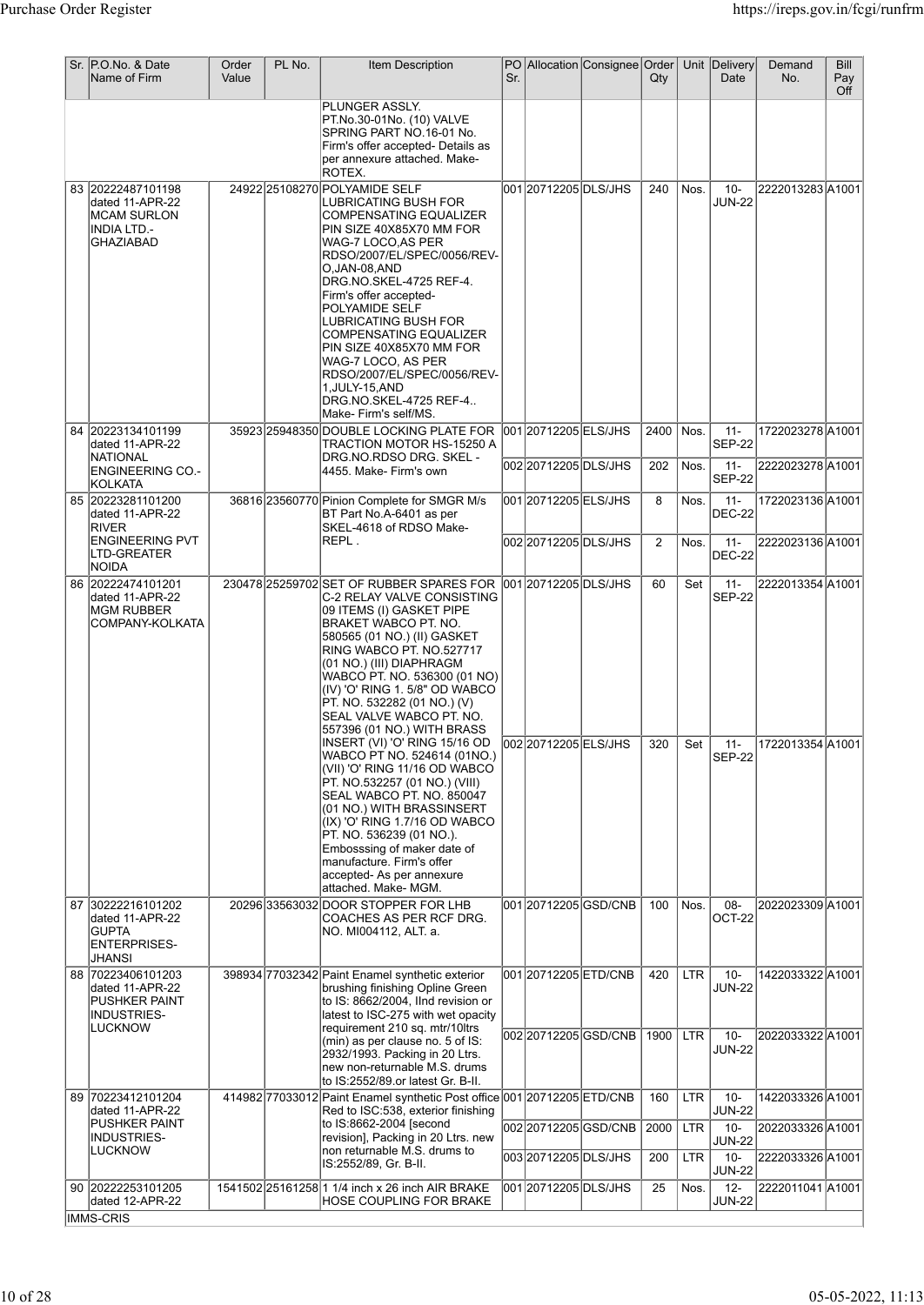| Sr. | P.O.No. & Date<br>Name of Firm                                                                             | Order<br>Value | PL No. | Item Description                                                                                                                                                                                                                                                                                                                                    | Sr. |                       | PO Allocation Consignee Order | Qty        |      | Unit Delivery<br>Date   | Demand<br>No.    | <b>Bill</b><br>Pay<br>Off |
|-----|------------------------------------------------------------------------------------------------------------|----------------|--------|-----------------------------------------------------------------------------------------------------------------------------------------------------------------------------------------------------------------------------------------------------------------------------------------------------------------------------------------------------|-----|-----------------------|-------------------------------|------------|------|-------------------------|------------------|---------------------------|
|     | RAIL TECH<br><b>ENGINEERS-</b>                                                                             |                |        | PIPE TO RDSO DRG.NO.SK-<br>73547, ALT-13 or latest up to the                                                                                                                                                                                                                                                                                        |     | 00220712205DLS/JHS    |                               | 25         | Nos. | $31 -$<br><b>MAY-23</b> | 2222011041 A1001 |                           |
|     | <b>FARIDABAD</b>                                                                                           |                |        | last date of tender closing. Make-<br>RT                                                                                                                                                                                                                                                                                                            |     | 003 20712205 ELS/JHS  |                               | 379        | Nos. | $12 -$<br><b>JUN-22</b> | 1722013029 A1001 |                           |
|     |                                                                                                            |                |        |                                                                                                                                                                                                                                                                                                                                                     |     | 004 20712205 ELS/JHS  |                               | 379        | Nos. | $31 -$<br><b>MAY-23</b> | 1722013029 A1001 |                           |
|     |                                                                                                            |                |        |                                                                                                                                                                                                                                                                                                                                                     |     | 00520712205ETD/CNB    |                               | 237        | Nos. | $12 -$<br><b>JUN-22</b> | 1422013029 A1001 |                           |
|     |                                                                                                            |                |        |                                                                                                                                                                                                                                                                                                                                                     |     | 006 20712205 ETD/CNB  |                               | 237        | Nos. | $31 -$<br><b>MAY-23</b> | 1422013029 A1001 |                           |
| 91  | 20222253101206<br>dated 12-APR-22                                                                          |                |        | 6600778 25161258 1 1/4 inch x 26 inch AIR BRAKE<br>HOSE COUPLING FOR BRAKE                                                                                                                                                                                                                                                                          |     | 001 20712205 DLS/JHS  |                               | 100        | Nos. | $12 -$<br><b>JUN-22</b> | 2222011041 A1001 |                           |
|     | IMT CABLES PVT.<br>LTD.-NEW DELHI                                                                          |                |        | PIPE TO RDSO DRG.NO.SK-<br>73547, ALT-13 or latest up to the<br>last date of tender closing. Make-                                                                                                                                                                                                                                                  |     | 002 2071 2205 DLS/JHS |                               | 100        | Nos. | $31 -$<br><b>MAY-23</b> | 2222011041 A1001 |                           |
|     |                                                                                                            |                |        | IMT                                                                                                                                                                                                                                                                                                                                                 |     | 00320712205ELS/JHS    |                               | 1518       | Nos. | $12 -$<br><b>JUN-22</b> | 1722013029 A1001 |                           |
|     |                                                                                                            |                |        |                                                                                                                                                                                                                                                                                                                                                     |     | 004 20712205 ELS/JHS  |                               | 1518       | Nos. | $31 -$<br><b>MAY-23</b> | 1722013029 A1001 |                           |
|     |                                                                                                            |                |        |                                                                                                                                                                                                                                                                                                                                                     |     | 00520712205ETD/CNB    |                               | 948        | Nos. | $12 -$<br><b>JUN-22</b> | 1422013029 A1001 |                           |
|     |                                                                                                            |                |        |                                                                                                                                                                                                                                                                                                                                                     |     | 006 20712205 ETD/CNB  |                               | 948        | Nos. | $31 -$<br><b>MAY-23</b> | 1422013029 A1001 |                           |
|     | 92 80201028701207<br>dated 12-APR-22                                                                       |                |        | 1668520 80034810 Servogem RR-3, Conforming to<br>RDSO specification No.WD-17-                                                                                                                                                                                                                                                                       |     | 001 20712305 GSD/JHS  |                               | 3150       | Kgs. | $12 -$<br><b>JUN-22</b> | 1020073009 A1001 |                           |
|     | <b>INDIAN OIL</b><br><b>CORPORATION LTD-</b><br><b>MUMBAI</b>                                              |                |        | Misc-92 (eff.Jan.-93).                                                                                                                                                                                                                                                                                                                              |     | 002 2071 2305 ELS/JHS |                               | 3850       | Kgs. | $12 -$<br><b>JUN-22</b> | 1720073009 A1001 |                           |
|     | 93 90222026101208<br>dated 12-APR-22<br>S.R.ELECTRONICS-<br><b>MUMBAI</b>                                  |                |        | 384727 91018067 ALLUMINIUM FLAT MOULDING<br>SIZE 2000X40X2 MM<br>CONFORMING TO IS:737-2008<br>Gr. 31000H2 AND BRIGHT<br>ANODISED CONFIRMING TO IS:<br>1868-1996 GR. AC.10.                                                                                                                                                                          |     | l001l20712205lGSD/JHS |                               | 2200       | Nos. | $27 -$<br><b>SEP-22</b> | 1022033365 A1001 |                           |
| 94  | 80201026701209<br>dated 12-APR-22<br><b>INDIAN OIL</b><br><b>CORPORATION LTD-</b><br><b>MUMBAI</b>         |                |        | 1414971 80031365 Servo Coat 170-T with<br>Specification Prop. Brand. IOC's<br>controlled Specns.(given at<br>S.No.7.A of RGC) (i) Colour:<br>Black, (ii) Kinematic Viscosity 100<br>Deg.C in cSt:750-800, (iii) Flash<br>Point (COC) Deg.C min.:280, (iv)<br>Timken OK load kg.min.:15, (v)<br>Copper strip corrosion at 100<br>Deg.C,3 hrs. Max:1. |     | 001 20712305 ELS/JHS  |                               | 7889       | Kgs. | $12-$<br><b>JUL-22</b>  | 1720093003 A1001 |                           |
|     | 95 80201026701210<br>dated 12-APR-22<br><b>BALMER LAWRIE</b><br>AND COMPANY<br>LTD.-NEW DELHI<br>IMMS-CRIS |                |        | 2122188 80031365 BALMEROAL BLUE COAT-'3'<br>Conforming to as per Specn.<br>given at SN-7(A) of RGC as per<br>below Specification: (1)<br>Appearance : Black Fluid (2)<br>Kinematic Viscosity 100 Deg.C in<br>cSt: 750-800 (3) Flash Point<br>(COC) Deg.C min.: 240, (4)<br>Copper strip corrosion at 212<br>Deg. F, for 3 hours: Passes.            |     | 001 2071 2305 ELS/JHS |                               | 11832 Kgs. |      | $12 -$<br><b>JUL-22</b> | 1720093003 A1001 |                           |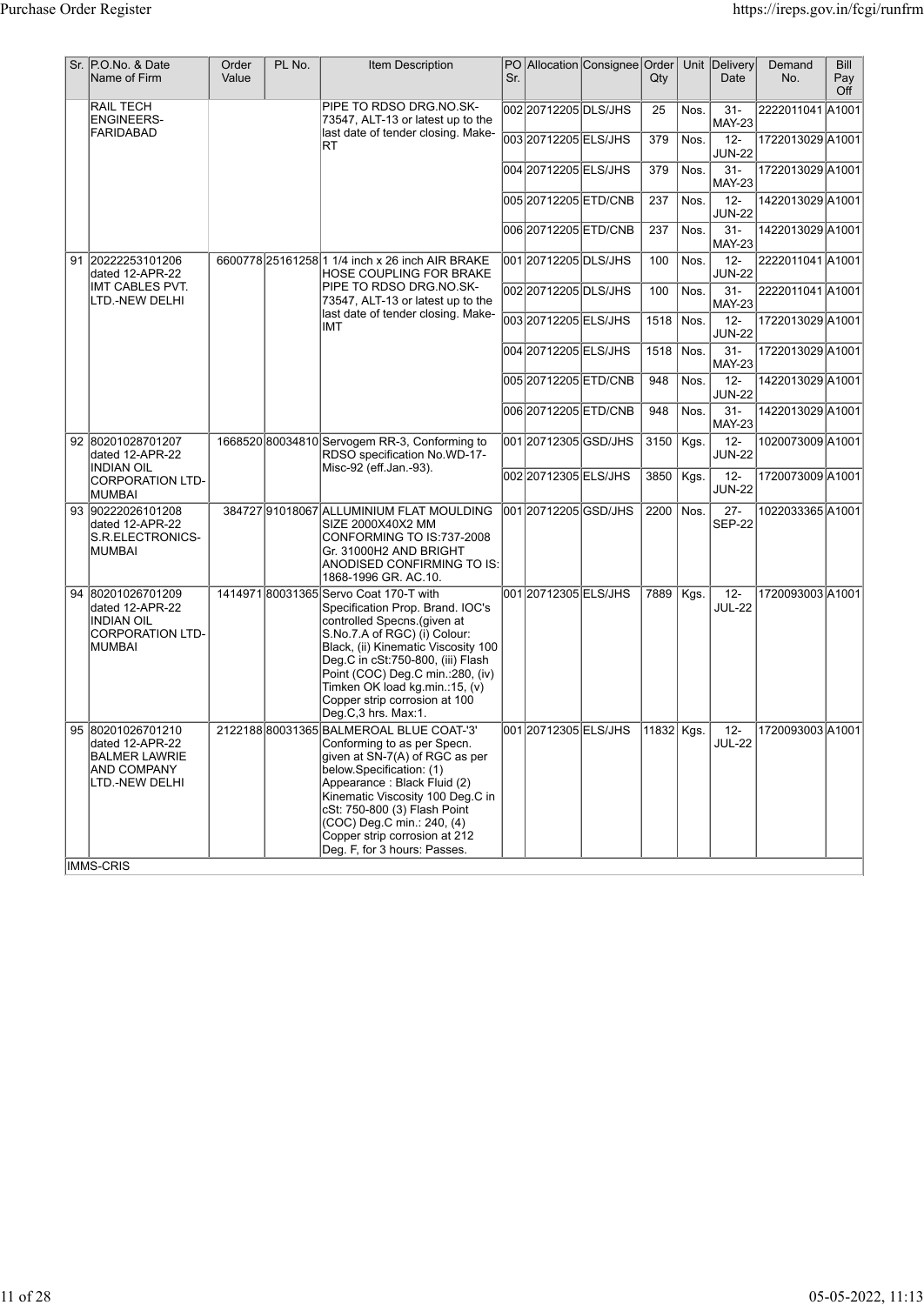| Sr. P.O.No. & Date<br>Name of Firm                                                                     | Order<br>Value | PL No. | <b>Item Description</b>                                                                                                                                                                                                                                                                                                                                                                                                                                                                                                                                                                                                                                                                                                                                                                                                                                                                                                                                | Sr. |                       | PO Allocation Consignee Order     | $Q$ ty         |      | Unit Delivery<br>Date   | Demand<br>No.    | Bill<br>Pay<br>Off |
|--------------------------------------------------------------------------------------------------------|----------------|--------|--------------------------------------------------------------------------------------------------------------------------------------------------------------------------------------------------------------------------------------------------------------------------------------------------------------------------------------------------------------------------------------------------------------------------------------------------------------------------------------------------------------------------------------------------------------------------------------------------------------------------------------------------------------------------------------------------------------------------------------------------------------------------------------------------------------------------------------------------------------------------------------------------------------------------------------------------------|-----|-----------------------|-----------------------------------|----------------|------|-------------------------|------------------|--------------------|
| 96 70213453101211<br>dated 12-APR-22<br>COACH COM-DELHI                                                |                |        | 397990 77902221 Silicon Rubber Gasketing<br>compound - Neutral cure 1.Shear<br>Strength 2N/mm2 confirming to<br>DIN 53283. 2. Tensile strength<br>3N/mm2 conforming to DIN<br>53288. 3.Dielectric<br>strength>18KV.Max 21 KV/Mm<br>4. Ultimate strength 24hrs. It<br>should be cured. 5. Averege<br>viscosity should be in paste form<br>at room Temperature i.e. 25+/-2<br>degree C 6.Max. Gap filling 6mm.<br>7. Handing strength 10 minutes.<br>8. Temperatre renge - 70 degree<br>C to 232 degree C. 9. Fluid<br>resistance- Excellent. 10. Time to<br>achieve fluid seal: Instantly.<br>11. Time to assemble skin over-<br>10 to 20 minutes. 12. Dispensing<br>system: Manual Hand Held.<br>13. Good insulation and sealing<br>property. 14. Shelf-life 12 month in<br>sealed condition. 15. Qty. per tube<br>310 gm. 16. Make-Locktite<br>/Anabond or Dow Conning or<br>similar FIRM'S offer: MAKE /<br>BRAND - RESIBOND3010<br>CLEAR IN 280 ML. |     | 001 20712805 ETD/CNB  |                                   | 2000           | Nos. | $11 -$<br><b>JUN-22</b> | 1421073038 A1001 |                    |
| 97 40221247201212<br>dated 12-APR-22<br>SHIVA INDUSTRIES,<br>DELHI                                     |                |        | 105950 41096850 SI marked , general purpose type, 001 20713205 GSD/CNB 6520 MTR<br>pressure sensitive adhesive<br>Plasticized PVC tapes having 25<br>mm width for Electrical purpose [.<br>Accepted offer as per GeM<br>contract.                                                                                                                                                                                                                                                                                                                                                                                                                                                                                                                                                                                                                                                                                                                      |     |                       |                                   |                |      | $10 -$<br><b>JUN-22</b> | 2022013500 A1001 |                    |
| 98 40221020101213<br>dated 12-APR-22<br><b>INSULPLAST</b><br>ENGINEERING-<br><b>CHENNAI</b>            |                |        | 1869141077799 FLEXIBLE INSULATED FIBRE<br>GLASS SLEEVES WITH<br>COATING OF FIRE RETARDENT<br>SILICON ELASTOMER APPLIED<br>BY EXTRUSION OR MULTIDIP<br>PROCESS HAVING<br>TEMPERATURE INDEX OF180<br>DEGREE CENTIGRADE HAVING<br>WALL THICKNESS OF 0.9 MM<br>AND CAPABLE TO WITHSTAND<br>MIN. BDV 5 KV FOR ONE<br>MINUTE SIZE 4 MM DIA<br>CONFIRMING TO BS:2848/1973<br>TYPE /1/180 TB                                                                                                                                                                                                                                                                                                                                                                                                                                                                                                                                                                   |     |                       | 001 20712805 TMS/CNB              | 400            | MTR  | $10 -$<br>AUG-22        | 1522020058A1001  |                    |
| 99 40223011101214<br>dated 12-APR-22<br>MICAPLY-BHOPAL                                                 |                |        | 116584 41077842 "POLYIMIDE GLASS<br>LAMINATES [TILG-1000] FOR<br>HITACHI ARMATURE SIZE 520<br>X 1000 X 0.4 MM THICK AS PER<br>SPECN. No. AO-132 ALT-B. "<br> Make- Firm's own make.                                                                                                                                                                                                                                                                                                                                                                                                                                                                                                                                                                                                                                                                                                                                                                    |     |                       |                                   | 50             | Nos. | - 11 -<br><b>JUL-22</b> | 1522023356 A1001 |                    |
| 100 40223013101215<br>dated 12-APR-22<br>ELECTRICAL<br><b>MICANITE</b><br>CORPORATION-<br>KOLKATA      |                |        | 253464 41077866   "RESISTRANT [FIBRE GLASS<br>TAPE/ CORD STICHED<br>CONTINUOSLY] FOR HITACHI<br>ARMATURE AS PER DRG.<br> No.4TMS/CNB/DRG/2003/18. "<br> Make- ELMICA .                                                                                                                                                                                                                                                                                                                                                                                                                                                                                                                                                                                                                                                                                                                                                                                 |     |                       | 001 20712805 TMS/CNB   2400   MTR |                |      | $12 -$<br><b>JUL-22</b> | 1522023358 A1001 |                    |
| 101 20223016101216<br>dated 12-APR-22<br>TANCO STEEL AND<br>ENGINEERING (P)<br>LTD-NOIDA               |                |        | 79296 25148801 SET OF MANGANESE PIN,<br><b>IBUSHES AND MS WASHER</b><br>AND FLATE WASHER AS PER<br>DRG.NO. A3/99/CNB/1529/5014<br>/PN.Alt-A. Firm's offer accepted-<br>SET OF MANGANESE PIN,<br>BUSHES AND PLANE WASHER<br>AS PER DRG. NO. A3/99/CNB<br>/1529/5014/PN.Alt?A. EACH<br><b>ITEM WILL HAVE A</b><br>DISTINGUISHING MARK OF<br> MANUFACTURER?S<br><b>IDENTIFICATION BUT WILL</b><br>NOT HAVE YEAR MONTH<br> EMBOSSED.                                                                                                                                                                                                                                                                                                                                                                                                                                                                                                                       |     | 001 2071 2005 ELS/JHS |                                   | $\overline{7}$ | Set  | $12 -$<br>AUG-22        | 1722023182 A1001 |                    |
| 102 20222573101217<br>dated 12-APR-22<br>S.K.ENGINEERING<br>ENTERPRISE-<br> HOWRAH<br><b>IMMS-CRIS</b> |                |        | 115995 25158041 PISTON VALVE FOR 1.25 NON<br><b>RETURN VALVE TYPE 86-</b><br>RDRG. NO. A2/95/1225<br>CNB/5020VB REF 4. Make-<br>SKEE.                                                                                                                                                                                                                                                                                                                                                                                                                                                                                                                                                                                                                                                                                                                                                                                                                  |     | 001 20712205 ETD/CNB  |                                   | 151            | Nos. | $11 -$<br><b>JUN-22</b> | 1422013331 A1001 |                    |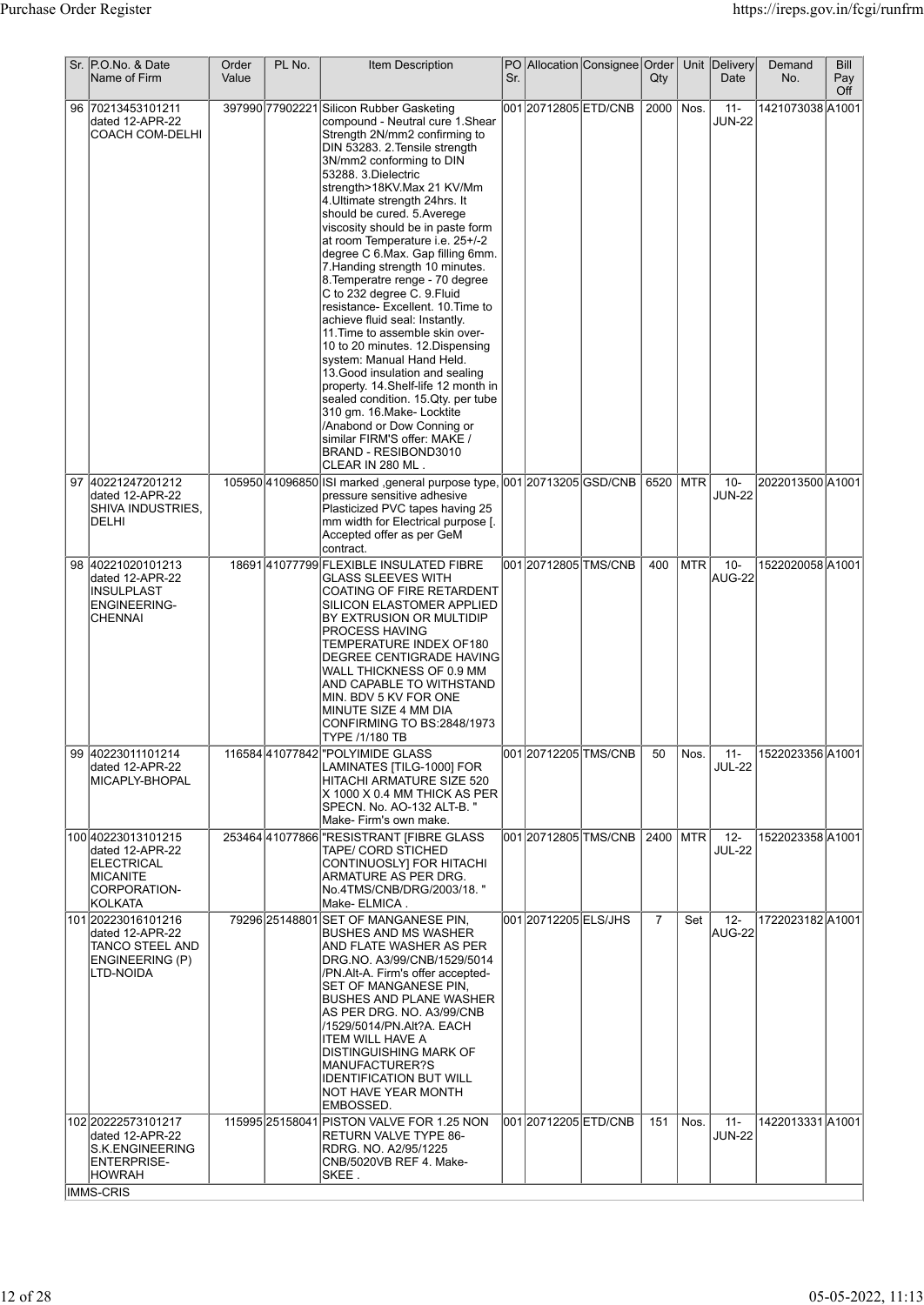| Sr. P.O.No. & Date<br>Name of Firm                                                                              | Order<br>Value | PL No. | Item Description                                                                                                                                                                                                                                                                                                                                                                                                                                                                         | Sr. |                       | PO Allocation Consignee Order | $Q$ ty     |            | Unit Delivery<br>Date                              | Demand<br>No.                       | Bill<br>Pay<br>Off |
|-----------------------------------------------------------------------------------------------------------------|----------------|--------|------------------------------------------------------------------------------------------------------------------------------------------------------------------------------------------------------------------------------------------------------------------------------------------------------------------------------------------------------------------------------------------------------------------------------------------------------------------------------------------|-----|-----------------------|-------------------------------|------------|------------|----------------------------------------------------|-------------------------------------|--------------------|
| 103 20223009101218<br>dated 12-APR-22<br>KARMA<br><b>ENGINEERING AND</b><br>SONS-VARANASI                       |                |        | 40781 25147031 BRAKE HANGER BRACKET<br>ASSLY (SHORT) (MODIFIED)<br>FOR WAP-4 LOCO TO<br>DRG.NO.A3/2011/CNB/2396<br>/5051/BG.WITH GRAY PAINT.<br>Make- Firm's self.                                                                                                                                                                                                                                                                                                                       |     | 00120712805ELS/JHS    |                               | 8          | Nos.       | $11 -$<br><b>JUN-22</b>                            | 1722013317 A1001                    |                    |
| 104 40213287101219<br>dated 12-APR-22<br>S.INTERNATIONALS-<br>IMUMBAI                                           |                |        | 224967 42903002 HINGED COVER FOR BLIND<br>SOCKET ASSEMBLY OF ZS<br>COUPLING FOR LHB TYPE, AC<br>COACHES CONFORMING TO<br>RCF SPECIFICATION NO-<br>EDTS-105, REV-E WITH<br>AMDT.NO.1, 2 & 3. & RCF<br>DRAWING NO. LW 71342.                                                                                                                                                                                                                                                               |     | 001 20712205 GSD/JHS  |                               | 50         | Nos.       | $11 -$<br><b>JUN-22</b>                            | 1021110689 A1001                    |                    |
| 105 20223290101220<br>dated 12-APR-22<br>MONOSA<br><b>ENGINEERING</b>                                           |                |        | 179124 25238048 Set of Redusing Nipple (P) as per 001 20712805 ELS/JHS<br>annexure .Each set consisting 10<br>items, 18 Nos. . CLW/AC/131<br>Make-MONOSA.                                                                                                                                                                                                                                                                                                                                |     | 002 2071 2805 DLS/JHS |                               | 82<br>10   | Set<br>Set | $15 -$<br><b>JUL-22</b><br>$15 -$<br><b>JUL-22</b> | 1722023198A1001<br>2222021273 A1001 |                    |
| WORKS-HOWRAH<br>106 20221251101221<br>dated 12-APR-22<br>KAMLESH<br>INDUSTRIES-<br> MUMBAI                      |                |        | 46454 23596030 CABLE LUG 3 sq. mm WITH<br>METAL REINFORCEMENT FOR<br>COPPER CONDUCTOR<br>SOLDERLESS CRIMPING (5.2<br>mm STUD HOLE DIA.) TO M/S<br>DOWELL's CAT.NO. 8372. Make-<br>KI brand.                                                                                                                                                                                                                                                                                              |     | 001 20712205 ELS/JHS  |                               | 9050       | Nos.       | $11 -$<br><b>JUL-22</b>                            | 1722020031A1001                     |                    |
| 107 20223169101222<br>dated 12-APR-22<br><b>S.K.ENGINEERING</b><br>ENTERPRISE-<br><b>HOWRAH</b>                 |                |        | 56569 25256968 RUBBER KIT FOR ANGLE<br>COCK CONSISTING OF TWO<br>ITEMS, 03 Nos. as per CLW<br>DRG. NO. 0/2/65/386, ALT.-06 as:<br>(1) Seal item reference no. 06,<br>Qty. 02 Nos./Set. (2) "O" RING<br>item reference no. 12, QTY. 01<br>No. Make-SKEE.                                                                                                                                                                                                                                  |     | 00120712205ETD/CNB    |                               | 1020       | Set        | $11 -$<br><b>JUN-22</b>                            | 1422023204 A1001                    |                    |
| 108 20222399101223<br>dated 12-APR-22<br><b>MANOJ KUMAR-</b><br>CHANDAULI.                                      |                |        | 23045 25256907 SET OF RUBBER COMPONENT 001 20712805 ELS/JHS<br>FOR R-6 RELAY VALVE,<br>COMPRISING OF 06 ITEMS 06<br>NOS.AS PER SKETCH NO<br>BSL/ELW/SK NO 9034SR.<br>DESCRIPTION DRG, NO.<br>QTY/LOCO1. O'RING ELW/BSL<br>/3/B-25.001REF-4 01<br>NO.2.'O'RING ELW/BSL<br>/3/B-25.001 REF-5 01<br>NO.3.RUBBER FACE ELW/BSL<br>/3/B-25.001 REF 8 01<br>NO.4.SEALING RING BSL/ELW<br>CHECK VALVE BSL/ELW<br>BSL/ELW/4/B-25.004 01 NO. as<br>per Drg. No. --- as per Specn. ---<br>Make-PKE. |     |                       |                               | 93         | Set        | $10 -$<br>AUG-22                                   | 1722013344 A1001                    |                    |
| 109 30221627101224<br>dated 12-APR-22<br>GOLD STAR STEELS<br>PRIVATE LIMITED-<br><b>RAIPUR</b>                  |                |        | 1298000 38106401 ADAPTER [NARROW JAW]<br>CLASS 'E' 6" X 11" TO RDSO<br>DRG.NO. WD-89067-S/9 ALT.<br>NO.- 9. AND RDSO<br>SPECIFICATION NO. AB/RB-<br>39-2002 [REV.4] OF FEB.2018.                                                                                                                                                                                                                                                                                                         |     | 001 20712805 GSD/JHS  |                               | 800        | Nos.       | $12 -$<br><b>MAY-22</b>                            | 1022031173 A1001                    |                    |
| 110 30221627101225<br>dated 12-APR-22<br>NATRAJ IRON AND<br>CASTINGS PVT<br>LIMITED-PATNA                       |                |        | 292640 38106401 ADAPTER [NARROW JAW]<br>CLASS 'E' 6" X 11" TO RDSO<br>DRG.NO. WD-89067-S/9 ALT.<br>NO.-9. AND RDSO<br>SPECIFICATION NO. AB/RB-<br>39-2002 [REV.4] OF FEB.2018.                                                                                                                                                                                                                                                                                                           |     | 001 2071 2005 GSD/JHS |                               | 200        | Nos.       | $12 -$<br><b>MAY-22</b>                            | 1022031173 A1001                    |                    |
| 111 20223298101226<br>dated 12-APR-22                                                                           |                |        | 1133874 25109650 Strainer Case with Screw,<br>Washer , Gasket and simitered                                                                                                                                                                                                                                                                                                                                                                                                              |     | 001 20712205 DLS/JHS  |                               | 48         | Nos.       | $12-$<br><b>JUL-22</b>                             | 2222023166 A1001                    |                    |
| S.K.ENGINEERING<br>ENTERPRISE-                                                                                  |                |        | bronze filter element. DRG.No.<br>CLW DRG NO-0/2/65/440 ref. 2                                                                                                                                                                                                                                                                                                                                                                                                                           |     | 002 2071 2205 DLS/JHS |                               | 48         | Nos.       | $31 -$                                             | 2222023166 A1001                    |                    |
| <b>HOWRAH</b>                                                                                                   |                |        | to 8. Make/Brand: SKEE                                                                                                                                                                                                                                                                                                                                                                                                                                                                   |     | 00320712205ELS/JHS    |                               | 300        | Nos.       | <b>MAY-23</b><br>$12 -$                            | 1722023166 A1001                    |                    |
|                                                                                                                 |                |        |                                                                                                                                                                                                                                                                                                                                                                                                                                                                                          |     | 004 2071 2205 ELS/JHS |                               | 230        | Nos.       | <b>JUL-22</b><br>$31 -$                            | 1722023166 A1001                    |                    |
| 112 90222008 101227<br>dated 12-APR-22<br>STEEL AUTHORITY<br>OF INDIA LIMITED-<br>NEW DELHI<br><b>IMMS-CRIS</b> |                |        | 4361280 90812542 Corrosion Resistant Stainless<br>Steel Sheet/plates 4 MM (1250<br>x3000) MM. Spec. No. IRS: M<br>44/97.                                                                                                                                                                                                                                                                                                                                                                 |     | 001 20712305 GSD/JHS  |                               | 22000 Kgs. |            | <b>MAY-23</b><br>$12-$<br><b>MAY-22</b>            | 1022031194 A1001                    |                    |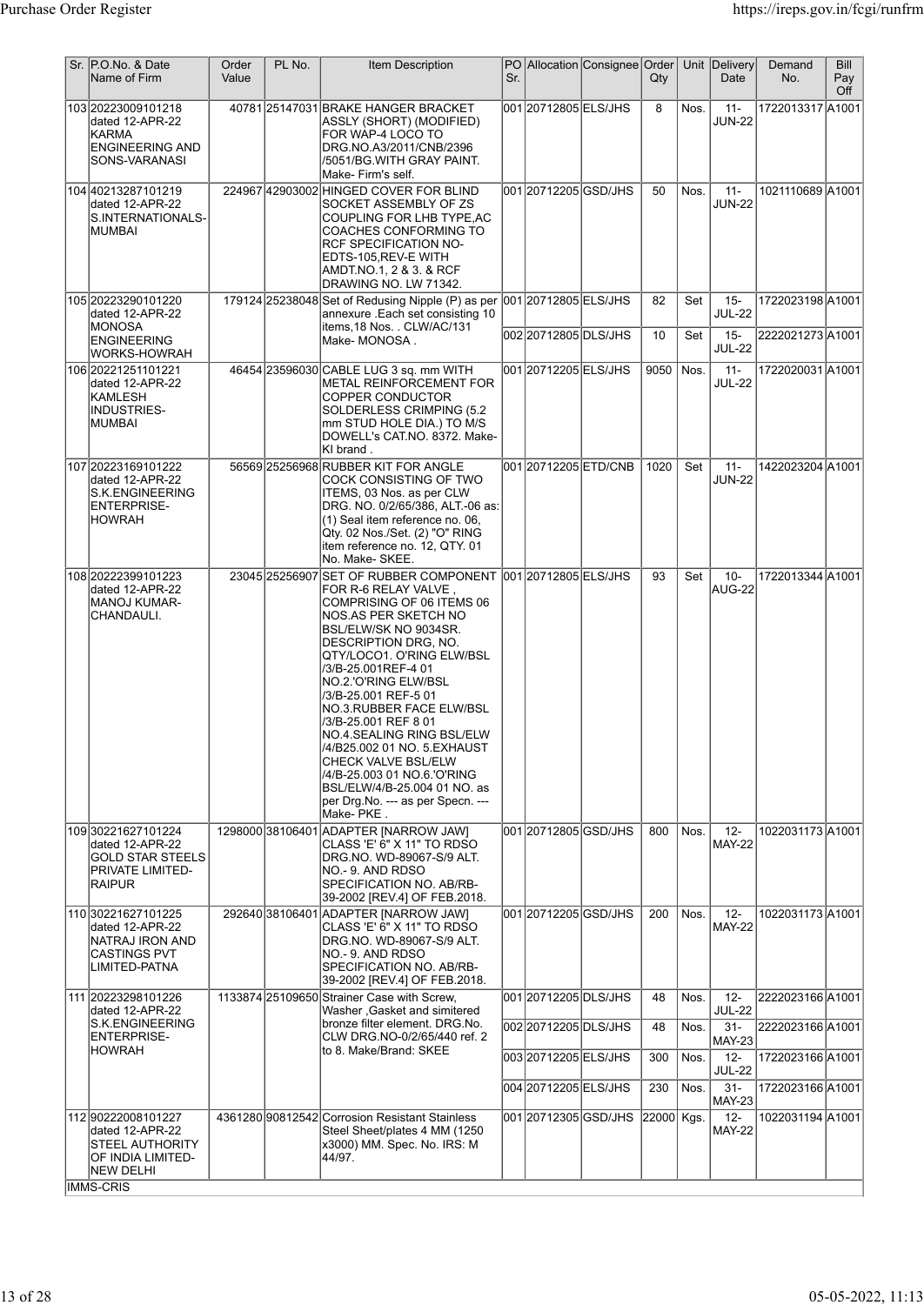| Sr. P.O.No. & Date<br>Name of Firm                                                                                   | Order<br>Value | PL No.        | <b>Item Description</b>                                                                                                                                                                                                                                                                                                                      | Sr. |                                            | PO Allocation Consignee Order | $Q$ ty      |              | Unit Delivery<br>Date                    | Demand<br>No.                       | <b>Bill</b><br>Pay<br>Off |
|----------------------------------------------------------------------------------------------------------------------|----------------|---------------|----------------------------------------------------------------------------------------------------------------------------------------------------------------------------------------------------------------------------------------------------------------------------------------------------------------------------------------------|-----|--------------------------------------------|-------------------------------|-------------|--------------|------------------------------------------|-------------------------------------|---------------------------|
| 113 30222353101228<br>dated 12-APR-22<br><b>POWER</b><br><b>ENTERPRISES-</b><br><b>BHOPAL</b>                        |                |               | 26149 30352307 SUPPORT FOR AIR HOSE<br><b>EXTENTION PIECE FOR BP</b><br>LENGTH 270 MM TO DRG.NO.<br>CRW/AB-8 A, ALT-1.                                                                                                                                                                                                                       |     | 00120712205GSD/JHS                         |                               | 80          | Nos.         | $11 -$<br><b>JUL-22</b>                  | 1022031171 A1001                    |                           |
| 114 30221649101229<br>dated 12-APR-22<br>SUNCREST                                                                    |                |               | 169814 30011190 RUBBER PACKING RING FOR<br>AXLE BOX GUIDE<br>ARRANGEMENT TO ICF DRG.                                                                                                                                                                                                                                                         |     | 001 20712205 GSD/JHS                       |                               | 6000        | Nos.         | $12-$<br>OCT-22                          | 1022033230 A1001                    |                           |
| INDUSTRIES-<br>KOLKATA                                                                                               |                |               | NO. T-0-1-632, ALT-7 & d,                                                                                                                                                                                                                                                                                                                    |     | 002 2071 2205 GSD/JHS                      |                               | 7000        | Nos.         | $31 -$<br><b>MAY-23</b>                  | 1022033230 A1001                    |                           |
| 115 20222023101230<br>dated 12-APR-22<br>S.A.M. INDUSTRIES-                                                          |                |               | 300714 23979203 1.25"[1-1/4"] ANGLE COCK<br>WITH VENT AS PER CLW<br>DRG.NO.0/2/65/386 OR LATEST                                                                                                                                                                                                                                              |     | 00120712205ETD/CNB<br>002 20712205 ELS/JHS |                               | 97<br>103   | Nos.<br>Nos. | $12 -$<br><b>SEP-22</b><br>$12 -$        | 1422021068A1001<br>1722021096 A1001 |                           |
| <b>HOWRAH</b>                                                                                                        |                |               | MAKE AND DATE OF<br>MANUFACTURING EMBOSSING                                                                                                                                                                                                                                                                                                  |     | 00320712205DLS/JHS                         |                               | 18          | Nos.         | <b>SEP-22</b><br>$12 -$                  | 2222021378 A1001                    |                           |
| 116 20221439101231                                                                                                   |                |               | TO BE DONE. Make/Brand: SAM<br>322211 23843202 AUXILARY CAM SWITCH                                                                                                                                                                                                                                                                           |     | 001 20712205 ELS/JHS                       |                               | 152         | Nos.         | <b>SEP-22</b><br>$11 -$                  | 1722023147 A1001                    |                           |
| dated 12-APR-22<br><b>ANANTASHREE</b><br><b>ENGINEERS-</b>                                                           |                |               | COMPLETE AS PER BT PART<br>NO.A-6331 AND DRG.NO.AM<br>400660 R1 OR AAL PART NO.                                                                                                                                                                                                                                                              |     | 002 2071 2205 DLS/JHS                      |                               | 50          | Nos.         | <b>JUL-22</b><br>$11 -$                  | 2222023147 A1001                    |                           |
| <b>GAUTAM BUDDH</b><br><b>NAGAR</b>                                                                                  |                |               | M-6331 AND<br>DRG.NO.9910383855002.                                                                                                                                                                                                                                                                                                          |     | 00320712205ETD/CNB                         |                               | 131         | Nos.         | <b>JUL-22</b><br>$11 -$<br><b>JUL-22</b> | 1422023147 A1001                    |                           |
| 117 70223413101232<br>dated 12-APR-22                                                                                |                |               | Make/Brand: AE<br>594059 77033115 Paint enamel synthetic exterior<br>finishing Dark Admirality Grey to                                                                                                                                                                                                                                       |     | 001 2071 2205 ELS/JHS                      |                               | 3260        | <b>LTR</b>   | $11 -$<br>JUL-22                         | 1722033327 A1001                    |                           |
| <b>PUSHKER PAINT</b><br>INDUSTRIES-                                                                                  |                |               | ISC:632 and IS:8662/2004, Wet<br>opacity 22 Sq.Mtrs per                                                                                                                                                                                                                                                                                      |     | 002 2071 2205 DLS/JHS                      |                               | 320         | <b>LTR</b>   | $11 -$                                   | 2222033327 A1001                    |                           |
| <b>LUCKNOW</b>                                                                                                       |                |               | Ltr. Packing in 20 Ltrs. new non-<br>returnable M.S. drums to<br>IS:2552/89, Gr.B-II.                                                                                                                                                                                                                                                        |     |                                            |                               |             |              | <b>JUL-22</b>                            |                                     |                           |
| 118 30221909101236<br>dated 13-APR-22<br>VERMA<br>INDUSTRIES-<br><b>HOWRAH</b>                                       |                |               | 358720 38136030 Safety loop for Uncoupling Rod<br>complete assembly to RDSO<br>Drg.No.-WD-03002-S-01, ITEM<br>No.-1,2,3 and 4, Alt.-1.                                                                                                                                                                                                       |     | 001 20712205 GSD/JHS                       |                               | 4000        | Set          | $13 -$<br><b>MAY-22</b>                  | 1022031138 A1001                    |                           |
| 119 30222866101237<br>dated 13-APR-22<br><b>GUPTA</b><br><b>ENTERPRISES-</b><br><b>JHANSI</b>                        |                |               | 6261138160699 PROTECTION PLATE FOR<br>DISTRIBUTOR VALVE AS PER<br>JHS DRG. NO. NCR-<br>JHS/SK-2791, ALT. 2 ITEM NO.<br>01."                                                                                                                                                                                                                  |     | 001 2071 2205 GSD/JHS                      |                               | 1400        | Nos.         | $13 -$<br>OCT-22                         | 1022031052A1001                     |                           |
| 120 30222867101238<br>dated 13-APR-22<br>METACRAFT SALES-<br>JHANSI                                                  |                | 9371638160717 | PROTECTION CAP WITH VENT 001 20712205 GSD/JHS<br>PLUG FOR CUT OFF ANGLE<br><b>COCK FOR AIR BRAKE</b><br>WAGONS AS PER DRG. NO.<br>NCR-JHS/SK-2791, ALT. 02,<br>ITEM NO. 03 & 04, QTY/SET: [a]<br>ITEM NO. 03=01 NO. [b] ITEM<br> NO. 04 = 02 NOS."                                                                                           |     |                                            |                               | 2750        | Set          | $10 -$<br>OCT-22                         | 1022031053A1001                     |                           |
| 121 30221280101239<br>dated 13-APR-22<br>KOLKATA<br><b>ENGINEERING</b><br>INDUSTRIES-<br><b>HOWRAH</b>               |                |               | 174522 38141127 BEARING FOR LONG SHAFT<br>FOR CENTRE BRAKE RIGGING<br>FOR BOGIE WAGON TO DRG.<br>W/BG-6185, ALT.-3.                                                                                                                                                                                                                          |     |                                            | 001 20712205 GSD/JHS          | 1500   Nos. |              | $13 -$<br>OCT-22                         | 1022033279 A1001                    |                           |
| 122 30221966101240<br>dated 13-APR-22<br>AMEX<br>ENGINEERING<br>WORKS-HOWRAH                                         |                |               | 57584 38106826 LOCK PIN FOR CENTRE PIVOT 001 20712205 GSD/JHS<br>ASSEMBLY TO RDSO<br>DRAWING NO. WD-85079-S/2,<br>ALT.-26, ITEM NO. 8."                                                                                                                                                                                                      |     |                                            |                               | 2000   Nos. |              | $13 -$<br><b>JUL-22</b>                  | 1022013456 A1001                    |                           |
| 123 30222638101241<br>dated 13-APR-22<br><b>B.I ENTERPRISES-</b><br> KOLKATA                                         |                |               | 98825 33500277 SAFETY WIRE ROPE<br>ASSEMBLY FOR IR FIAT BOGIE<br>TO RCF DRG. NO. LW05105,<br>ALT. NIL."                                                                                                                                                                                                                                      |     | 001 20712205 GSD/JHS                       |                               | 250         | Nos.         | $28 -$<br><b>MAY-22</b>                  | 1022031095 A1001                    |                           |
| 124 30221989101242<br>dated 13-APR-22<br>ORIENT STEEL AND<br><b>INDUSTRIES LTD-</b><br>KOLKATA                       |                |               | 736320 38973285 TBOLSTER FOR CAST STEEL<br>BOGIE TO RDSO DRG. NO.<br>CONTR-9404-S-5, ALT. 9, ITEM<br>NO. 1"                                                                                                                                                                                                                                  |     | 001 2071 2805 GSD/JHS                      |                               | 6           | Nos.         | $13 -$<br>AUG-22                         | 1022013478 A1001                    |                           |
| 125 40221183101243<br>dated 13-APR-22<br><b>REMKO WIRE</b><br>INDUSTRIES PVT.<br>LTD.-ULHASNAGAR<br><b>IMMS-CRIS</b> |                |               | 257712 40120284 FLEXIBLE INSULATED FIBRE<br>GLASS COPPER CONNECTING<br>LEAD WIRE SIZE 10 SQ MM<br>WITH FIRE RETARDENT<br>SILICONE ELASTOMER<br>TEMPERATURE [Minus] 10,<br>DEGREE CENTEGRADE TO<br>[PLUS] 180 DEGREE<br>CENTEGRADE CONFERMING<br>TO BS-6195/1969 AND<br>RDSO/SMI NO.RDSO/ELRS<br>/SMI/185-2000,REV.1,AMEND -2.<br>Make-RWIPL. |     |                                            | 001 20712205 TMS/CNB          | 312         | <b>MTR</b>   | $12 -$<br><b>JUN-22</b>                  | 1522033293 A1001                    |                           |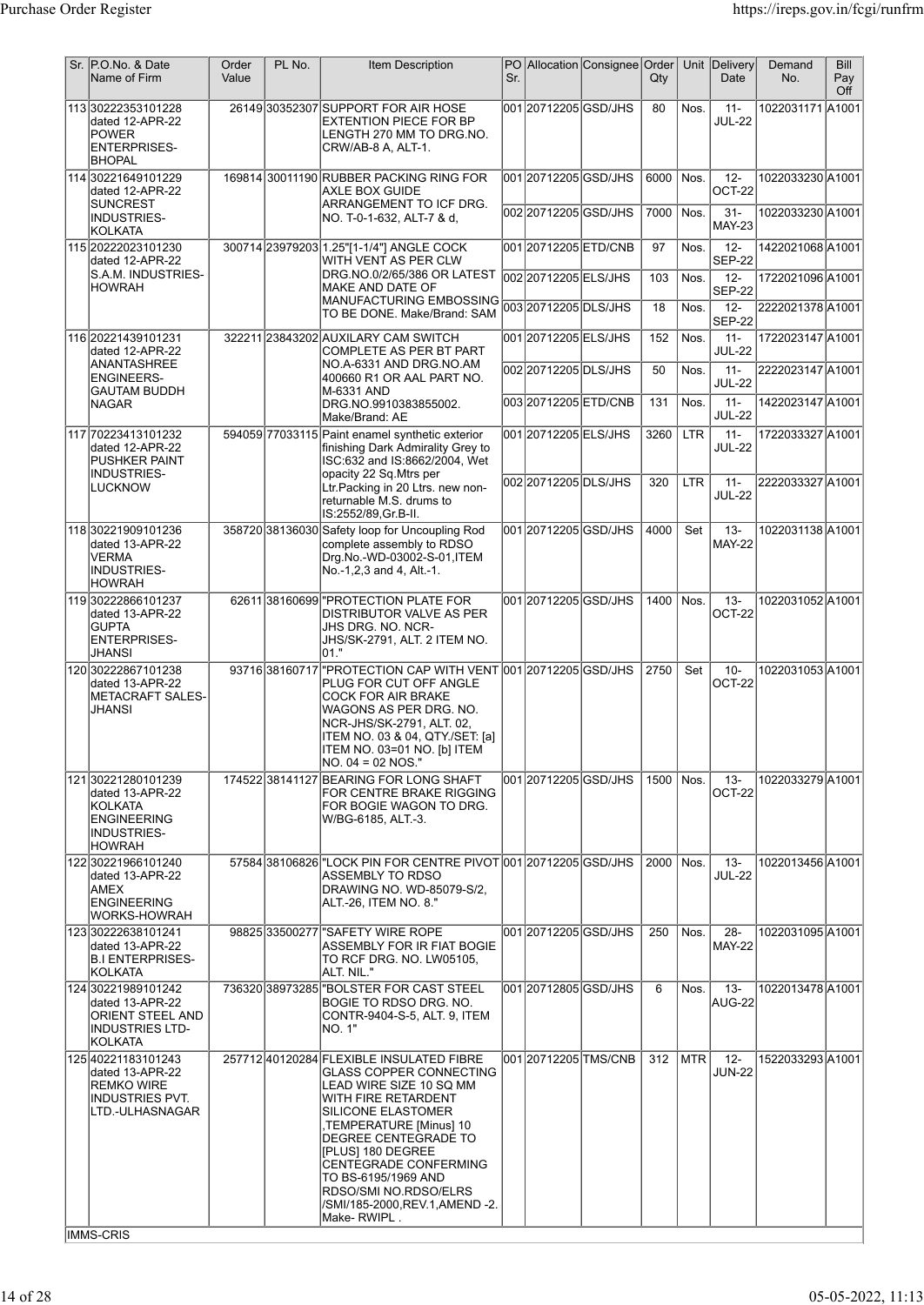| Sr. P.O.No. & Date<br>Name of Firm                                                                           | Order<br>Value | PL No. | Item Description                                                                                                                                                                                                                                                                                                                                                                                                                                                                                                                                            | Sr. |                       | PO Allocation Consignee Order    | $Q$ ty       |                          | Unit Delivery<br>Date                              | Demand<br>No.                        | Bill<br>Pay<br>Off |
|--------------------------------------------------------------------------------------------------------------|----------------|--------|-------------------------------------------------------------------------------------------------------------------------------------------------------------------------------------------------------------------------------------------------------------------------------------------------------------------------------------------------------------------------------------------------------------------------------------------------------------------------------------------------------------------------------------------------------------|-----|-----------------------|----------------------------------|--------------|--------------------------|----------------------------------------------------|--------------------------------------|--------------------|
| 126 80201013701244<br>dated 13-APR-22<br><b>BHARAT</b><br>PETROLEUM<br>CORPORATION<br>LTD.-MUMBAI            |                |        | 859180 80013820 Suspension Bearing oil/Turbine<br>oil for Rolling stock applications<br>confirming to IS 1012-1993<br>(REAFFIRMED1998) for the<br>brand/grades of products<br>approved by RSDO. Suspension<br>Turbinol-77 (HPC), MAK Turbil-78<br>(BPC), Balmerol Protomac T 76<br>(BL & Co). and other RDSO                                                                                                                                                                                                                                                |     | 001 20712305 GSD/JHS  |                                  | 5000<br>2000 | <b>LTR</b><br><b>LTR</b> | $13 -$<br><b>JUL-22</b><br>$13 -$<br><b>JUL-22</b> | 1020123027 A1001<br>1720123027 A1001 |                    |
|                                                                                                              |                |        | approved brands. MAKE/BRAND<br>: MAK TURBOL 78 of M/s BPCL.<br>1887292 25888110 BOW ASSEMBLY WITH                                                                                                                                                                                                                                                                                                                                                                                                                                                           |     |                       |                                  |              |                          | $12-$                                              |                                      |                    |
| 127 20223149101245<br>dated 13-APR-22<br>CONTRANSYS                                                          |                |        | METALIZED CARBON STRIP AS<br>PER M/S CONTRANSYS PART                                                                                                                                                                                                                                                                                                                                                                                                                                                                                                        |     | 001 20712205 ETD/CNB  |                                  | 16           | Nos.                     | <b>JUL-22</b>                                      | 1422023267 A1001                     |                    |
| PRIVATE LIMITED-<br><b>KOLKATA</b>                                                                           |                |        | NO. C0H1600 FOR IR03H<br>PANTOGRAPH.                                                                                                                                                                                                                                                                                                                                                                                                                                                                                                                        |     | 002 2071 2205 ELS/JHS |                                  | 6            | Nos.                     | $12 -$<br><b>JUL-22</b>                            | 1722023267 A1001                     |                    |
| 128 20223549101246<br>dated 13-APR-22<br><b>HIND</b><br><b>ENTERPRISES-</b><br>IMUMBAI                       |                |        | 1803984 29960046 Set of AOH/IOH/POH overhauling 001 20712805 ETD/CNB<br>kit for harmonic filter contactor<br>type 8.1 & 8.2 (EPC type). Each<br>set consists of 8 items and 10<br>nos. as per attached annexure-A.<br>Firm's offer: SET OF<br>AOH/IOH/POH OVERHAULING<br>KIT FOR HARMONIC FILTER<br>CONTACTOR TYPE 8.1 &<br>8.2(EPC TYPE) OF<br>CONTINENTAL MAKE EACH<br>SET CONSISTS OF (08 Items 10<br>Nos.) [1] Cover 47x11 - Rubber<br>Valve EP to Continental Part. No.<br>CE4506P0040-01 No. [2]<br>Cartridge 3/2-F-10/Valve EP to<br>Continental Pt. |     |                       |                                  | 50           | Set                      | $13 -$<br>AUG-22                                   | 1422021058A1001                      |                    |
|                                                                                                              |                |        | No.UA4506P2003-01 No. [3]<br>Gasket K-Ring KA-80.3 Viton to<br>Continental Part No.<br>CE4506P0036-01 No. [4] Gasket<br>WASH 13/20 x 1 - CU to<br>Continental Part. No.<br>EC450600401-01 No. [5] Gasket<br>O 73.03 x 3.53 Viton to<br>Continental Part.<br>No.CE4506P0037-01 No. [6]<br>Gasket O 8.73 x 1.78 Viton to<br>Continental Part. No.<br>CE4506P0039-02 No. [7] Gasket<br>O Ring 16 x 2 to Continental Part.<br>No. CE4506P0038-01 No. [8]<br>Gasket O 15-08 x 2.62 Viton to<br>Part. No. CE4506P0041-02 No.                                      |     | 002 2071 2805 ELS/JHS |                                  | 2            | Set                      | $13 -$<br>AUG-22                                   | 1722031292A1001                      |                    |
| 129 80201028701247<br>dated 18-APR-22<br><b>BALMER LAWRIE</b><br><b>AND COMPANY</b><br>LTD.-NEW DELHI        |                |        | 3773074 80034810 Servogem RR-3, BALMEROL<br>MULTIGREASE 'LL-3' Confirming<br>to RDSO Specn.No.WD-17-<br>Misc-92 (EffJan'93).                                                                                                                                                                                                                                                                                                                                                                                                                                |     | 001 2071 2305 ELS/JHS |                                  | 12000 Kgs.   |                          | $18 -$<br><b>JUL-22</b>                            | 1720073009 A1001                     |                    |
| 130 80201028701248<br>dated 18-APR-22<br><b>INDIAN OIL</b><br><b>CORPORATION LTD-</b><br><b>MUMBAI</b>       |                |        | 9211016 80034810 Servogem RR-3, Conforming to<br>RDSO specification No.WD-17-<br>Misc-92 (eff.Jan.-93).                                                                                                                                                                                                                                                                                                                                                                                                                                                     |     |                       | 001 2071 2305 GSD/JHS 29295 Kgs. |              |                          | $18 -$<br><b>JUL-22</b>                            | 1020073009 A1001                     |                    |
| 131 70224185201249<br>dated 18-APR-22<br>KHADI AND<br>VILLEGE<br><b>INDUSTRIES</b><br>COMMISSION,<br> MUMBAI |                |        | 249000 79904233 FLAG BANNER RED TRACK<br>OVER ALL SIZE 200 X 69 CMS<br>OF BUNTING CLOTH KHADI<br>WITH FOLD ON TWO SIDES<br>WIDTH WISE FOR INSERTING<br>HANDLE OF 2.5 CMS DIA AND<br>HEMMED ON THE OTHER SIDE<br>AND BLIND ON ONE SIDE<br>STITCHING SHOULD BE<br>DOUBLE TO IS-4106/1967 WITH<br>AMDT NO.1.                                                                                                                                                                                                                                                   |     |                       | 001 20713405 GSD/CNB             | 1500   Nos.  |                          | $13 -$<br><b>MAY-22</b>                            | 2022033348 A1001                     |                    |
| 132 30211858101251<br>dated 18-APR-22                                                                        |                |        | 4254372 38407723 SECONDARY LASHING CHAIN<br><b>COMPLETE FOR 'BRST'</b>                                                                                                                                                                                                                                                                                                                                                                                                                                                                                      |     | 001 20712205 GSD/JHS  |                                  | 300          | Nos.                     | 19-<br><b>JUN-22</b>                               | 1021073008 A1001                     |                    |
| M S CHAIN<br><b>INDUSTRIES-</b><br><b>HOWRAH</b>                                                             |                |        | WAGON TO RDSO DRG. NO.<br>WD-82054-S-14, ALT.-6.                                                                                                                                                                                                                                                                                                                                                                                                                                                                                                            |     | 002 2071 2205 GSD/JHS |                                  | 300          | Nos.                     | $31 -$<br><b>JUL-22</b>                            | 1021073008 A1001                     |                    |
| 13330211858101252<br>dated 18-APR-22                                                                         |                |        | 2836248 38407723 SECONDARY LASHING CHAIN<br>COMPLETE FOR 'BRST'                                                                                                                                                                                                                                                                                                                                                                                                                                                                                             |     | 001 2071 2205 GSD/JHS |                                  | 300          | Nos.                     | $19 -$<br>AUG-22                                   | 1021073008 A1001                     |                    |
| <b>IMODERN CHAIN</b><br>CORPORATION-<br><b>HOWRAH</b>                                                        |                |        | WAGON TO RDSO DRG. NO.<br>WD-82054-S-14, ALT.-6.                                                                                                                                                                                                                                                                                                                                                                                                                                                                                                            |     | 002 20712205 GSD/JHS  |                                  | 100          | Nos.                     | 19-<br>AUG-22                                      | 1021073008 A1001                     |                    |
| <b>IMMS-CRIS</b>                                                                                             |                |        |                                                                                                                                                                                                                                                                                                                                                                                                                                                                                                                                                             |     |                       |                                  |              |                          |                                                    |                                      |                    |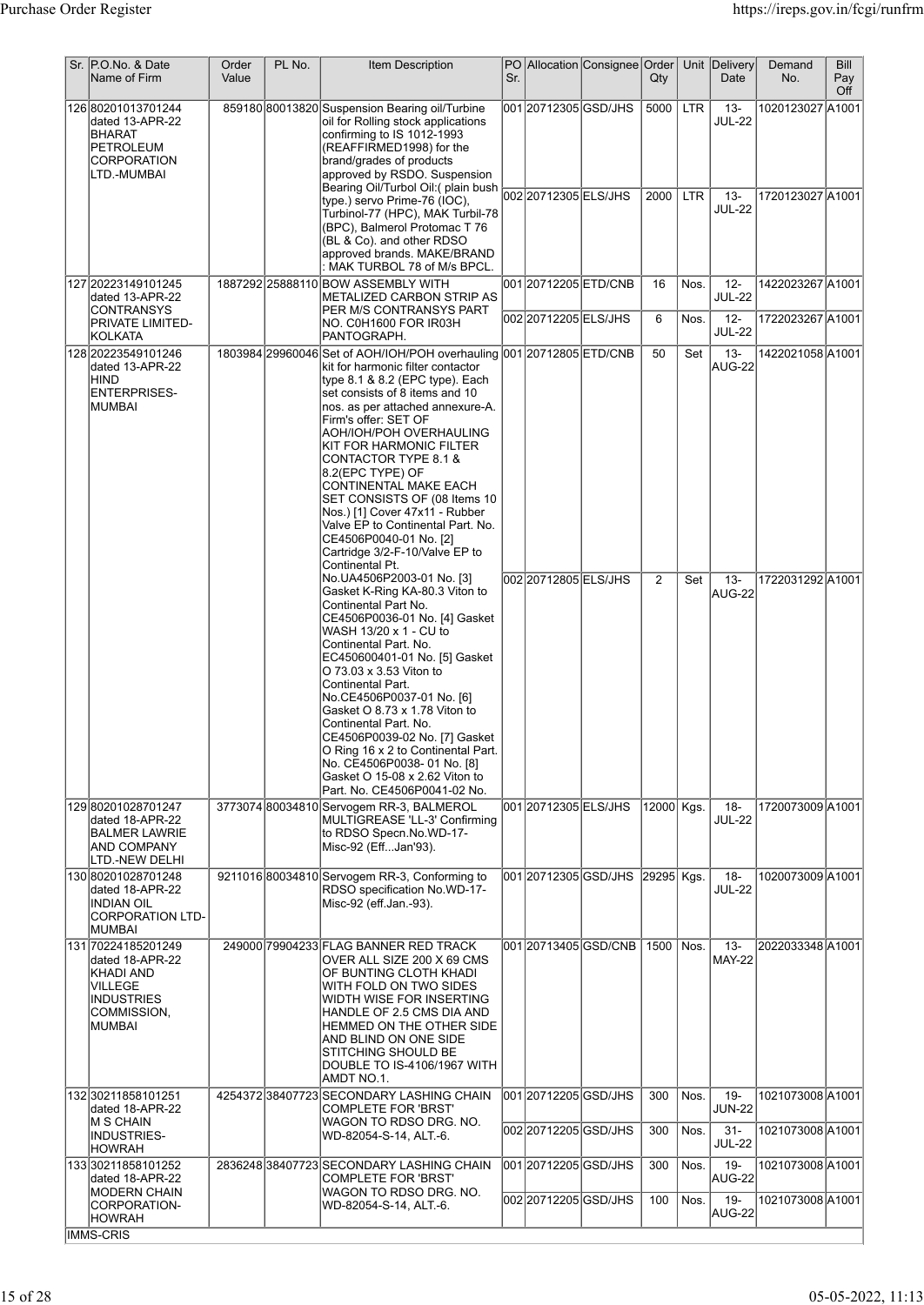| Sr. P.O.No. & Date<br>Name of Firm                                                                                              | Order<br>Value | PL No. | <b>Item Description</b>                                                                                                                                                                                                                                                                                                                                                                  | Sr. |                                          | PO Allocation Consignee Order | $Q$ ty      |          | Unit Delivery<br>Date             | Demand<br>No.                       | Bill<br>Pay<br>Off |
|---------------------------------------------------------------------------------------------------------------------------------|----------------|--------|------------------------------------------------------------------------------------------------------------------------------------------------------------------------------------------------------------------------------------------------------------------------------------------------------------------------------------------------------------------------------------------|-----|------------------------------------------|-------------------------------|-------------|----------|-----------------------------------|-------------------------------------|--------------------|
| 134 70221536201253<br>dated 18-APR-22<br>S K ENTERPRISES.<br><b>KANPUR</b>                                                      |                |        | 34717 72377100 STEEL HAMMER BAL PEIN<br>1000 GRAMS specn: HANDLE<br>TO IS: 841/1963                                                                                                                                                                                                                                                                                                      |     |                                          | 001 20713705 GSD/CNB          | 109         | Nos.     | $28 -$<br><b>APR-22</b>           | 2022030434 A1001                    |                    |
| 135 80224036101254<br>dated 18-APR-22<br>SINO INDIA<br>TRADING<br>COMPANY-KOLKATA                                               |                |        | 27244 85908265 LM bearing LK 3050 (Part of<br>sliding door guide of LHB<br>coaches) Drg.No.<br>RCF-005-00AEWD, ITEM NO. 42<br>as per Drg.No. RCF<br>-005-00AEWD ITEM NO 42                                                                                                                                                                                                               |     |                                          | 00120712205GSD/CNB            | 52          | Nos.     | $17 -$<br><b>JUL-22</b>           | 2022030378 A1001                    |                    |
| 136 30221609101255<br>dated 18-APR-22<br> MANAS<br><b>INDUSTRIES-</b><br><b>HOWRAH</b>                                          |                |        | 115100 38141371 PIN FLAT HEAD including bulb<br>cotter, split pin, washer M-20, Nut<br>M-20 as per IRS DRG. NO.<br>L/PN-631/M, ALT-6.                                                                                                                                                                                                                                                    |     | 001 2071 2205 GSD/JHS                    |                               | 600         | Nos.     | $02 -$<br><b>JUN-22</b>           | 1022031143 A1001                    |                    |
| 137 30222290101256<br>dated 18-APR-22<br>KOHINOOR KOACH<br>INDUSTRIES-<br>MOHALI                                                |                |        | 420434 30520022 LOWER BEARING<br>ARRANGEMENT AS PER ICF<br>DRG. NO. MG/T-5-2-002, ALT. 3<br>& t, [ITEM NO. 1, 2,3,6,7,8,9 & 10<br>in assembled condition]                                                                                                                                                                                                                                |     | 001 20712205 GSD/JHS                     |                               | 700         | Nos.     | $01 -$<br>AUG-22                  | 1022033248 A1001                    |                    |
| 138 60221030101257<br>dated 18-APR-22<br> MODIRAM RAMLAL.-<br> PRAYAGRAJ                                                        |                |        | 4578525 61252359 High Silica locomotive sa n d (9 0 001 20712205 ETD/CNB<br>% minimum), fre e fro m Clay,<br>Salt, Loams, Mi ca a n d other<br>foreign material, confirming to                                                                                                                                                                                                           |     |                                          |                               | 447         | MT       | $18 -$<br><b>DEC-22</b>           | 1422013051A1001                     |                    |
|                                                                                                                                 |                |        | AAR Speecn. No. M-916-51<br>(Revised 1994) Duly Cleaned,<br>Sieved, Dried and packed in 10                                                                                                                                                                                                                                                                                               |     | 00220712205ELS/JHS<br>00320712205DLS/JHS |                               | 500<br>583  | MT<br>MT | $18 -$<br><b>DEC-22</b><br>$18 -$ | 1722013051A1001<br>2222013051 A1001 |                    |
|                                                                                                                                 |                |        | kg capacity good quality<br>polythene bags confirming to BIS<br>9685/2002.                                                                                                                                                                                                                                                                                                               |     |                                          |                               |             |          | <b>DEC-22</b>                     |                                     |                    |
| 139 30221044101258<br>dated 18-APR-22<br><b>ANNAPURNA</b><br>ENGINEERING<br>WORKS-HOWRAH                                        |                |        | 60227 37100877 BOGIE CENTRE PIN [B.G.] TO<br>DRG NO. IRS[W] W/BE 613, ALT-<br>NIL.                                                                                                                                                                                                                                                                                                       |     | 001 20712205 GSD/JHS                     |                               | 80          | Nos.     | $17 -$<br><b>JUL-22</b>           | 1022031162 A1001                    |                    |
| 140 30221121101259<br>dated 18-APR-22<br><b>DATTA</b><br>ENGINEERING<br>WORKS.-HOWRAH                                           |                |        | 14726 37554116 VALVE SPINDLE GLAND. as per<br>Drg.No. TO IRS DRG NO-<br>W/TF-2150                                                                                                                                                                                                                                                                                                        |     | 001 2071 2205 GSD/JHS                    |                               | 80          | Nos.     | $17 -$<br><b>JUL-22</b>           | 1022031165 A1001                    |                    |
| 141 40213258101260<br>dated 18-APR-22<br>VIMLESH<br><b>INDUSTRIES PVT</b><br>.LTD.-SONEPAT                                      |                |        | 5815040 40301760 WINDING WIRE FOR 3-PHASE<br>TM STATOR BARE SIZE 4.0 X<br>2.0 MM, SPECN. HIFE 650030<br>ALT-4. NOTE: THIS ITEM IS<br><b>RESERVED FOR</b><br>PROCUREMENT FROM CLW<br>APPROVED SUPPLIERS ONLY.<br>SPECN: HIFE 650030 ALT-4<br><b>FIRM'S ACCEPTED OFFER:</b><br>WINDING WIRE FOR 3-PHASE<br>TM STATOR BARE SIZE 4.0 X<br>2.0 MM, SPECN. HIFE 650030<br>ALT-5. MAKE-VIMLESH. |     |                                          | 00120712805TMS/CNB            | 3200        | Kgs.     | $19 -$<br><b>SEP-22</b>           | 1521070019 A1001                    |                    |
| 142 30221948101261<br>dated 18-APR-22<br><b>GUPTA</b><br><b>ENTERPRISES-</b><br>JHANSI                                          |                |        | 15488 37553707 SQUARE SHANK STUD WITH<br>CASTLE NUT AND SPLIT PIN,<br>DRG. NO. WA/TF-2116, ALT.-<br>NIL, IT-A, B AND C.                                                                                                                                                                                                                                                                  |     | 001 2071 2005 GSD/JHS                    |                               | 350         | Nos.     | $18 -$<br>OCT-22                  | 1022031166 A1001                    |                    |
| 143 30221693101262<br>dated 18-APR-22<br>POLE STAR-<br>KOLKATA                                                                  |                |        | 92040 30350955 20 MM BALL TYPE ISOLATING<br>COCK COACHING STOCK TO<br>RDSO DRG. NO. SK-97002,<br>ALT-2, SPECIFICATION NO. 02-<br>ABR-2002 (AMENDMENT NO. 3<br>OF APRIL-2010).                                                                                                                                                                                                            |     | 001 20712205 GSD/JHS                     |                               | 200         | Nos.     | $02 -$<br><b>JUN-22</b>           | 1022031167 A1001                    |                    |
| 144 30222677101264<br>dated 18-APR-22<br><b>FAIVELEY</b><br>TRANSPORT RAIL<br>TECHNOLOGIES<br><b>INDIA PRIVATE</b><br>LIMITED-B |                |        | 5841031720572JUNCTION BOX (SPEED<br>SENSOR) TO KNORR-BREMSE<br>PART NO. I.A.1109 OR<br>EQUIVALENT (FIRMS HAVE TO<br>UPLOAD EQUIVALENCY<br>PROOF WITH THEIR OFFER).                                                                                                                                                                                                                       |     |                                          | 00120712805GSD/CNB            | 20          | Nos.     | $11 -$<br><b>JUL-22</b>           | 2022033267 A1001                    |                    |
| 145 30222289101265<br>dated 18-APR-22<br><b>BHARAT</b><br><b>INDUSTRIAL</b>                                                     |                |        | 488152 30640234 Foldable Bottle Holder to ICF<br>Drawing. No. ICF/STD-6-4-018<br>Alt. $-(h)$ & $(3)$ .                                                                                                                                                                                                                                                                                   |     | 001 2071 2005 GSD/JHS                    |                               | 3000   Nos. |          | $31 -$<br><b>MAY-23</b>           | 1022033258 A1001                    |                    |
| CORPORATION-<br>NEW DELHI<br>IMMS-CRIS                                                                                          |                |        |                                                                                                                                                                                                                                                                                                                                                                                          |     |                                          | 002 2071 2205 GSD/CNB         | 3600        | Nos.     | $31 -$<br>OCT-22                  | 2022033258A1001                     |                    |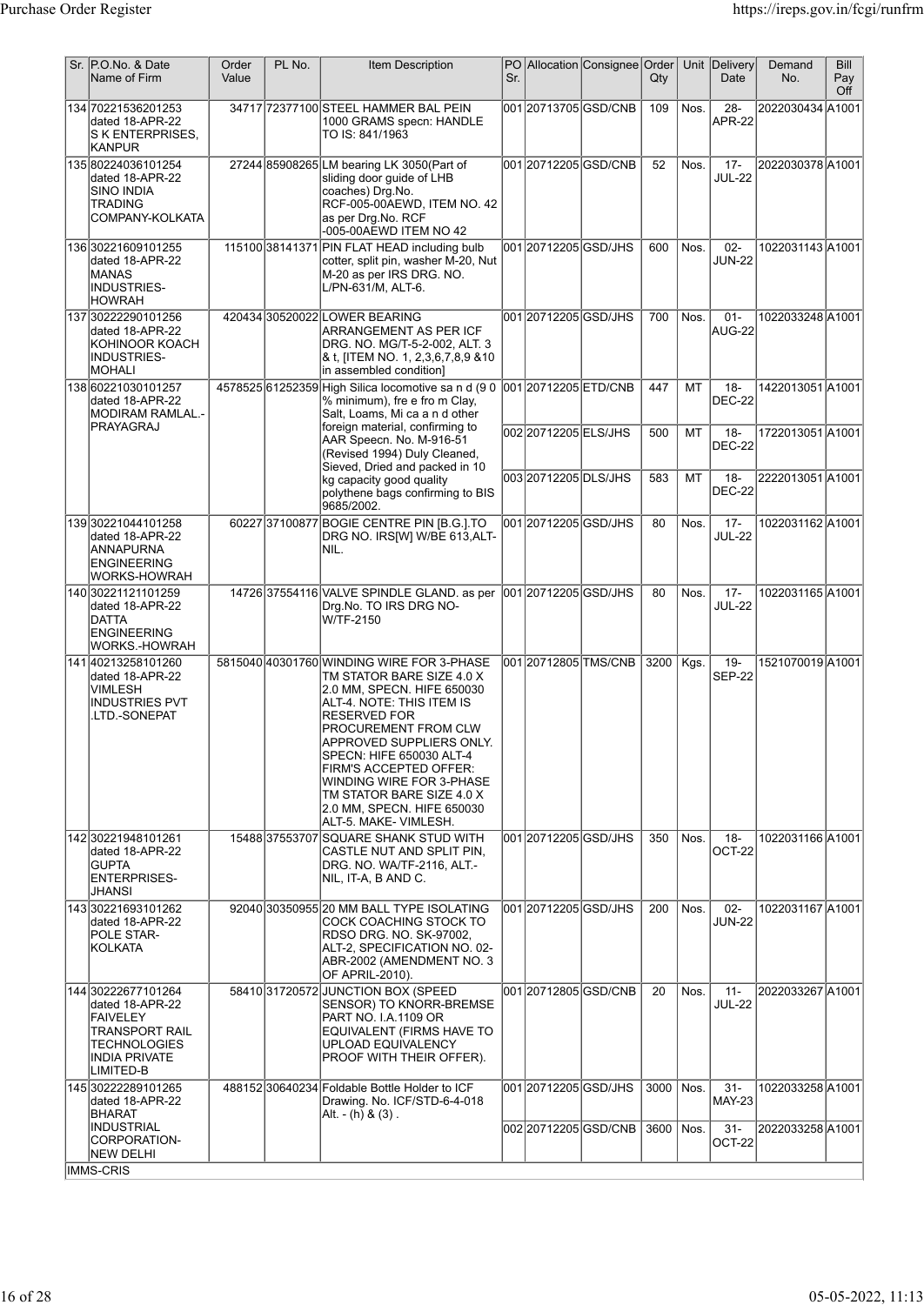| Sr. P.O.No. & Date<br>Name of Firm                                                                                | Order<br>Value | PL No. | <b>Item Description</b>                                                                                                                                                                                                                                                            | Sr. |                                               | PO Allocation Consignee Order     | Qty        |              | Unit Delivery<br>Date                              | Demand<br>No.                        | Bill<br>Pay<br>Off |
|-------------------------------------------------------------------------------------------------------------------|----------------|--------|------------------------------------------------------------------------------------------------------------------------------------------------------------------------------------------------------------------------------------------------------------------------------------|-----|-----------------------------------------------|-----------------------------------|------------|--------------|----------------------------------------------------|--------------------------------------|--------------------|
| 146 30222379101266<br>dated 18-APR-22<br><b>POWER</b><br><b>ENTERPRISES-</b><br><b>BHOPAL</b>                     |                |        | 306210 30147177 SET OF BODY PILLER PART<br> IONE SET CONSISTING OF RH<br>& LHI TO DRG NO. ICF/SK-1272<br>ALT-F, ITEM-5 & 6. [DULY<br>PAINTED WITH ONE COAT OF<br>RED OXIDE ZINC CHROME<br>PRIMER AS PER IS:2074-1992<br>OR LATEST.                                                 |     | 001 20712205 GSD/JHS                          |                                   | 500        | Set          | $17 -$<br><b>JUL-22</b>                            | 1022031170 A1001                     |                    |
| 147 30221951101267<br>dated 18-APR-22<br><b>SHANKAR SUPPLY</b><br>SYNDICATE-<br>KOLKATA                           |                |        | 42480 38165612 STUD M 12X80 MM FOR KEQ<br><b>TYPE DISTRIBUTOR VALVES</b><br> AS PER DRG. NO.<br>JHS/SK-2665, ITEM NO. 1, ALT.-<br>İNIL."                                                                                                                                           |     | 001 20712205 GSD/JHS                          |                                   | 4000       | Nos.         | $17 -$<br><b>JUN-22</b>                            | 1022031183 A1001                     |                    |
| 148 30221756101268<br>dated 18-APR-22<br>S. K. ENGINEERING<br>WORKS-HOWRAH                                        |                |        | 262102 33140753 HEX HEAD BOLT KIT FOR<br><b>BRAKE HEAD &amp; BLOCK</b><br>ARRANGEMENT CONSISTING<br>OF 07 ITEMS TO ICF DRG. NO.<br>T-3-1-619, ALT. 2 & e, ITEM NO.<br> 5, 6, 9, 10, 11, 12 & 13.                                                                                   |     | 001 2071 2205 GSD/JHS                         |                                   | 4000       | Nos.         | $18 -$<br>AUG-22                                   | 1022033270 A1001                     |                    |
| 14930221091101269<br>dated 18-APR-22<br><b>BABA LOKENATH</b><br><b>ENGINEERING</b><br><b>WORKS-HOWRAH</b>         |                |        | 11044837320877 PIN COTTERED 25X87 MM to<br>IRS DRG. NO. W/PN-47, ALT-4.                                                                                                                                                                                                            |     | 001 20712205 GSD/JHS                          |                                   | 2000       | Nos.         | $17 -$<br><b>JUL-22</b>                            | 1022031164 A1001                     |                    |
| 150 30224256101270<br>dated 18-APR-22<br>AMEX<br><b>ENGINEERING</b><br><b>WORKS-HOWRAH</b>                        |                |        | 4371938142776 SPINDLE FOR HAND BRAKE<br>WHEEL (LONG) FOR BOBRN<br>WAGON TO RDSO DRG. NO.<br>WD-91071-S-73, ALT. 06, ITEM<br> NO. 03."                                                                                                                                              |     | 001 20712205 GSD/JHS                          |                                   | 25         | Nos.         | $18 -$<br>OCT-22                                   | 1022033285 A1001                     |                    |
| 151 30221662101271<br>dated 18-APR-22<br>ANNAPURNA<br><b>ENGINEERING</b><br><b>WORKS-HOWRAH</b>                   |                |        | 359222 30051022 Pin for bolster suspension to ICF<br>Drg.No.T-0-5-637, Alt-12 and p.                                                                                                                                                                                               |     | 001 20712205 GSD/JHS                          |                                   | 1500       | Nos.         | $17 -$<br><b>JUL-22</b>                            | 1022031147 A1001                     |                    |
| 152 30221105101272<br>dated 18-APR-22<br><b>HOWRAH UNITED</b><br><b>ENGINEERS AND</b><br>CO. PVT. LTD.<br> HOWRAH |                |        | 41046337521937 FABRICATED SIDE STANCHION 001 20712205 GSD/JHS<br>TO IRS DRG.NO. W/LG-1844,<br>Alt.3.                                                                                                                                                                               |     |                                               |                                   | 150        | Nos.         | $18 -$<br><b>MAY-22</b>                            | 1022031186 A1001                     |                    |
| 15380211070201273<br>dated 18-APR-22<br><b>BENUPICK</b><br><b>ENTERPRISES-</b>                                    |                |        | 4086826 81050914 Toilet soap in cakes of minimum<br>100 Gms. when packed<br>conforming to IS:2888/2004,<br>Grade-III in Red colour. Toilet                                                                                                                                         |     |                                               |                                   |            |              | $13 -$<br><b>MAY-22</b>                            | 2021123034 A1001                     |                    |
| <b>MUMBAI</b>                                                                                                     |                |        | firms namely as M/S. (i)<br>Hindustan Unilever Ltd., (ii) ITC                                                                                                                                                                                                                      |     |                                               |                                   |            |              | $12 -$<br><b>JUL-22</b>                            | 2021123034 A1001                     |                    |
|                                                                                                                   |                |        | Ltd, (iii) Godrej Consumer<br>Products Ltd., (iv) Reckitt &<br>Benckiser Ltd., (v) Nirma Ltd., (vi)<br>Proctor & Gamble and (vii)                                                                                                                                                  |     |                                               | 003 20713205 GSD/JHS  27131  Nos. |            |              | $13 -$<br><b>MAY-22</b>                            | 1021123034 A1001                     |                    |
|                                                                                                                   |                |        | Karnataka Soap & Detergent Ltd.<br>(viii) "New Hamam" Hindustan<br>Unilever Ltd. Mumbai only be<br>accepted.                                                                                                                                                                       |     |                                               | 004 20713205 GSD/JHS 27130 Nos.   |            |              | $12 -$<br><b>JUL-22</b>                            | 1021123034 A1001                     |                    |
| 154 70213506101274<br>dated 19-APR-22<br><b>INDO TRADITIONAL</b><br>ORGANICO-<br>VARANASI                         |                |        | 58764 77190361 Epoxy primer for painting of LHB<br>bogie frames as per RDSO<br>Spec.No.RDSO/M&C<br>/PCN/123-06. specn: RDSO/M&C<br>/PCN/123-06.                                                                                                                                    |     | 001 20712205 GSD/JHS                          |                                   | 200        | <b>LTR</b>   | $28 -$<br><b>JUL-22</b>                            | 1021110734 A1001                     |                    |
| 155 70222403201275<br>dated 19-APR-22<br>VIKRANT ROPES<br>PVT LTD-BHILAI                                          |                |        | 133380 74057261 Wire rope steel 8 mm dia, round<br>strand for general engg.purpose<br>fibre core R.H.O.L.6X19<br>construction tensile strength<br>designation of wire rope 1770<br>performed galvd. B type to<br>IS-1835/1976 breaking load of<br>wire rope 35 KN to IS 2266/1977. |     | 001 20713205 GSD/JHS                          |                                   | 3120 MTR   |              | $19 -$<br><b>MAY-22</b>                            | 1022013534 A1001                     |                    |
| 156 80201261701278<br>dated 20-APR-22<br><b>INDIAN OIL</b><br><b>CORPORATION LTD-</b><br>MUMBAI                   |                |        | 2081803 80030130 AAR APPROVED GREASE FOR<br><b>CARTRIDGE TAPERED ROLLER</b><br>BEARINGS OF FREIGHT<br>STOCK CONFORMING TO<br>RDSO SPECIFICATION NO.<br>WD-24-MISC-2003 (Rev.1).<br>BRAND/SPECIFICATION:<br>SERVO GREASE REP-1,OF M/S<br>IOC Ltd.                                   |     | 001 2071 2305 GSD/JHS                         |                                   | 7351       | Kgs.         | $20 -$<br>AUG-22                                   | 1020093002 A1001                     |                    |
| 157 20223364101279<br>dated 20-APR-22<br>ELECTROMECH-<br><b>HARIDWAR</b>                                          |                |        | 323355 29168648 WIPER BLADE ASSEMBLY AS<br>PER CLW Drg. No.<br>1209-07-303-022. Firm's offer:<br><b>WIPER BLADE</b>                                                                                                                                                                |     | 001 20712205 ETD/CNB<br>002 2071 2205 ETD/CNB |                                   | 150<br>157 | Nos.<br>Nos. | $19 -$<br><b>JUL-22</b><br>$31 -$<br><b>MAY-23</b> | 1422033211 A1001<br>1422033211 A1001 |                    |
| IMMS-CRIS                                                                                                         |                |        |                                                                                                                                                                                                                                                                                    |     |                                               |                                   |            |              |                                                    |                                      |                    |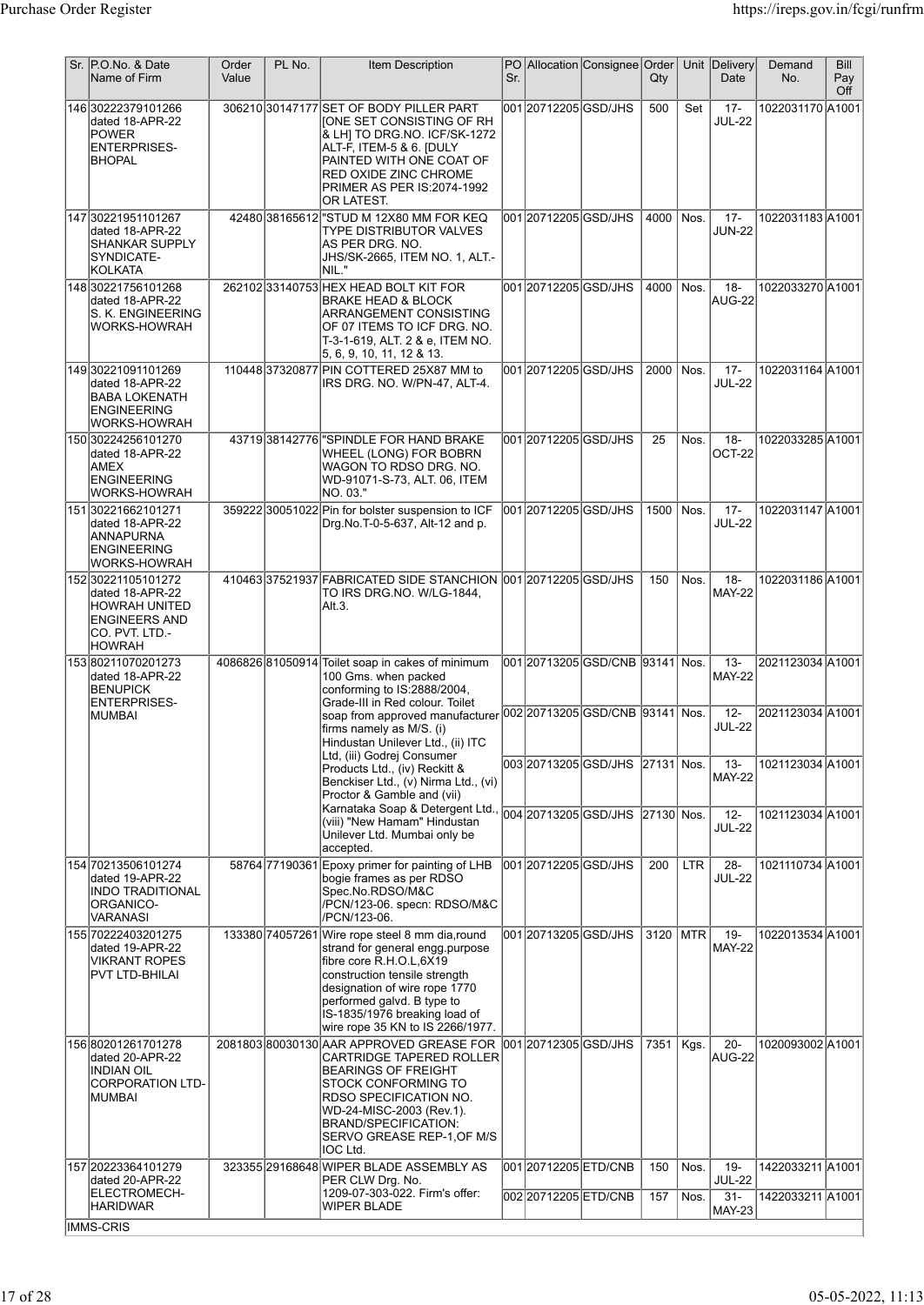| Sr. P.O.No. & Date<br>Name of Firm                                                                                     | Order<br>Value | PL No. | <b>Item Description</b>                                                                                                                                                                                                    | Sr. |                       | PO Allocation Consignee Order | $Q$ ty         |         | Unit Delivery<br>Date   | Demand<br>No.    | <b>Bill</b><br>Pay<br>Off |
|------------------------------------------------------------------------------------------------------------------------|----------------|--------|----------------------------------------------------------------------------------------------------------------------------------------------------------------------------------------------------------------------------|-----|-----------------------|-------------------------------|----------------|---------|-------------------------|------------------|---------------------------|
|                                                                                                                        |                |        | ASSEMBLY(01NO ONLY) AS<br>PER CLW Drg. No.<br>1209-07-303-022. Make/Brand:                                                                                                                                                 |     | l003l20712205lELS/JHS |                               | 37             | Nos.    | $19 -$<br><b>JUL-22</b> | 1722033211 A1001 |                           |
|                                                                                                                        |                |        | ELECTROMECH                                                                                                                                                                                                                |     | 004 20712205 ELS/JHS  |                               | 37             | Nos.    | $31 -$<br><b>MAY-23</b> | 1722033211 A1001 |                           |
|                                                                                                                        |                |        |                                                                                                                                                                                                                            |     | 00520712205DLS/JHS    |                               | 14             | Nos.    | $19 -$<br><b>JUL-22</b> | 2222033211 A1001 |                           |
|                                                                                                                        |                |        |                                                                                                                                                                                                                            |     | 006 2071 2205 DLS/JHS |                               | 14             | Nos.    | $31 -$<br><b>MAY-23</b> | 2222033211 A1001 |                           |
| 158 20223338101280<br>dated 20-APR-22<br>D BACHUBHAI AND<br>BROTHERS-<br> MUMBAI                                       |                |        | 33460 25308427 HEX HEAD BOLT SIZE 18 X40<br>MM PITCH 2 MM FULL<br>THREADED GRADE 8.8 AS PER<br>IS-1364 OF 1992, PART No.2<br>FOR TM PINION RETAINING                                                                       |     | 001 20712205 ELS/JHS  |                               | 1080           | Nos.    | $18 -$<br>AUG-22        | 1722023215 A1001 |                           |
|                                                                                                                        |                |        | PLATE. Firm's offer accepted-<br>?DFL? make mfg. by M/s.<br>Deepak Fasteners Ltd Standard<br>Quality IS: 1364/Part 2/2002 and<br>Property Grade 8.8 to IS:<br>1367/Part 3/2002. Make- DFL.                                 |     | 002 2071 2205 DLS/JHS |                               | 102            | $N$ os. | $18 -$<br>AUG-22        | 2222023215 A1001 |                           |
| 159 2022 2655 101 281<br>dated 20-APR-22<br>LACHHMAN<br>ELECTRONICS-<br>NIZAMUDDIN                                     |                |        | 217710 23653437 TRANSITION RESISTANCE<br><b>COMPLETE FOR TAP</b><br><b>CHANGER N-32 WITH</b><br>PUNCHED STAINLESS STEEL<br>GRID AS PER RDSO MOD.<br>SHEET NO. RDSO/WAM-<br>4/161/20597 OR BT PART NO.<br>S-4407 & DRG. NO. |     | 001 2071 2005 ELS/JHS |                               | 3              | Nos.    | $20 -$<br>AUG-22        | 1722023139 A1001 |                           |
|                                                                                                                        |                |        | SWT-135041 R2 OR AAL PART<br>NO. G-4407 & DRG. NO.<br>9989000040802. Firm's offer<br>accepted- Firm's ACCEPTED<br>DRG. NO. - LE-GA-RGR-N-32<br>REV 4 APPROVED BY RDSO.<br>Make-LACHHMAN<br>ELECTRONICS.                    |     | 002 2071 2205 DLS/JHS |                               | 2              | Nos.    | $20 -$<br>AUG-22        | 2222023139 A1001 |                           |
| 160 20223301101282<br>dated 20-APR-22<br>BIMAL                                                                         |                |        | 79466 25238176 Set of threaded end piece (P) for<br>pipe connection as per Drg.Each<br>set consisting 05 items, 12                                                                                                         |     | 001 20712205 ELS/JHS  |                               | 82             | Set     | $20 -$<br>OCT-22        | 1722023199A1001  |                           |
| <b>ENGINEERING</b><br>WORKS-<br>JALANDHAR                                                                              |                |        | CLW/AC/126 Make-BEW.                                                                                                                                                                                                       |     | 00220712205DLS/JHS    |                               | 10             | Set     | $20 -$<br>OCT-22        | 2222023199A1001  |                           |
| 161 20223201101283<br>dated 20-APR-22<br>PHOENIX RUBBER<br>WORKS-HOWRAH                                                |                |        | 435420 25108013 SIDE BEARER FOR WAG-7<br>LOCOMOTIVE RDSO DRG.NO.<br>SKVL-133 ALT-7. Firm's offer<br>accepted- SIDE BEARER FOR                                                                                              |     | 001 20712205 ELS/JHS  |                               | 17             | Nos.    | $20 -$<br>OCT-22        | 1722023164 A1001 |                           |
|                                                                                                                        |                |        | WAG-7 LOCOMOTIVE RDSO<br>DRG.NO. SKVL-133 ALT-9.<br>Make-Firm's OWN/PRW.                                                                                                                                                   |     | 002 20712205 DLS/JHS  |                               | 24             | Nos.    | $20 -$<br>OCT-22        | 2222023164 A1001 |                           |
| 162 2022 249 010 1284<br>dated 20-APR-22<br><b>NATIONAL</b><br><b>ENGINEERING</b><br><b>INDUSTRIES LTD.-</b><br>JAIPUR |                |        | 79296 25018024 CLAMPING PLATE TO DRG NEI. 001 20712805 ELS/JHS<br>X-171 REF 23. Firm's offer<br>accepted- CLAMPING PLATE TO<br>NEI DRG. NO. X-171 REV K OR<br>LATEST PART NO. 23 Make-<br>NBC.                             |     |                       |                               | 24             | Nos.    | $20 -$<br><b>JUL-22</b> | 1722013254 A1001 |                           |
| 163 20223203101285<br>dated 20-APR-22<br><b>ORIENTAL FIBRE</b><br>AND ENGINEERING<br>INDUSTRIES-                       |                |        | 116820 23960012 Blow Out Coil Assly.<br>(Complete)For Motor Contactor<br>As Per CLW Spcen. No.4TES<br>111.004, ALT.-4& DRG.NO.3<br>TWD.112.003.Alt.6 . Firm's offer                                                        |     | 001 20712205 DLS/JHS  |                               | 2              | Set     | $18 -$<br>AUG-22        | 2222023149 A1001 |                           |
| <b>KOLKATA</b>                                                                                                         |                |        | accepted- Blow Out Coil Assly.<br>(Complete)For Motor Contactor<br>As Per CLW Spcen. No.4TES<br>111.004, ALT.-4& DRG.NO.3<br>TWD.112.003.Alt.7 . make- OFEI.                                                               |     | 002 20712205 ELS/JHS  |                               | 13             | Set     | $18 -$<br>AUG-22        | 1722023149 A1001 |                           |
| 164 20223330101286<br>dated 20-APR-22<br>YOGYA                                                                         |                |        | 230808 23513548 FREIGHT LOCO BREATHER<br>ASSEMBLY WITH TOP COVER<br>FOR HETT-5400 KVA                                                                                                                                      |     | 001 2071 2005 ELS/JHS |                               | 20             | Nos.    | $19 -$<br><b>JUN-22</b> | 1722023015 A1001 |                           |
| <b>ENTERPRISES-</b><br>JHANSI                                                                                          |                |        | TRANSFORMER AS PER RDSO<br>Drg.No.SKEL-4895 [Rev-'O']<br>Make-YOGYA.                                                                                                                                                       |     | 002 20712205 DLS/JHS  |                               | $\overline{4}$ | Nos.    | $19 -$<br><b>JUN-22</b> | 2222023015 A1001 |                           |
| 165 2022 262 210 1287<br>dated 20-APR-22                                                                               |                |        | 176886 25728090 EPR Self amalgameting tape for<br>use in 25KV CHT bushing, tape                                                                                                                                            |     | 00120712805ETD/CNB    |                               | 187            | Nos.    | $19 -$<br><b>JUL-22</b> | 1422013419 A1001 |                           |
| <b>KRISHNA TRADING</b><br>CORPORATION-                                                                                 |                |        | Size 3.79cm width x 9 meter<br>length. Make- SELF KC.                                                                                                                                                                      |     | 002 20712805 ELS/JHS  |                               | 210            | Nos.    | $19 -$<br><b>JUL-22</b> | 1722013419 A1001 |                           |
| KOLKATA                                                                                                                |                |        |                                                                                                                                                                                                                            |     | 003 2071 2805 DLS/JHS |                               | 20             | Nos.    | $19 -$<br><b>JUL-22</b> | 2222013419 A1001 |                           |
| 166 30222259101288<br>dated 20-APR-22<br>S.K. ENGINEERS-<br>KOLKATA                                                    |                |        | 224200 30030330 Bracket for Anchor Link on Bogie<br>Frame to Drg.No.- T-0-3-635, ALT<br>16 & J, col-II item 1,2 & 3 in<br>assembled condition.                                                                             |     | 001 20712205 GSD/JHS  |                               | 200            | Nos.    | $04 -$<br><b>JUN-22</b> | 1022040063A1001  |                           |
| IMMS-CRIS                                                                                                              |                |        |                                                                                                                                                                                                                            |     |                       |                               |                |         |                         |                  |                           |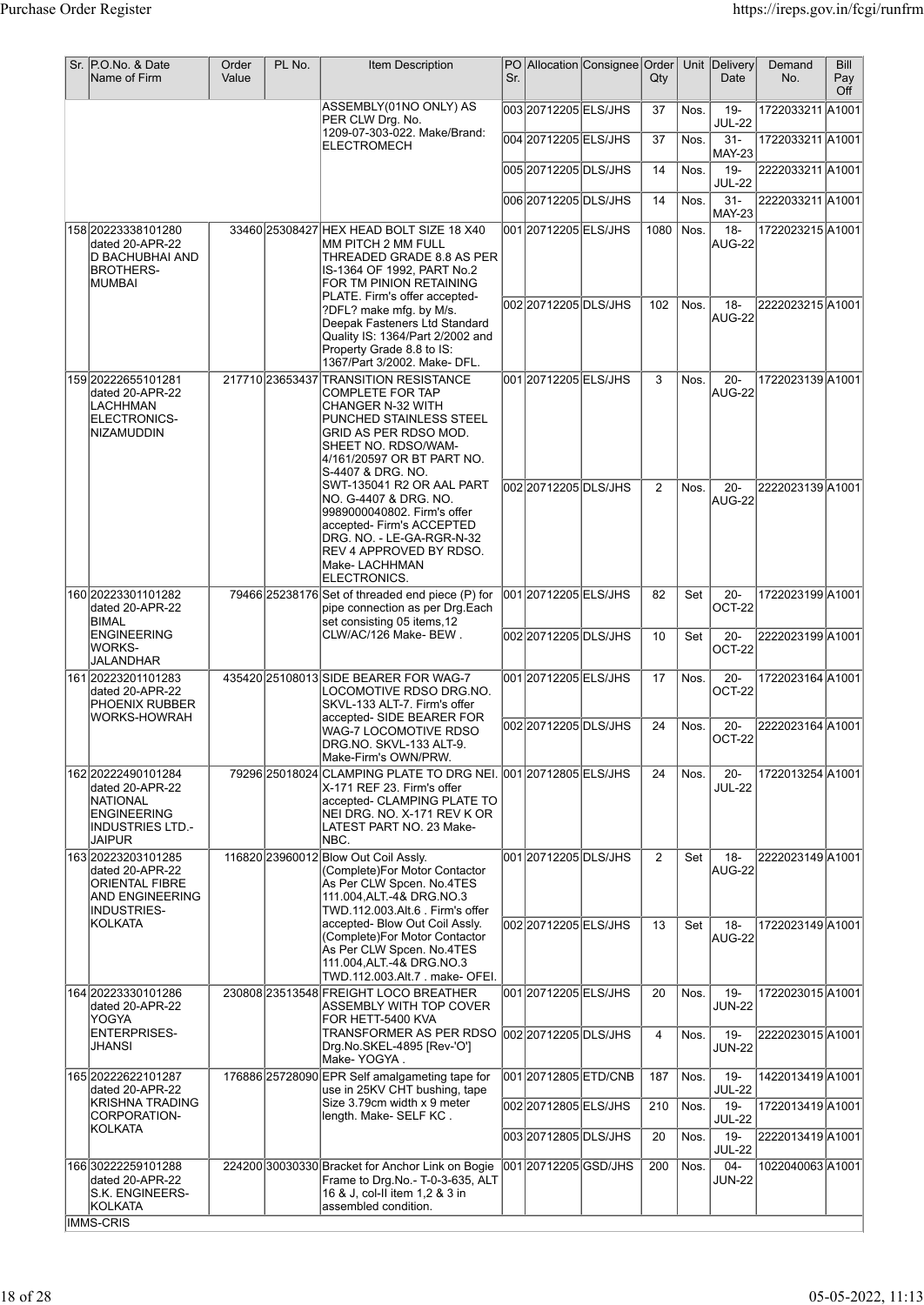| Sr. P.O.No. & Date<br>Name of Firm                                                                                        | Order<br>Value | PL No. | Item Description                                                                                                                                                                                                                                                                                                                                                                                                                                                                                                                                                                                                                       | Sr. |                                               | PO Allocation Consignee Order | Qty                  |            | Unit Delivery<br>Date             | Demand<br>No.                        | Bill<br>Pay<br>Off |
|---------------------------------------------------------------------------------------------------------------------------|----------------|--------|----------------------------------------------------------------------------------------------------------------------------------------------------------------------------------------------------------------------------------------------------------------------------------------------------------------------------------------------------------------------------------------------------------------------------------------------------------------------------------------------------------------------------------------------------------------------------------------------------------------------------------------|-----|-----------------------------------------------|-------------------------------|----------------------|------------|-----------------------------------|--------------------------------------|--------------------|
| 167 30221215101289<br>dated 20-APR-22<br><b>HOWRAH UNITED</b><br><b>ENGINEERS AND</b><br>co. PVT. LTD. -<br><b>HOWRAH</b> |                |        | 193048 38101464 BRIDLE BAR TO IRS Drawing<br>No. W/BE 4825, ALT. 2.                                                                                                                                                                                                                                                                                                                                                                                                                                                                                                                                                                    |     | 001 20712205 GSD/JHS                          |                               | 400                  | Nos.       | $31 -$<br><b>MAY-23</b>           | 1022023331 A1001                     |                    |
| 168 30222239101290<br>dated 20-APR-22<br>METTLE POLYMERS<br>AND ARTIFACTS<br>LIMITED-<br>KAPURTHALA                       |                |        | 81420 30011097 Circlip A-115, for Modified Axle<br>Box Guide Arrangment To ICF<br>Drg.No. ICF/SK-0-1-182 Alt. e,<br>Item No.3.                                                                                                                                                                                                                                                                                                                                                                                                                                                                                                         |     | 001 2071 2205 GSD/JHS                         |                               | 3000                 | Nos.       | $20 -$<br><b>JUL-22</b>           | 1022033228 A1001                     |                    |
| 16930222224101291<br>dated 20-APR-22<br><b>SHRUTIKA</b><br>INTERNATIONAL-                                                 |                |        | 27216730511070 RUBBER PROFILE FOR BODY<br>SIDE IN LENGTH 3700 MM TO<br>ICF DRG.NO. T-5-1-640, ALT-3<br>AND e ( NOTE:- ITEM TO BE                                                                                                                                                                                                                                                                                                                                                                                                                                                                                                       |     | 001 20712205 GSD/JHS<br>002 2071 2205 GSD/JHS |                               | 4000 MTR<br>3000 MTR |            | $20 -$<br><b>JUL-22</b><br>$31 -$ | 1022033247 A1001<br>1022033247 A1001 |                    |
| <b>AJMER</b>                                                                                                              |                |        | SUPPLIED IN STRAIGHT<br>LENGHT ONLY COILED FORM<br>NOT ACCEPTABLE).                                                                                                                                                                                                                                                                                                                                                                                                                                                                                                                                                                    |     |                                               |                               |                      |            | <b>MAY-23</b>                     |                                      |                    |
| 170 20221781101293<br>dated 21-APR-22<br><b>RIVER</b><br><b>ENGINEERING PVT</b><br>LTD-GREATER<br><b>NOIDA</b>            |                |        | 498981 23664009 HV OVERLOAD RELAY (QLM)<br>WITH MECHANICAL<br><b>INTERLOCKING</b><br><b>ARRANGEMENT HAVING 2 NC</b><br><b>INTERLOCK TYPE DI AS PER</b><br>CLW SPECN NO. CLW ES R-27<br>ALT-"Z". Make/Brand: REPL                                                                                                                                                                                                                                                                                                                                                                                                                       |     | 00120712205ELS/JHS                            |                               | 5                    | Nos.       | $21 -$<br><b>JUL-22</b>           | 1722033006 A1001                     |                    |
| 171 20221652101294<br>dated 21-APR-22<br>ANANTASHREE<br><b>ENGINEERS-</b>                                                 |                |        | 771484 23561749 LANTERN GEAR PINION<br>COMPLETE TO M/S ADTRANZ'S<br>PT NO.S1470, DRG.NO.AG-<br>416040 R1 OR AAL PART                                                                                                                                                                                                                                                                                                                                                                                                                                                                                                                   |     | 001 20712205 ELS/JHS                          |                               | 10                   | Nos.       | $18 -$<br><b>NOV-22</b>           | 1722043378 A1001                     |                    |
| <b>GAUTAM BUDDH</b><br> NAGAR                                                                                             |                |        | NO.G-1470 AND<br>DRG.NO.9980383508801.SPARE<br>FOR TAP CHANGE TYPE<br>NO-32.                                                                                                                                                                                                                                                                                                                                                                                                                                                                                                                                                           |     | l002l20712205lDLS/JHS                         |                               | 4                    | Nos.       | $18 -$<br><b>NOV-22</b>           | 2222043378 A1001                     |                    |
| 172 20223205101295<br>dated 21-APR-22<br><b>FLOWTECH PUMPS</b><br>AND MOTORS-                                             |                |        | 716850 25530069 TRANSFORMER OIL PUMP<br>MOTOR (MPH), KW-3.2 H.P.-<br>4.3, VOLTAGE- 415 VOLT, 3<br>PHASE, RPM- 2850, 50 HZ,                                                                                                                                                                                                                                                                                                                                                                                                                                                                                                             |     | 001 20712205 ELS/JHS                          |                               | 12                   | Nos.       | $20 -$<br>AUG-22                  | 1722023240 A1001                     |                    |
| BANGALORE                                                                                                                 |                |        | HEAD-11 METER, D/S-1190<br>LPM, INSULATION- 'H' CLASS,<br>DRG.NO. CLW/ES/01/L as per<br>Drg.No. DRG.NO. CLW/ES/01/L<br>as per Specn. -----                                                                                                                                                                                                                                                                                                                                                                                                                                                                                             |     | 002 2071 2205 DLS/JHS                         |                               | 3                    | Nos.       | $20 -$<br>AUG-22                  | 2222023240 A1001                     |                    |
| 17390210915101296<br>dated 21-APR-22<br>SUNFLAG IRON<br>AND STEEL CO.<br>LTD.-NAGPUR                                      |                |        | 25225544 90825019 Peeled, ground, straightened &<br>magnaflux crack tested spring<br>steel round bar size 33.6 mm<br>Diameter x 4240 mm long, grade<br>52Cr4M02V to IS: 3195/92 and<br>RDSO specification No. WD-01-<br>HLS-94 [Rev.3] Amendment No.4<br>of October 2020. The tolerance<br>length shall be within (plus 10<br>mm, minus 0.0 mm) in dia shall<br>be within and tolerance (plus 0.1<br>mm, minus 0.0 mm). The<br>maximum hardness of bars<br>should not be exceeded 255<br><b>BHN.</b> Corrosion protection should<br>be in accordance to para-4 of<br>RSK spec 2K01 of May 2005 and<br>packing should be as per para-7. |     |                                               | 00120712805RSK/STLI           | 193.2                | MT         | $12 -$<br><b>SEP-22</b>           | 2721100021 A1001                     |                    |
| 174 20223204101297<br>dated 21-APR-22<br>LAXMI                                                                            |                |        | 177944 23969441 FLEXIBLE SHUNT & MOBILE<br>CONTACT LEVER FOR MC AS<br>PER CLW DRG.NO.2 TWD                                                                                                                                                                                                                                                                                                                                                                                                                                                                                                                                             |     | 001 20712205 ELS/JHS                          |                               | 24                   | Nos.       | $21 -$<br><b>JAN-23</b>           | 1722023153A1001                      |                    |
| <b>ENTERPRISES-</b><br>IMUMBAI                                                                                            |                |        | .112.030 ALT.-7 Make- LE/Firm's<br>Self.                                                                                                                                                                                                                                                                                                                                                                                                                                                                                                                                                                                               |     | 002 2071 2205 DLS/JHS                         |                               | 2                    | Nos.       | $21 -$<br><b>JAN-23</b>           | 2222023153 A1001                     |                    |
| 175 30222333101298<br>dated 21-APR-22<br><b>GUPTA</b><br><b>ENTERPRISES-</b><br>JHANSI                                    |                |        | 63578 38162258 ANODISED PLATE FOR CUT<br>OFF ANGLE COCK AS PER<br>DRG. No. JHS/DEV-219, ALT-<br>NIL, ITEM No.-03.                                                                                                                                                                                                                                                                                                                                                                                                                                                                                                                      |     | 001 20712205 GSD/JHS                          |                               | 12000 Nos.           |            | $21 -$<br>OCT-22                  | 1022031161 A1001                     |                    |
| 176 80201029701299<br>dated 21-APR-22<br><b>INDIAN OIL</b><br><b>CORPORATION LTD-</b><br>MUMBAI                           |                |        | 153483180010349 GEAR CASE OIL SERVO<br>SYNGEAR 460 RR. of M/s IOCL,<br>Brand: Servo Syn Gear 460 RR.                                                                                                                                                                                                                                                                                                                                                                                                                                                                                                                                   |     | 001 20712305 ETD/CNB                          |                               | 2391                 | <b>LTR</b> | $21 -$<br><b>JUL-22</b>           | 1420063231 A1001                     |                    |
| 177 30222482101303<br>dated 22-APR-22<br>PEW ENGINEERING<br><b>PRIVATE LIMITED-</b><br><b>HOWRAH</b>                      |                |        | 212046 38162428 POH KIT FOR AIR BRAKE<br>CYLINDER 9 INCH [228 MM] OF<br>BWT/DBKM WAGONS<br>CONSISTING OF 02 ITEMS. [1]<br>PISTON PACKING-01 PAIR TO<br>DRG. NO. JHS/SK 2816 ALT. 1.                                                                                                                                                                                                                                                                                                                                                                                                                                                    |     | 001 20712205 GSD/JHS                          |                               | 300                  | Set        | $22 -$<br><b>JUL-22</b>           | 1022033287 A1001                     |                    |
| IMMS-CRIS                                                                                                                 |                |        |                                                                                                                                                                                                                                                                                                                                                                                                                                                                                                                                                                                                                                        |     |                                               |                               |                      |            |                                   |                                      |                    |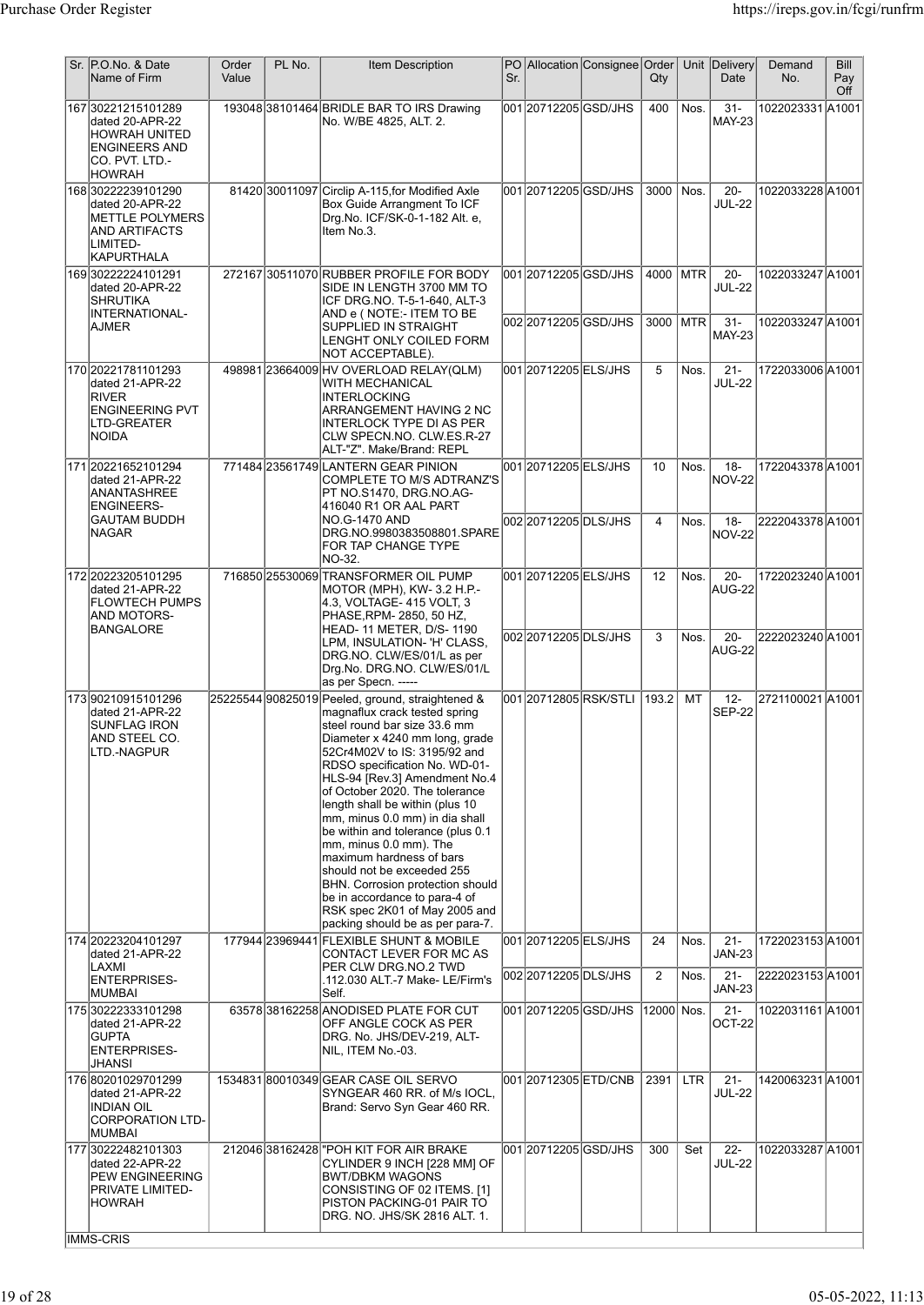| Sr. | P.O.No. & Date<br>Name of Firm                                                                        | Order<br>Value | PL No. | Item Description                                                                                                                                                                                                                                                                                                                                                | Sr. |                                               | PO Allocation Consignee Order | Qty       |              | Unit Delivery<br>Date             | Demand<br>No.                       | <b>Bill</b><br>Pay<br>Off |
|-----|-------------------------------------------------------------------------------------------------------|----------------|--------|-----------------------------------------------------------------------------------------------------------------------------------------------------------------------------------------------------------------------------------------------------------------------------------------------------------------------------------------------------------------|-----|-----------------------------------------------|-------------------------------|-----------|--------------|-----------------------------------|-------------------------------------|---------------------------|
|     |                                                                                                       |                |        | [2] WEAR RING-01 PAIR TO<br>DRG. NO. JHS/SK 2823 ALT. 1,<br>CONFORMING TO RDSO<br>SPECIFICATION NO. 02-ABR-02<br>WITH AMENDMENT NO. 4 OF<br>SEPT-2016 SUITABLE TO<br>FITMENT FOR AIR BRAKE<br>CYLINDER 9"(228 MM) OF A3<br><b>TECH MAKE/FAIVELEY</b><br>TRANSPORT INDIA LIMITED<br>MAKE/STONE INDIA LIMITED<br>MAKE OF BWT/DBKM<br>WAGONS."                     |     |                                               |                               |           |              |                                   |                                     |                           |
|     | 178 20223403101304<br>dated 22-APR-22<br>ELECTROMECH-<br><b>NEW DELHI</b>                             |                |        | 791780 29168302 OVERHAULING KIT FOR M/s.<br>ELECTROMECH'S MAKE OR<br>M/s KNORR BREMSE MAKE<br><b>VIPER MOTOR ONE SET</b><br>CONSISTING OF 16 ITEMS 48                                                                                                                                                                                                           |     | 001 2071 2805 ELS/JHS                         |                               | 3         | Set          | $21 -$<br>AUG-22                  | 1722031206 A1001                    |                           |
|     |                                                                                                       |                |        | NOS. AS PER M/s<br>ELECTROMECH PT NO. EM/3<br>PHASE/PCWS/PT-2/OHK OR<br>M/s KBIL PART NO. 1170254<br>Make- Self.                                                                                                                                                                                                                                                |     | 002 20712805 ETD/CNB                          |                               | 107       | Set          | $21 -$<br>AUG-22                  | 1422033210 A1001                    |                           |
|     | 179 30222730101305<br>dated 22-APR-22<br>D BACHUBHAI AND<br>BROTHERS-<br> MUMBAI                      |                |        | 37524 33670651 HEX HEAD BOLT M24X150<br>HIGH TENSILE as per Spec. No.<br>IS:1364(PART-1)-2018,CE-WITH<br>PROPERTY CLASS-10.9 to<br>IS:1367(PART-3)-2017, Coating<br>as per MDTS-057."                                                                                                                                                                           |     | 001 20712805 GSD/JHS                          |                               | 200       | Nos.         | $21 -$<br><b>JUL-22</b>           | 1022031074 A1001                    |                           |
|     | 180 30221957101306<br>dated 22-APR-22<br>ANNAPURNA<br>ENGINEERING<br>WORKS-HOWRAH                     |                |        | 14125 38124312 MAIN PULL ROD ASSEMBLY<br>(LONG) OF LENGTH 1792.5 MM<br>FOR BCNA TO IRS DRG. NO.<br>WA/BG-6355, ALT. 4, ITEM NO.<br>4.                                                                                                                                                                                                                           |     |                                               | 00120712205GSD/CNB            | 6         | Nos.         | $23 -$<br><b>JUL-22</b>           | 2022030429 A1001                    |                           |
|     | 181 20223074101307<br>dated 22-APR-22<br>VENUS                                                        |                |        | 250713 25138364 SET OF CBC OPERATING ROD<br>OF AC ELECTRIC LOCOS<br>COMPRISING OF 02 ITEMS                                                                                                                                                                                                                                                                      |     | 001 20712205 ETD/CNB                          |                               | 185       | Set          | $21 -$<br><b>JUL-22</b>           | 1422023172A1001                     |                           |
|     | <b>ENTERPRISES-</b><br>GHAZIABAD                                                                      |                |        | AND 04 NOS. AS PER SKETCH<br>NO.BSL/ELW/SK NO.9073,<br>ALT-2. Make- VENUS.                                                                                                                                                                                                                                                                                      |     | 002 20712205 DLS/JHS                          |                               | 14        | Set          | $21 -$<br><b>JUL-22</b>           | 2222023172 A1001                    |                           |
|     | 182 2022 260 210 130 8<br>dated 22-APR-22<br><b>PIONEER GEARS</b><br>AND EQUIPMENTS-<br><b>HOWRAH</b> |                |        | 249216 25108165 EQUALIZER LINKAGE AS PER<br>CLW DRG NO. 06/3/19/15,<br>ALT-1, P-232/039 WITH GRAY<br>PAINT, Make-Firm's self.                                                                                                                                                                                                                                   |     | 001 20712205 ETD/CNB                          |                               | 176       | Nos.         | $22 -$<br>OCT-22                  | 1422013281 A1001                    |                           |
|     | 183 2022 260 210 130 9<br>dated 22-APR-22<br> METRO STEEL                                             |                |        | 119794 25040583 FRICTION ARM AS PER CLW<br>DRG.NO.06/4/19/119,& C & D<br>NO.P- 232/417,FOR WAG-7                                                                                                                                                                                                                                                                |     | 001 2071 2205 ELS/JHS<br>002 20712205 DLS/JHS |                               | 250<br>96 | Nos.<br>Nos. | $22 -$<br><b>OCT-22</b><br>$22 -$ | 1722013263A1001<br>2222013263 A1001 |                           |
|     | <b>INDUSTRIES-SURAT</b>                                                                               |                |        | Make-Firm's self.                                                                                                                                                                                                                                                                                                                                               |     | 003 20712205 ETD/CNB                          |                               | 30        | Nos.         | OCT-22<br>$22 -$                  | 1422013263A1001                     |                           |
|     | 184 2022 1809 1013 10<br>dated 22-APR-22<br><b>CONTRANSYS</b><br>PRIVATE LIMITED-<br> KOLKATA         |                |        | 31624 23880454 PEDESTAL PT.B TO M/S SIL<br>NEW REF. NO.S0221120402 OR<br>M/S CPL PART NO. C0220 OR<br>M/S GSEC DRG. NO.<br>GSEC/PANTO/050 FOR AM<br>12/IR01/PAN01 PANTOGRAPH.<br>Firm's offer accepted- PEDESTAL<br>PT. B TO CONTRANSYS PART<br>NO. C0220. Make- Firm's self.                                                                                   |     | 001 20712205 ETD/CNB                          |                               | 20        | Nos.         | OCT-22<br>$22 -$<br><b>JUL-22</b> | 1422021042A1001                     |                           |
|     |                                                                                                       |                |        | 23880508 JOINT PERFECT OR OIL SEAL<br>OF PEDESTAL ASSEMBLY [A<br>AND B] TO M/S SIL NEW REF.<br>NO.S0221136301 OR CPL PART<br>NO. C0240 OR M/S GSEC DRG.<br>NO. GSEC/PANTO/055 FOR AM<br>12/IR01/PAN01 PANTOGRAPH.<br>Firm's offer accepted- Oil Seal TO<br>CONTRANSYS PART NO.<br>C0240. Make- Firm's self.                                                     |     | 002 20712205 ETD/CNB                          |                               | 60        | Nos.         | $22 -$<br><b>JUL-22</b>           | 1422021043 A1001                    |                           |
|     | 185 20223656101311<br>dated 22-APR-22<br>VERSATILE-<br><b>HOWRAH</b><br>IMMS-CRIS                     |                |        | 618320 29940941 END RING FOR ZIRCONIUM<br>TYPE SHAFT MOUNTED<br>DESIGN ROTOR (SCHEME -1)<br>FOR 3 PHASE TM TYPE 6 FRA<br> 6068 AS PER SPEC. NO.<br>4TMS.096.068.REV-1, ALTR.6<br>OR LATEST & DRG.NO.<br>SKEL.4739.ALT-1 OR LATEST.<br>Firm's offer: End Ring For<br>Zirconium type shaft mounted<br>design Rotor(Scheme-1) For 3<br>Phase TM type 6 FRA 6068 As |     |                                               | 00120712205TMS/CNB            | 40        | Nos.         | $21 -$<br><b>JUL-22</b>           | 1522020062A1001                     |                           |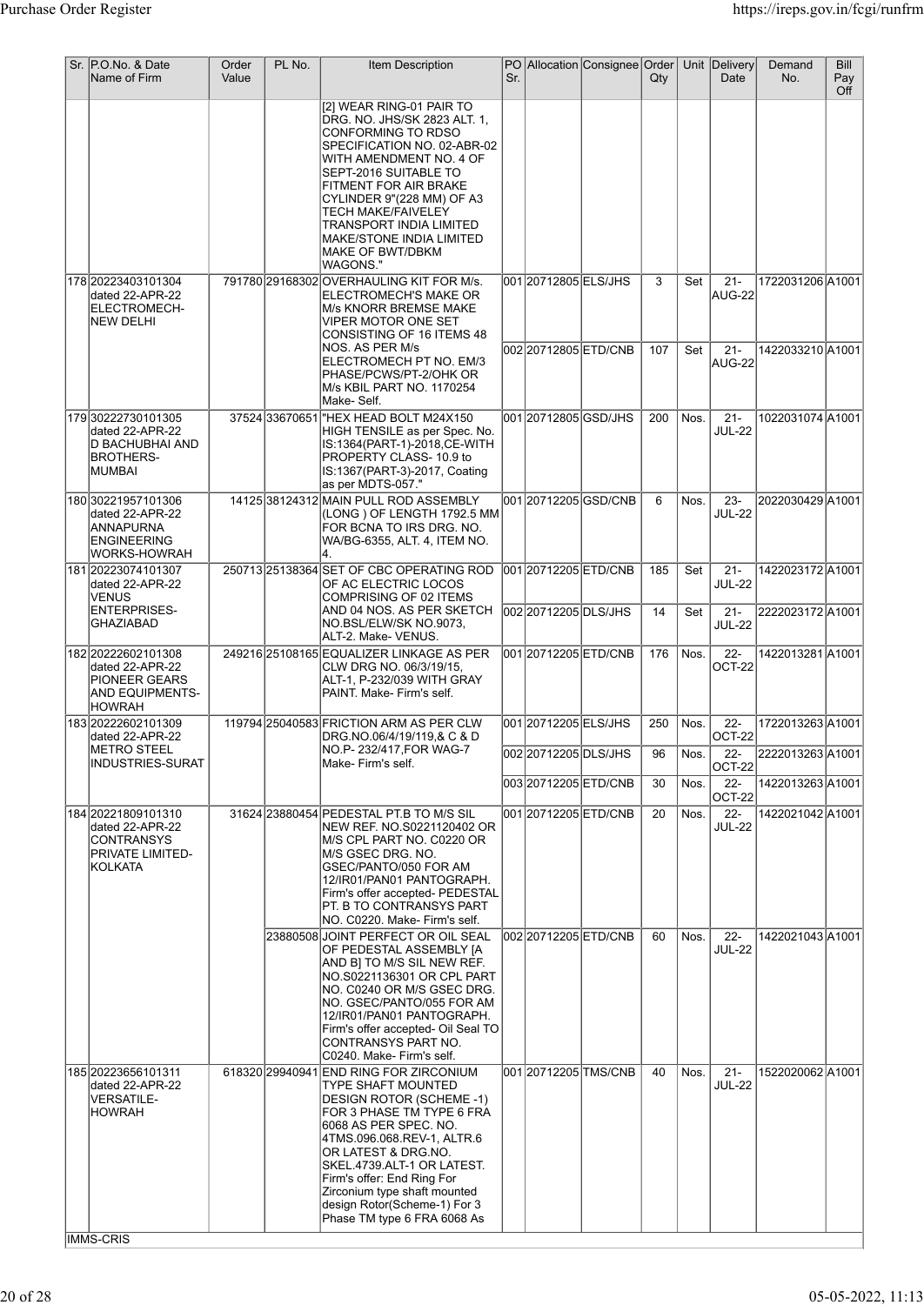| Sr. P.O.No. & Date<br>Name of Firm                                                                     | Order<br>Value | PL No. | <b>Item Description</b>                                                                                                                                                                                                                                                                                                                                                                                                                                                                                                                                                      | Sr. |                                                | PO Allocation Consignee Order | $Q$ ty    |              | Unit Delivery<br>Date                      | Demand<br>No.                        | <b>Bill</b><br>Pay<br>Off |
|--------------------------------------------------------------------------------------------------------|----------------|--------|------------------------------------------------------------------------------------------------------------------------------------------------------------------------------------------------------------------------------------------------------------------------------------------------------------------------------------------------------------------------------------------------------------------------------------------------------------------------------------------------------------------------------------------------------------------------------|-----|------------------------------------------------|-------------------------------|-----------|--------------|--------------------------------------------|--------------------------------------|---------------------------|
|                                                                                                        |                |        | per<br>SPEC.No.4TMS.096.068.Rev-1,<br>Altr.6 & Drg.no.SKEL.4739.Alt-1                                                                                                                                                                                                                                                                                                                                                                                                                                                                                                        |     |                                                |                               |           |              |                                            |                                      |                           |
| 186 20223656101312<br>dated 22-APR-22<br>HIND<br><b>ENTERPRISES-</b><br>IMUMBAI                        |                |        | 618320 29940941 END RING FOR ZIRCONIUM<br>TYPE SHAFT MOUNTED<br><b>DESIGN ROTOR (SCHEME -1)</b><br>FOR 3 PHASE TM TYPE 6 FRA<br>6068 AS PER SPEC. NO.<br>4TMS.096.068.REV-1. ALTR.6<br>OR LATEST & DRG.NO.<br>SKEL.4739.ALT-1 OR LATEST.<br>Make/Brand: PATRA AND<br><b>CHANDAFirm: END RING FOR</b><br>ZIRCONIUM TYPE SHAFT<br><b>MOUNTED DESIGN ROTOR</b><br>(SCHEME -1) FOR 3 PHASE TM<br>TYPE 6 FRA 6068 AS PER<br>SPEC. NO. 4TMS.096.068.REV-<br>1, ALT-6 &<br>DRG.NO.SKEL.4739.ALT-1,,                                                                                 |     |                                                | 001 20712805 TMS/CNB          | 40        | Nos.         | $22 -$<br>OCT-22                           | 1522020062A1001                      |                           |
| 187 20223663101313<br>dated 22-APR-22<br>VARDHMAN<br><b>INDUSTRIAL</b><br>FASTENERS-DELHI              |                |        | 82581 29308010 MODIFIED TRACTION LINK<br>BOLT M20 AS PER RDSO<br>MODIFICATION SHEET NO. MP.<br>MOD. VL-06.38.09 (REV.00)                                                                                                                                                                                                                                                                                                                                                                                                                                                     |     |                                                | 00120712205ETD/CNB            | 1920      | Nos.         | $22 -$<br>OCT-22                           | 1422021059A1001                      |                           |
|                                                                                                        |                |        | DATED 30.11.09 SKETCH NO.<br>2009-17. (OLD PL NO 29981268) 002 20712205 ELS/JHS<br>as per Drg.No. RDSO SKETCH<br>NO. 2009-17, IS - 1367. specn:<br>------ Make- VIF.                                                                                                                                                                                                                                                                                                                                                                                                         |     |                                                |                               | 240       | Nos.         | $22 -$<br>OCT-22                           | 1722011050 A1001                     |                           |
| 188 20223071101314<br>dated 22-APR-22<br>SIGNOTRON (INDIA)<br>PVT.LTD.-KOLKATA                         |                |        | 165200 25728052 DC-DC CONVERTOR INPUT<br>VOLTAGE 110 VOLT DC UNIT<br>OUTPUT VOLTAGE 24 VOLT DC<br>400 WATTS AS PER RDS0<br>SPESIFICATION NO.                                                                                                                                                                                                                                                                                                                                                                                                                                 |     | 001 20712805 ELS/JHS                           |                               | 12        | Nos.         | $20 -$<br>AUG-22                           | 1722023252 A1001                     |                           |
|                                                                                                        |                |        | ELRS/SPEC/DC-<br>DC/CONVERTER/0021 [REV.1]<br>OF SEP.2004. (REQUIRED AS<br>PER RDSO SPEC. Make- Firm's<br>self.                                                                                                                                                                                                                                                                                                                                                                                                                                                              |     | 002 2071 2805 DLS/JHS                          |                               | 2         | Nos.         | $20 -$<br>AUG-22                           | 2222023252 A1001                     |                           |
| 189 20223316101315<br>dated 22-APR-22<br>D RANFLEX INDIA<br>PRIVATE LIMITED-                           |                |        | 233640 25738100 BEND PIPE ASSEMBLY FOR<br>OIL PIPE LINE OF HETT -5400<br>Transformer as per .: BHEL Drg.<br>No.34661950036.Rev-04. Make-                                                                                                                                                                                                                                                                                                                                                                                                                                     |     | 001 2071 2805 ELS/JHS<br>002 2071 2805 DLS/JHS |                               | 10<br>2   | Nos.<br>Nos. | $\overline{21}$<br><b>JUN-22</b><br>$21 -$ | 1722023255 A1001<br>2222023255 A1001 |                           |
| BANGALORE<br>190 20223184101316<br>dated 22-APR-22<br>VARDHMAN<br>INDUSTRIAL<br><b>FASTENERS-DELHI</b> |                |        | Firm's self.<br>73809 25328580 FLAT SPLIT PIN COTTER<br>size-5x12x71 mm, as per<br>IS-2638/1974, and IS-549/1974. It<br>is being used in locking of brake<br>hanger pin of WAG-7 loco. Make-                                                                                                                                                                                                                                                                                                                                                                                 |     |                                                | 001 20712805 ETD/CNB          | 5000      | Nos.         | <b>JUN-22</b><br>$22 -$<br><b>SEP-22</b>   | 1422023225 A1001                     |                           |
| 191 20223336101317<br>dated 22-APR-22                                                                  |                |        | VIF.<br>99828 25328918 Adjusting Pin for HS-15250 A TM 001 20712805 ELS/JHS<br>Brush holder. Drg.No. IOT                                                                                                                                                                                                                                                                                                                                                                                                                                                                     |     |                                                |                               | 1700      | Nos.         | $21 -$<br><b>JUN-22</b>                    | 1722023227 A1001                     |                           |
| <b>MICA MOLD-</b><br>JAMSHEDPUR                                                                        |                |        | ---------<br> 806-970 REV.3 Make- Firm's self.  002  20712805  DLS/JHS                                                                                                                                                                                                                                                                                                                                                                                                                                                                                                       |     |                                                |                               | 180       | Nos.         | $21 -$<br><b>JUN-22</b>                    | 2222023227 A1001                     |                           |
| 192 40221248101318<br>dated 22-APR-22<br>CGPPI-ADHESIVE<br>PRODUCTS LTD-<br>KUNDAIM                    |                |        | 349720 41096101 INSULATION TAPE WITH, FIRE<br>RETARDANT PRE-COATED<br><b>CLOTH WITH FIRE RETARDANT</b><br>ADHESIVE WIDTH 20 MM PLUS<br>MINUS 1.00 MM THICKNESS 0.3<br>PLUS MINUS 0.05 MM AS PER<br>ICF'S SPECIFICATION NO.<br>ICF/ELEC/921. CS 01 REV. 0<br>WITH PRINT RLY-RLY AS PER<br>SPECIAL CONDITION CLAUSE<br>INSULATION TAPE WITH, FIRE<br>RETARDANT PRE-COATED<br>CLOTH WITH FIRE RETARDANT<br>ADHESIVE WIDTH 20 MM PLUS<br>MINUS 1.00 MM THICKNESS 0.3<br>PLUS MINUS 0.05 MM AS PER<br>ICF'S SPECIFICATION NO.<br>ICF/ELEC/921. CS 04 REV. 0<br>WITH PRINT RLY-RLY |     |                                                | 001 20712205 GSD/JHS          | 25000 MTR |              | $21 -$<br><b>JUN-22</b>                    | 1022031132 A1001                     |                           |
| 193 20223692101319<br>dated 23-APR-22<br>P.S.TRADERS-<br><b>KANPUR</b>                                 |                |        | 524097 29130116 Set of operating handle long and<br>short with outer bracket of H-Type<br>CBC Coupler for WAP7 loco.One<br>set consist of 03 item 03 nos. (i)<br>Operating handle long as per<br>Drg.noA3/2019/CNB/2694<br>/5036/coupling. Item no.-1,QTY.-<br>01 nos. (ii) Operating handle short<br>as per Drg no A3/2019/CNB/2694                                                                                                                                                                                                                                         |     |                                                | 001 20712205 ETD/CNB          | 225       | Set          | $21 -$<br><b>SEP-22</b>                    | 1422021075 A1001                     |                           |
| IMMS-CRIS                                                                                              |                |        | /5036/coupling. Item no.-2,QTY.-                                                                                                                                                                                                                                                                                                                                                                                                                                                                                                                                             |     |                                                |                               |           |              |                                            |                                      |                           |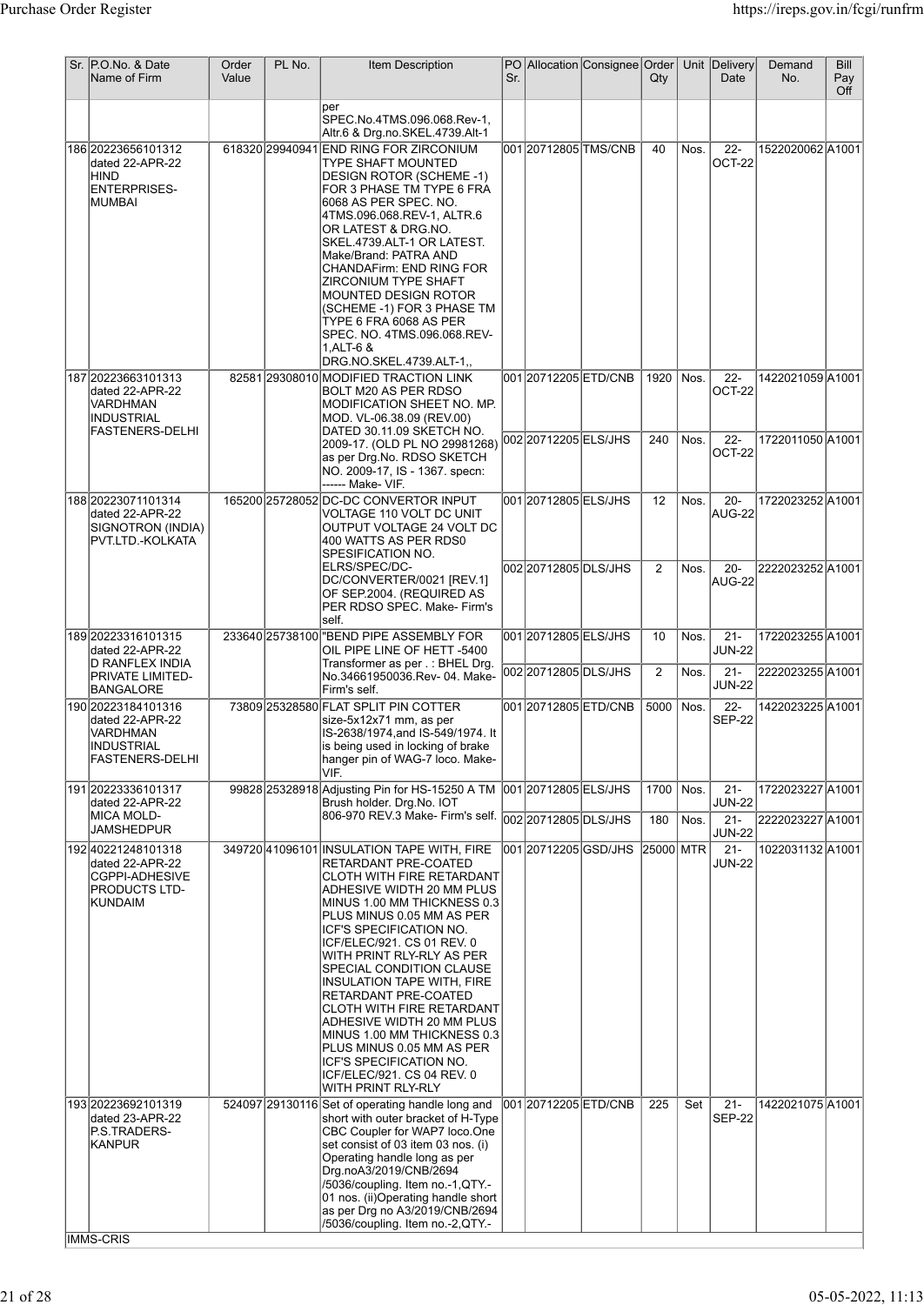| Sr. P.O.No. & Date<br>Name of Firm                                                                           | Order<br>Value | PL No. | <b>Item Description</b>                                                                                                                                                                                                                                                      | Sr. |                                             | PO Allocation Consignee Order | Qty     |              | Unit Delivery<br>Date    | Demand<br>No.                        | Bill<br>Pay<br>Off |
|--------------------------------------------------------------------------------------------------------------|----------------|--------|------------------------------------------------------------------------------------------------------------------------------------------------------------------------------------------------------------------------------------------------------------------------------|-----|---------------------------------------------|-------------------------------|---------|--------------|--------------------------|--------------------------------------|--------------------|
|                                                                                                              |                |        | 01 nos. (iii) Outer bracket of<br>operating handle as per Drg<br>no.A3/2019/CNB/2695/5037<br>coupling, QTY-01 Make-Own                                                                                                                                                       |     |                                             |                               |         |              |                          |                                      |                    |
| 194 30224257101320<br>dated 25-APR-22<br>S.A.M. INDUSTRIES-<br> HOWRAH                                       |                |        | 86978 38142200 SPINDLE FOR HAND BRAKE<br>WHEEL (SHORT) FOR BOBRN<br>WAGON TO RDSO DRG. NO.<br>WD-91071-S-73, ALT. 06, ITEM<br>NO. 04."                                                                                                                                       |     | 001 20712205 GSD/JHS                        |                               | 90      | Nos.         | $26 -$<br><b>JUL-22</b>  | 1022033284 A1001                     |                    |
| 195 80201170701321<br>dated 25-APR-22<br><b>SCHAEFFLER INDIA</b><br> LIMITED-VADODARA                        |                |        | 2832673 85039068 SPHERICAL ROLLER BEARING<br>FOR ICF WHEEL SET It-08.<br>Bearing No.22326                                                                                                                                                                                    |     | 001 2071 2805 GSD/JHS                       |                               | 270     | Nos.         | $25 -$<br><b>JUN-22</b>  | 1020096065A1001                      |                    |
| 196 30221306101322<br>dated 25-APR-22<br>IANAND SALES<br>CORPORATION-<br>KOLKATA                             |                |        | 216825 38143008 BRAKE BEAM TO RDSO[W]<br>DRG. NO. WD-89033-S-1, ALT.21<br>Conforming to RDSO SPECN.<br>WD-21-CASNUB-NLB-BOGIE-93<br>[REV-02] OF JULY 2002 WITH<br>AMENDMENT NO.5 OF<br>SEPT.2016.                                                                            |     | 001 20712205 GSD/JHS                        |                               | 25      | Nos.         | $25 -$<br><b>SEP-22</b>  | 1022031140 A1001                     |                    |
| 197 20223608101323<br>dated 25-APR-22<br><b>FAIVELEY</b><br><b>TRANSPORT RAIL</b>                            |                |        | 494380 29140018 BRAKE ROD ASSEMBLY FOR<br>WAG-9/WAP-7 LOCO TO CLW<br>DRG.NO. 1209.01.216.047 OR<br>LATEST (ABB DRG. NO.                                                                                                                                                      |     | 001 2071 2805 ELS/JHS                       |                               | 4       | Nos.         | $30-$<br>AUG-22          | 1722031127 A1001                     |                    |
| <b>TECHNOLOGIES</b><br><b>INDIA PRIVATE</b><br>LIMITED-H                                                     |                |        | IB016-00418 OR LATEST) as per 002 20712805 ETD/CNB<br>Drg.No. AS PER ITEM<br>DESCRIPTION FTRTIPL Part No.<br>741207000                                                                                                                                                       |     |                                             |                               | 30      | Nos.         | $30 -$<br><b>AUG-22</b>  | 1422033203 A1001                     |                    |
|                                                                                                              |                |        | 29161137 PRESSURE GOVERNOR<br>SWITCH KBI PART NO.<br>1135829/05545 OR FTRTIL<br>PART NO. FT0051023-004                                                                                                                                                                       |     | 00320712805ETD/CNB<br>004 2071 2805 ELS/JHS |                               | 12<br>2 | Nos.<br>Nos. | $30-$<br>AUG-22<br>$30-$ | 1422031146 A1001<br>1722011068 A1001 |                    |
|                                                                                                              |                |        | FTRTIPL Part No.<br>FT0051023-004<br>29161149 PRESSURE GOVERNOR                                                                                                                                                                                                              |     | 00520712805ETD/CNB                          |                               | 12      | Nos.         | AUG-22<br>$30-$          | 1422031144 A1001                     |                    |
|                                                                                                              |                |        | SWITCH KBI PART NO.<br>192268/00502 OR FTRTIL PART<br>NO. FT0051023-000 FTRTIPL                                                                                                                                                                                              |     | 006 2071 2805 ELS/JHS                       |                               | 2       | Nos.         | AUG-22<br>30-<br>AUG-22  | 1722011069 A1001                     |                    |
| 198 20223287101324<br>dated 25-APR-22<br>MANISH RUBBER<br><b>INDUSTRIES-</b>                                 |                |        | Part No. FT0051023-000<br>63729 25949780 Set of Rubber Component for fine 001 20712205 ELS/JHS<br>filter model FF 80/15-1. BSL/Drg.<br>No.ELW/BSL/WAM-4/3/F-84.036<br>Alt-2, Ref.1,2,3,4. NOTE: IT IS                                                                        |     |                                             |                               | 296     | Set          | $24 -$<br><b>JUL-22</b>  | 1722023279 A1001                     |                    |
| MUMBAI                                                                                                       |                |        | BEING USED IN CERAMIC FINE<br>FILTER AT BA 1 & 2, DJ & SMGR<br>CKT FOR AIR CLEANING. Make-<br>IMRI.                                                                                                                                                                          |     | 002 20712205 DLS/JHS                        |                               | 48      | Set          | $24 -$<br><b>JUL-22</b>  | 2222023279 A1001                     |                    |
| 19920223295101325<br>dated 25-APR-22<br>VARDHMAN                                                             |                |        | 57773 25109662 Bolt Hex Head M22x110/38<br>mm.IS:1367.Grade 8.8 with castle<br>nut and plain washer having                                                                                                                                                                   |     | 001 2071 2005 ELS/JHS                       |                               | 400     | Nos.         | $31 -$<br><b>MAY-23</b>  | 1722023167 A1001                     |                    |
| INDUSTRIAL<br><b>FASTENERS-DELHI</b>                                                                         |                |        | through hole of 05 mm dia at a<br>distance of 05 mm from free end.<br>Make-VIF.                                                                                                                                                                                              |     | 002 2071 2205 DLS/JHS                       |                               | 144     | Nos.         | 31-<br><b>MAY-23</b>     | 2222023167 A1001                     |                    |
| 200 20223026101326<br>dated 25-APR-22<br><b>KARMA</b><br>ENGINEERING AND<br>SONS-VARANASI                    |                |        | 31435 25078197 SANDER CLAMPING BRACKET<br>ASSLY FOR WAP-4 LOCOS<br>DRG. NO. A-2/2001/CNB/1639<br>/5019/SG. It is used for sander of<br>WAG-7 /WAP-4 loco. Make-<br>Firm's self.                                                                                              |     | 001 20712805 ELS/JHS                        |                               | 144     | Nos.         | $25 -$<br><b>AUG-22</b>  | 1722023160 A1001                     |                    |
| 20120223276101327<br>dated 25-APR-22<br>PREM<br><b>ENTERPRISES-</b><br>KANPUR                                |                |        | 78800 25148667 Modified Safety Sling<br>Arrangement for WAP-4 Loco<br>Inner Hanger as per DRG.No.<br>A2/05/CNB/2104/5038/BG-<br>ALT-"B", Ref - 1 to 10. Make-<br>Firm's self.                                                                                                |     | 001 20712205 ELS/JHS                        |                               | 168     | Nos.         | $23 -$<br><b>AUG-22</b>  | 1722023181A1001                      |                    |
| 202 20223153101328<br>dated 25-APR-22<br>NATIONAL<br><b>ENGINEERING CO.-</b><br> KOLKATA                     |                |        | 277300 25138420 Hanging Hook for Transition<br>Screw Coupling A3/03/CNB<br>/1789/5054/CB. It is used for<br>safety of screw coupling. Make-<br>Firm's own.                                                                                                                   |     | 00120712205ETD/CNB                          |                               | 1000    | Nos.         | $31 -$<br><b>MAY-23</b>  | 1422023174 A1001                     |                    |
| 203 20223443101329<br>dated 25-APR-22<br><b>GALAXY</b><br><b>INSTRUMENT-</b><br> KOLKATA<br><b>IMMS-CRIS</b> |                |        | 285345 29500102 CATENARY VOLTMETER.<br>Spec:CLW/ES/3/0070. as per<br>Drg.No. --- specn: Spec:CLW/ES<br>/3/0070. Firm's offer accepted-<br>STORES TO BE SUPPLIED AS<br>PER GALAXY INSTRUMENT<br>DRG. NO. GI/EW-S/13/06 FOR<br>CATENARY VOLT METER.<br>Make- GALAXY INSTRUMENT |     | 00120712205ETD/CNB                          |                               | 34      | Nos.         | $24 -$<br><b>JUN-22</b>  | 1422031132 A1001                     |                    |
|                                                                                                              |                |        |                                                                                                                                                                                                                                                                              |     |                                             |                               |         |              |                          |                                      |                    |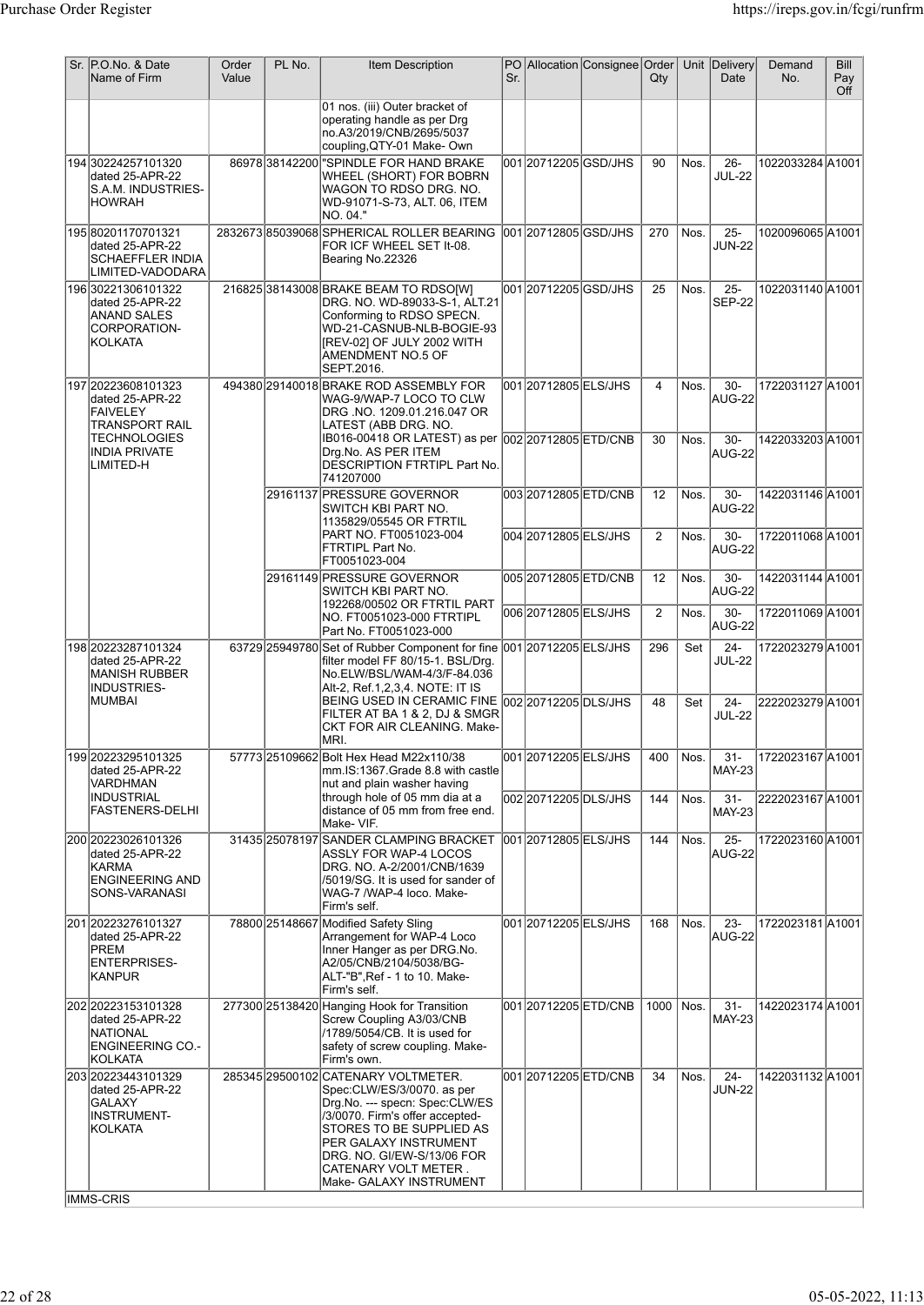| Sr. P.O.No. & Date<br>Name of Firm                                                                                                      | Order<br>Value | PL No.          | Item Description                                                                                                                                                                                                                                                                                                                                                                                                                                                                                                                                                                               | Sr. |                       | PO Allocation Consignee Order | Qty        |      | Unit Delivery<br>Date   | Demand<br>No.    | Bill<br>Pay<br>Off |
|-----------------------------------------------------------------------------------------------------------------------------------------|----------------|-----------------|------------------------------------------------------------------------------------------------------------------------------------------------------------------------------------------------------------------------------------------------------------------------------------------------------------------------------------------------------------------------------------------------------------------------------------------------------------------------------------------------------------------------------------------------------------------------------------------------|-----|-----------------------|-------------------------------|------------|------|-------------------------|------------------|--------------------|
|                                                                                                                                         |                |                 | 29500126 BATTERY VOLTMETER.<br>Spec:CLW/ES/3/0073. as per<br>Drg.No. -- specn: Spec:CLW/ES<br>/3/0073. Firm's offer accepted-<br>STORES TO BE SUPPLIED AS<br>PER GALAXY INSTRUMENT<br>DRG. NO. GI/RSQ/14/06 FOR<br>BATTERY VOLT METER Make-<br><b>GALAXY INSTRUMENT</b>                                                                                                                                                                                                                                                                                                                        |     | 00220712205ETD/CNB    |                               | 32         | Nos. | $24 -$<br><b>JUN-22</b> | 1422031131 A1001 |                    |
| 204 20223661101330<br>dated 25-APR-22<br><b>GLASSFIBRE AND</b><br>ALLIED<br><b>INDUSTRIES-</b><br>MUMBAI                                |                |                 | 90801 29942019 STATOR SLOT WEDGE AS PER<br>DRAWING NO. 4 TWD.096.050<br>ALT. 2 ZN 02148 as per Drg.No.<br>4TWD.096.050 ALT. 2 specn:<br>ZN-02148 Make- PolyPoxy.                                                                                                                                                                                                                                                                                                                                                                                                                               |     | 001 2071 2205 TMS/CNB |                               | 4500       | Nos. | $24 -$<br><b>JUL-22</b> | 1522020061 A1001 |                    |
| 205 30222731101331<br>dated 26-APR-22<br>D. S. ENGINEERING-<br><b>HOWRAH</b>                                                            |                |                 | 28792 33670961 "HEX HEAD BOLT M24X200<br>HIGH TENSILE AS PER SPEC.<br>IS:1364(PART-1)- 2018,CE-WITH<br>PROPERTY CLASS-10.9 TO<br>IS:1367(PART-3)-2017,<br>COATING AS PER MDTS-057."                                                                                                                                                                                                                                                                                                                                                                                                            |     | 001 20712205 GSD/JHS  |                               | 200        | Nos. | $26 -$<br><b>JUL-22</b> | 1022031076 A1001 |                    |
| 206 30221754101332<br>dated 26-APR-22<br>S. L. R.                                                                                       |                | 385860 33140601 | "KEY FOR BRAKE SHOE TO ICF 001 20712205 GSD/JHS<br>Drg. No. EMU-3-1-005, ALT-f/4.<br>Material and specification is as                                                                                                                                                                                                                                                                                                                                                                                                                                                                          |     |                       |                               | 3000       | Nos. | $27 -$<br><b>JUL-22</b> | 1022033268 A1001 |                    |
| <b>ENGINEERING-</b><br> HOWRAH                                                                                                          |                |                 | per drawing."                                                                                                                                                                                                                                                                                                                                                                                                                                                                                                                                                                                  |     | 002 20712205 GSD/JHS  |                               | 3000       | Nos. | $31 -$<br><b>MAY-23</b> | 1022033268 A1001 |                    |
| 207 90222006101334<br>dated 26-APR-22<br><b>STEEL AUTHORITY</b><br>OF INDIA LIMITED-<br><b>NEW DELHI</b>                                |                |                 | 4361280 90813303 Stainless Steel Sheet 8 mm<br>(1250 x 2500) mm. as per IS<br>specification no. IRSM 44-1997.                                                                                                                                                                                                                                                                                                                                                                                                                                                                                  |     | 001 20712305 GSD/JHS  |                               | 22000 Kgs. |      | $26 -$<br><b>MAY-22</b> | 1022040058A1001  |                    |
| 208 30221512101339<br>dated 27-APR-22<br><b>MELBROW</b><br><b>ENGINEERING</b><br>WORKS PVT. LTD.-<br>KOLKATA                            |                |                 | 2389500 38106152 SPRING PLANK CASNUB 22 TO 001 20712805 GSD/JHS<br>RDSO DRG.No. SK - 69594, Alt -<br>36, Item No.-1.                                                                                                                                                                                                                                                                                                                                                                                                                                                                           |     |                       |                               | 150        | Nos. | $11 -$<br><b>JUN-22</b> | 1022031139 A1001 |                    |
| 209 30221438101340<br>dated 27-APR-22<br>NATRAJ IRON AND<br><b>CASTINGS PVT</b><br>LIMITED-PATNA                                        |                |                 | 501500 38106425 WIDE JAW ADAPTER TO RDSO<br>SK.No.78527, ALT.7 and RDSO<br>Specn.No.AB/RB-39-2002[Rev.-4<br>of Feb.2018].                                                                                                                                                                                                                                                                                                                                                                                                                                                                      |     |                       | 001 20712205 GSD/CNB          | 200        | Nos. | $27 -$<br><b>MAY-22</b> | 2022030431 A1001 |                    |
| 210 20223707101341<br>dated 27-APR-22<br><b>FAIVELEY</b><br><b>TRANSPORT RAIL</b><br> TECHNOLOGIES<br><b>INDIA PRIVATE</b><br>LIMITED-H |                |                 | 581782 29160224 Kit for Check Valve with Strainer<br>1/2" to FTRTIL Pt No. 790009105<br>and D&M Pt No. RK-AB 759-<br>W390 consist of following 05<br> items 06 Nos:- Filter to FTRTIL Pt  <br>No. 029602000 and D&M Pt No.<br>Z1375-C Qty.1, Release valve to<br>FTRTIL Pt No. 001608000A and<br>D&M Pt No. AB11-265 Qtv.1,<br>O-Ring to FTRTIL Pt No.<br>009704000A and D&M Pt No.<br>0015-34 Qty.2, Joint to FTRTIL Pt<br>No. 029702000 and D&M Pt No.<br>0016-96 Qty.1, Insert to FTRTIL<br>Pt No. 029702500A and D&M Pt<br>No. 0012-46 Qty.1. Scope of<br>supply as per attached annexure- |     | 00120712805ETD/CNB    |                               | 63         | Set  | $20 -$<br>OCT-22        | 1422031152 A1001 |                    |
|                                                                                                                                         |                |                 | 29160716 D2 RELAY VALVE (AUX.& Dr.<br>BRAKE) FOR E-70 BRAKE<br>SYSTEM AS PER M/S. FTRTIL<br>PART NO. 018001000 FOR<br>WAP-7 & WAG-9 (3 PHASE)<br><b>CLASS OF LOCOMOTIVES.</b>                                                                                                                                                                                                                                                                                                                                                                                                                  |     | 002 2071 2805 ETD/CNB |                               | 2          | Nos. | $20 -$<br>OCT-22        | 1422031108 A1001 |                    |
|                                                                                                                                         |                |                 | 29169161 KITS FOR BRAKING MANIFOLD<br>CONTAINING OF 03 SUBKITS<br>10 ITEMS & 22 NOS. AS<br>UNDER:- (1). KIT FOR DIRECT<br><b>BR. MANIFOLD AS PER FTIL</b><br>PT. NO. 790006155, Comprising<br>of (1.1) SEAL. FTIL PT.NO.<br>009702500, QTY. 01 NO. (1.2)<br>O-RING. FTIL PT.NO.<br>018704500A, QTY. 05 NOS. (2).<br>KIT FOR SPB EQPT. MANIFOLD<br>AS PER FTIL PT NO. 790006145<br>Comprising of (2.1) O-RING.FTIL<br>PT.NO.009702000A, QTY.2 nos.<br>(3) KIT FOR<br>DIST.EQPT.MANIFOLD ASSY.                                                                                                   |     | 003 2071 2805 ETD/CNB |                               | 15         | Set  | $20 -$<br>OCT-22        | 1422031106 A1001 |                    |
| <b>IMMS-CRIS</b>                                                                                                                        |                |                 |                                                                                                                                                                                                                                                                                                                                                                                                                                                                                                                                                                                                |     |                       |                               |            |      |                         |                  |                    |

IMMS-CRIS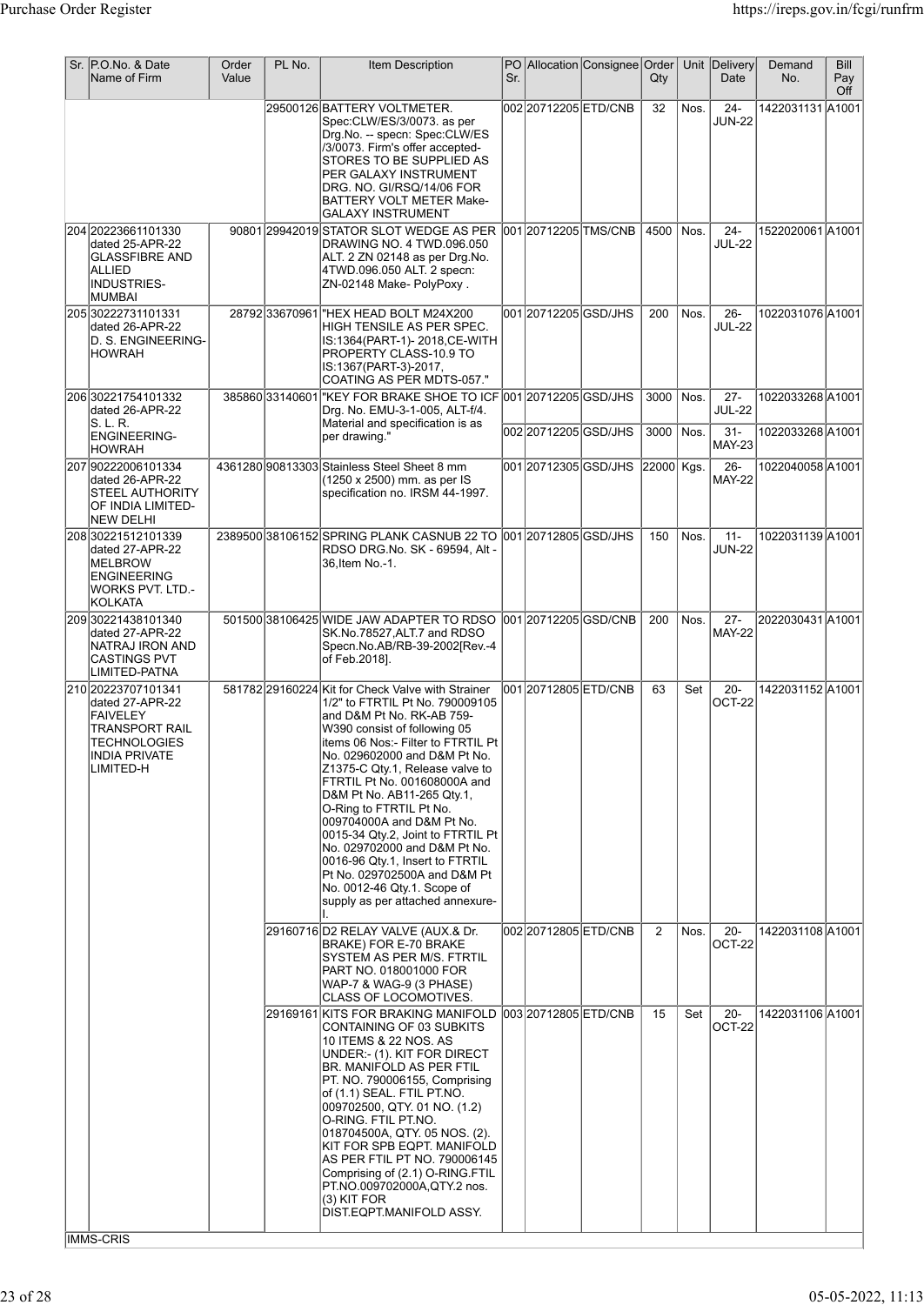| Sr. P.O.No. & Date<br>Name of Firm                                                                                         | Order<br>Value | PL No. | <b>Item Description</b>                                                                                                                                                                                                                                                                                                                                                                                                                                                                     | Sr. |                                              | PO Allocation Consignee Order     | $Q$ ty       |              | Unit Delivery<br>Date      | Demand<br>No.                        | <b>Bill</b><br>Pay<br>Off |
|----------------------------------------------------------------------------------------------------------------------------|----------------|--------|---------------------------------------------------------------------------------------------------------------------------------------------------------------------------------------------------------------------------------------------------------------------------------------------------------------------------------------------------------------------------------------------------------------------------------------------------------------------------------------------|-----|----------------------------------------------|-----------------------------------|--------------|--------------|----------------------------|--------------------------------------|---------------------------|
|                                                                                                                            |                |        | FTIL PT. NO.790006115,<br>comprising of (3.1) Joint FTIL part<br>no. 501710000, Qty:01 no., (3.2)<br>Washer FTIL Part no. 016701000,<br>Qty 02 nos (3.3) Seal FTIL Part<br>no. 009702500, Qty:02 nos. (3.4)<br>O-RING.FTIL PT.NO.<br>009702000A, Qty:03 nos.(3.5)<br>O-RING FTIL PT. NO.<br>005704000A, QTY.- 02 nos (3.6)<br>O-RING. FTIL PT. NO.<br>013701000A, QTY.-2 nos., (3.7)<br>O-ring FTIL Part no.<br>006720000A, Qty:02 nos." Scope<br>of supply as per attached<br>annexure-II. |     |                                              |                                   |              |              |                            |                                      |                           |
| 211 80221035201342<br>dated 27-APR-22<br><b>HINDUSTAN</b>                                                                  |                |        | 12503379 80090436 SUPERIOR KEROSENE OIL<br>(SKO) Non-PDS, IS:1459:2016<br>3rd Revision.                                                                                                                                                                                                                                                                                                                                                                                                     |     | 001 20713305 GSD/JHS<br>002 20713305 ETD/CNB |                                   | 130<br>19    | KLTR<br>KLTR | $27 -$<br>APR-23<br>$27 -$ | 1022043049 A1001<br>1422043049 A1001 |                           |
| PETROLEUM<br><b>CORPORATION</b>                                                                                            |                |        |                                                                                                                                                                                                                                                                                                                                                                                                                                                                                             |     | 003 20713305 ELS/JHS                         |                                   | 18           | KLTR         | <b>APR-23</b><br>$27 -$    | 1722043049 A1001                     |                           |
| LIMITED-LUCKNOW                                                                                                            |                |        |                                                                                                                                                                                                                                                                                                                                                                                                                                                                                             |     |                                              | 004 20713305 GSD/CNB              | 20           | KLTR         | APR-23<br>$27 -$           | 2022043049A1001                      |                           |
| 212 30222681101343                                                                                                         |                |        | 63720 33503758 HOJUSTING SHIM FOR BODY                                                                                                                                                                                                                                                                                                                                                                                                                                                      |     | 001 2071 2205 GSD/JHS                        |                                   | 400          | Nos.         | APR-23<br>$27 -$           | 1022033275 A1001                     |                           |
| dated 27-APR-22<br><b>RAIL SOLUTION-</b><br><b>HOWRAH</b>                                                                  |                |        | <b>SUPPORT FOR FIAT BOGIE AS</b><br> PER DRG NO. 1267474, Ver. 01."                                                                                                                                                                                                                                                                                                                                                                                                                         |     |                                              |                                   |              |              | <b>JUL-22</b>              |                                      |                           |
| 21330222785101344<br>dated 27-APR-22<br><b>DEY ENTERPRISE-</b><br><b>HOWRAH</b>                                            |                |        | 15753 33671199 MACHINED WASHER A-25 TO<br>IS: 2016/1967 (REV-1)<br>REAFFIRMED 2021, TABLE-1,<br>COATING AS PER MDTS-057.                                                                                                                                                                                                                                                                                                                                                                    |     | 001 20712805 GSD/JHS                         |                                   | 3000         | Nos.         | $27 -$<br><b>JUL-22</b>    | 1022031079 A1001                     |                           |
| 214 20223668101345<br>dated 27-APR-22<br><b>B G INDUSTRIES-</b><br><b>HOWRAH</b>                                           |                |        | 617187 29500023 TEMPERATURE SENSOR<br><b>ASSLY COMPLETE FOR</b><br>3-PHASE TM AS PER ABB<br>PRODUCT NO. 3EHM-311882<br>ALT-4 OR LATEST FIRM'S<br>ACCEPTED OFFER: OUR<br>OFFER :- TEMPERATURE<br><b>SENSOR ASSLY COMPLETE</b>                                                                                                                                                                                                                                                                |     | 001 20712205 ETD/CNB                         |                                   | 54           | Nos.         | $27 -$<br><b>JUL-22</b>    | 1422031156 A1001                     |                           |
|                                                                                                                            |                |        | FOR 3-PHASE TM AS PER ABB<br>PRODUCT NO. 3EHM-311882<br>ALT-4 WITH KITS FOR TEMP.<br>SENSOR ONLY AND OUR<br>BRAND-"BG" UST/GERMANY<br>MAKE PT-100 ELEMENT USED<br>ONLY.                                                                                                                                                                                                                                                                                                                     |     | 002 2071 2205 ELS/JHS                        |                                   | 2            | Nos.         | $27 -$<br><b>JUL-22</b>    | 1722031240 A1001                     |                           |
| 215 20223408101346<br>dated 27-APR-22<br>HIND<br><b>ENTERPRISES-</b><br>IMUMBAI                                            |                |        | 457250 29700012 ROTARY SWITCH FOR CAB<br>HEATER/CAB FAN AS PER CLW<br>SPEC.NO.CLW/ES/3/0108 OR<br>LATEST AND ABB DOCUMENT<br>NO.HBTB 58558 OR 5022 OR<br>LATEST.CLW/ES/3/0108 OR<br>LATEST. Fiirm's offer accepted-                                                                                                                                                                                                                                                                         |     |                                              | 001 20712805 ETD/CNB              | 30           | Nos.         | $26 -$<br>JUL-22           | 1422033222 A1001                     |                           |
|                                                                                                                            |                |        | <b>ROTARY SWITCH FOR CAB</b><br>HEATER/CAB FAN AS PER CLW<br>SPECN.NO. CLW/ES/3/0108<br><b>ABB DOCUMENT</b><br>NO.HBTB58558R5022 Make-<br>PATRA AND CHANDA.                                                                                                                                                                                                                                                                                                                                 |     | 002 2071 2805 ELS/JHS                        |                                   | $\mathbf{1}$ | Nos.         | $26 -$<br><b>JUL-22</b>    | 1722031260 A1001                     |                           |
| 216 30221269101347<br>dated 27-APR-22                                                                                      |                |        | 722585 38140949 BRAKE SHOE KEY TO IRS<br>DRG. NO. W/BG-6150, ALT. 2."                                                                                                                                                                                                                                                                                                                                                                                                                       |     | 001 2071 2005 GSD/JHS                        |                                   | 9000         | Nos.         | $27 -$<br><b>JUL-22</b>    | 1022043452A1001                      |                           |
| <b>TIWARI</b><br><b>ENTERPRISE-</b><br><b>HOWRAH</b>                                                                       |                |        |                                                                                                                                                                                                                                                                                                                                                                                                                                                                                             |     |                                              |                                   | 3600         | Nos.         | $27 -$<br><b>JUL-22</b>    | 2022043452A1001                      |                           |
| 217 30221372101348<br>dated 27-APR-22<br><b>NUTECH</b><br><b>ENGINEERING</b><br>COMPANY-HOWRAH                             |                |        | 557550 38210344 TARPAULIN CLEAT TO IRS<br>DRG. NO. W/ML-2726, ALT. 3."                                                                                                                                                                                                                                                                                                                                                                                                                      |     |                                              | 001 20712205 GSD/JHS 17500 Nos.   |              |              | $27 -$<br><b>JUN-22</b>    | 1022043456 A1001                     |                           |
| 218 30221372101349<br>dated 27-APR-22<br><b>MELBROW</b><br><b>ENGINEERING</b><br><b>WORKS PVT. LTD.-</b><br><b>KOLKATA</b> |                |        | 557550 38210344 TARPAULIN CLEAT TO IRS<br>DRG. NO. W/ML-2726, ALT. 3."                                                                                                                                                                                                                                                                                                                                                                                                                      |     |                                              | 001 20712805 GSD/JHS  17500  Nos. |              |              | $25 -$<br>AUG-22           | 1022043456 A1001                     |                           |
| 21930221757101350<br>dated 27-APR-22<br><b>SARITA FORGINGS</b><br>LIMITED-LUDHIANA                                         |                |        | 513300 33140807   "BRAKE BLOCK HANGER<br>[MODIFIED DESIGN] FOR ICF<br>BOGIE TO RDSO DRG. NO. CG-<br>K9117, ALT-3, ITEM NO. 1,<br>CONFORMING TO RDSO SPEC.<br>NO. C-9808 (REV. 4) WITH                                                                                                                                                                                                                                                                                                       |     |                                              | 001 20712805 GSD/JHS              | 500          | Nos.         | $31 -$<br><b>MAY-23</b>    | 1022033271A1001                      |                           |
| IMMS-CRIS                                                                                                                  |                |        |                                                                                                                                                                                                                                                                                                                                                                                                                                                                                             |     |                                              |                                   |              |              |                            |                                      |                           |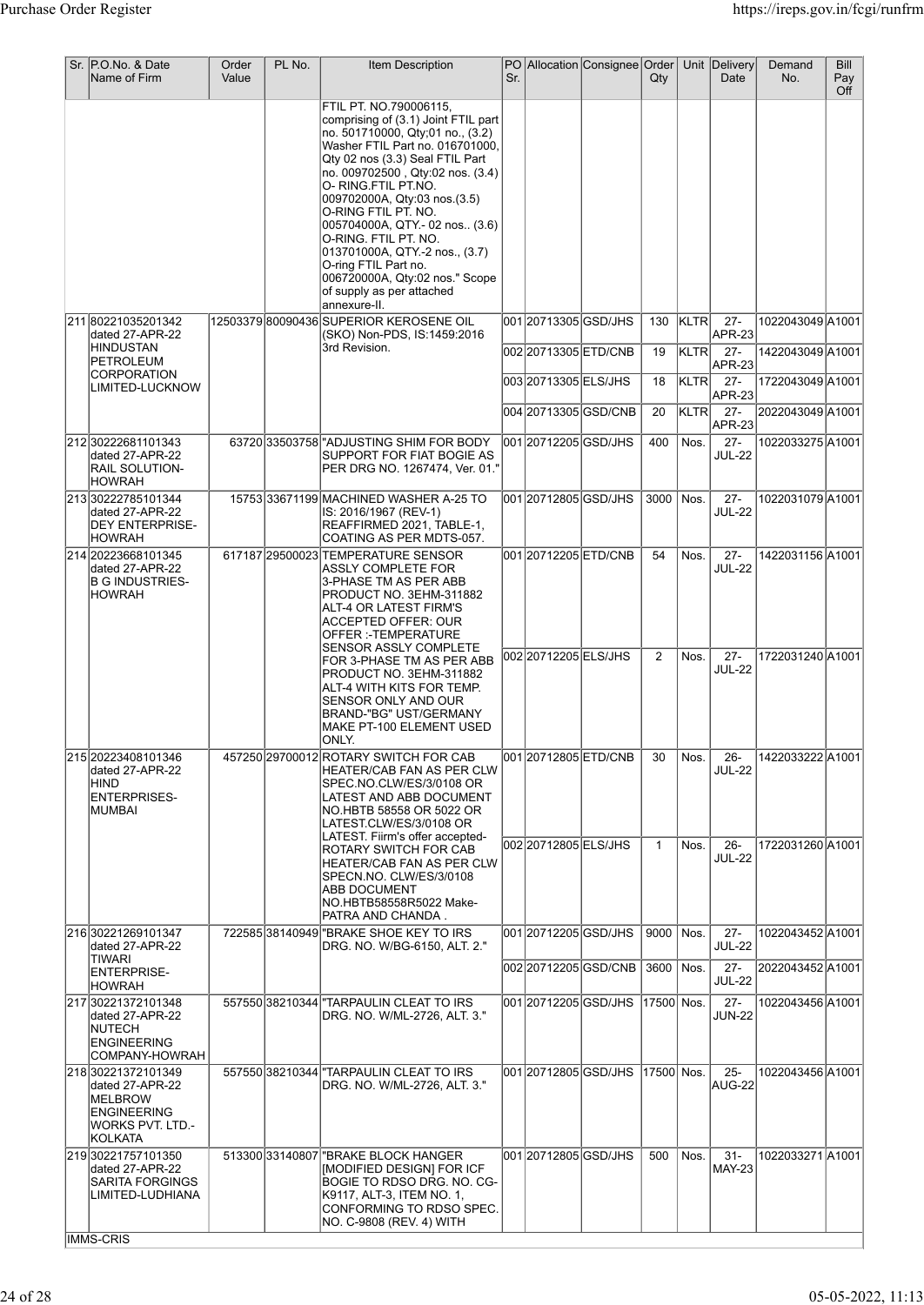| Sr. P.O.No. & Date<br>Name of Firm                                                                                                     | Order<br>Value | PL No. | <b>Item Description</b>                                                                                                                                                                                                                                                                                      | Sr. |                                                | PO Allocation Consignee Order | $Q$ ty         |              | Unit Delivery<br>Date            | Demand<br>No.                       | Bill<br>Pay<br>Off |
|----------------------------------------------------------------------------------------------------------------------------------------|----------------|--------|--------------------------------------------------------------------------------------------------------------------------------------------------------------------------------------------------------------------------------------------------------------------------------------------------------------|-----|------------------------------------------------|-------------------------------|----------------|--------------|----------------------------------|-------------------------------------|--------------------|
|                                                                                                                                        |                |        | AMENDMENT SLIP NO.1 OF<br>DEC. 2016."                                                                                                                                                                                                                                                                        |     |                                                |                               |                |              |                                  |                                     |                    |
| 22030221500101351<br>dated 27-APR-22<br><b>ESCORTS LIMITED-</b><br><b>FARIDABAD</b>                                                    |                |        | 67330838163834 QUICK RELEASE VALVE<br>ASSEMBLY CONFIRMING TO<br>RDSO SPEC. NO. 02-ABR-02<br>AMENDMENT NO.4 OF SEPT.<br>2016. TO ESCORTS PART NO.                                                                                                                                                             |     | 001 20712805 GSD/JHS                           |                               | 150            | Nos.         | $27 -$<br><b>JUN-22</b>          | 1022043143 A1001                    |                    |
|                                                                                                                                        |                |        | AS PER ANNEXURE 'A'/ KNORR 002 20712805 GSD/JHS<br><b>BREMSE PART NO. AS PER</b><br>ANNEXURE 'B' [ANNEXURE A<br>AND B ENCLOSED.]                                                                                                                                                                             |     |                                                |                               | 750            | Nos.         | $30-$<br><b>APR-23</b>           | 1022043143 A1001                    |                    |
| 22130221517101352<br>dated 27-APR-22<br><b>EASTERN</b><br><b>ENGINEERING</b>                                                           |                |        | 908399 38146630 Bogie End Pull Rod For Casnub<br>Bogie to RDSO DRG.<br>No.SK-69597 Alt.-41, Item No.2.                                                                                                                                                                                                       |     | 001 2071 2205 GSD/JHS<br>002 2071 2205 GSD/JHS |                               | 210<br>460     | Nos.<br>Nos. | $27 -$<br><b>JUN-22</b><br>$30-$ | 1022043139 A1001<br>1022043139A1001 |                    |
| INDUSTRIES-<br> HOWRAH                                                                                                                 |                |        |                                                                                                                                                                                                                                                                                                              |     |                                                |                               |                |              | APR-23                           |                                     |                    |
| 222 70221204101353<br>dated 27-APR-22<br>USHA INDUSTRIES-<br>NEW DELHI                                                                 |                |        | 1227752 71010350 Brushes Paint And Varnish (Flat)<br>Size 50 mm, Gr.I, Rubber set to<br>IS-384/2012, Prt-I, Revision-VI and<br>Bristles to IS-1844/93 or                                                                                                                                                     |     | 001 20712205 GSD/JHS                           |                               | 1409           | Nos.         | $27 -$<br><b>APR-23</b>          | 1022013052A1001                     |                    |
|                                                                                                                                        |                |        | Latest.Revision-<br>II, Reffermed-2003 Soft<br>Type, Special Quality and RDSO                                                                                                                                                                                                                                |     | 002 20712205 DLS/JHS                           |                               | 161            | Nos.         | $27 -$<br><b>APR-23</b>          | 2222013052A1001                     |                    |
|                                                                                                                                        |                |        | quide line as per RDSO L.No.M<br>and C/PCN/1/42 dt.01.10.2004.<br>Make: USHA                                                                                                                                                                                                                                 |     |                                                | 00320712205GSD/CNB            | 861            | Nos.         | $27 -$<br><b>APR-23</b>          | 2022013052A1001                     |                    |
| 223 20223207101354<br>dated 27-APR-22<br><b>G.T.R.COMPANY</b><br>PRIVATE LIMITED-<br> KOLKATA                                          |                |        | 764050 25794802 SILICON RECTIFIER BLOWER<br>WITH MOTER [MVSI], KW 2.2,<br>HP 3.0, VOLTAGE 290-500 V, 3<br>PHASE, RPM 2950, 50 HZ,<br><b>INSULATION CLASSS H, AS</b><br>PER CLW SPEC. CLW/ES<br>/B-14/C. Firm's offer: RANJAN<br>Brand Blower complete with firm's                                            |     | 001 2071 2805 DLS/JHS                          |                               | 2              | Nos.         | $31 -$<br><b>MAY-23</b>          | 2222023030 A1001                    |                    |
|                                                                                                                                        |                |        | own make 2.2KW/2-pole Totally<br><b>Enclosed Motor for Silicon</b><br>Rectifier [MVSI] as per CLWs<br>Specn.No.CLW/ES/B-14 Alt.-C<br>and generally to firm's Drg.<br>No.GA/AF/16/400/H/21/REV/A2<br>duly approved by CLW/CRJ.,<br>Make/Brand: GTR                                                            |     | 002 2071 2805 ELS/JHS                          |                               | 18             | Nos.         | $31 -$<br><b>MAY-23</b>          | 1722023030 A1001                    |                    |
| 224 2022 2657101355<br>dated 27-APR-22<br><b>RIVER</b><br><b>ENGINEERING PVT</b><br>LTD-GREATER<br>NOIDA                               |                |        | 453686 23660650 No. Volt Relay (Q 30), as per CLW 001 20712805 ELS/JHS<br>SPEC No. CLW/ES/R-27 ALT-"Z"<br>AAL PT no. KA210013R0026 OR<br>REPL Drawing No.<br>RE-1930100/03. Make/Brand:<br><b>REPL</b>                                                                                                       |     |                                                |                               | 4              | Nos.         | $27 -$<br>OCT-22                 | 1722023017 A1001                    |                    |
| 225 80213063101356<br>dated 27-APR-22<br>ECH JE<br>ENTERPRISES-<br> ALLAHABAD                                                          |                |        | 85995 81032225 Graphite flake to IS 495/67 or<br>latest in 50 Kgs. bag in<br>Mfrg.original packing.                                                                                                                                                                                                          |     | 001 20712205 GSD/JHS                           |                               | 1200           | Kgs.         | $25 -$<br>AUG-22                 | 1021123320 A1001                    |                    |
| 226 20223705101358<br>dated 28-APR-22<br><b>FAIVELEY</b><br>TRANSPORT RAIL<br><b>TECHNOLOGIES</b><br><b>INDIA PRIVATE</b><br>LIMITED-H |                |        | 533032 29160078 KIT FOR DRIVERS BRAKE<br>CONTROLLER AS PER M/S.<br>FTIL PT.NO. 790034101 AND<br>D&M PT.NO. RK AB 489-T10.<br>ONE SET CONSISTS OF 03<br>ITEMS IN 03 NOS. AS PER (1)<br>SEALING STRIP-12.7 WD X 6<br>MM THICK, AS PER FTIL PT.NO.<br>025602000 AND D&M PT.NO.<br>0112-8 (1MTRS), QTY = 01 NO.  |     | 001 20712805 ETD/CNB                           |                               | 26             | Set          | $21 -$<br>OCT-22                 | 1422031148 A1001                    |                    |
|                                                                                                                                        |                |        | (2) RELEASE VALVE, AS PER<br>FTIL PT.NO. 001608000A AND<br>D&M PT.NO. AB11-265,QTY= 01<br>NO. (3) O-RING (ID 23.81 X<br>WIDTH 2.62), AS PER FTIL<br>PT.NO. 034701000A AND D&M<br>PT.NO. 001532, QTY= 01 NO. as<br>per Drg. No. ------------ specn: -----<br>Scope of supply is as per<br>attached Annexure-I |     | 002 2071 2805 ELS/JHS                          |                               | $\overline{2}$ | Set          | $21 -$<br>OCT-22                 | 1722031190 A1001                    |                    |
|                                                                                                                                        |                |        | 29160388 Kit of Dist Eqpt Manifold Assly.as<br>per FTIL Pt.No. 790006115 and D<br>and M Pt No.RK-AB759-W398<br>consist of following 07 items:- (1)<br>Joint as per FTIL<br>Pt.no.501710000 and D&M M<br>Part no. AB12-2 Qty.1 no (2)<br>Washer as per FTIL Part No.<br>016701000 and D&M Part No.            |     | 003 2071 2805 ETD/CNB                          |                               | 5              | Set          | $21 -$<br>OCT-22                 | 1422031105 A1001                    |                    |
| <b>IMMS-CRIS</b>                                                                                                                       |                |        |                                                                                                                                                                                                                                                                                                              |     |                                                |                               |                |              |                                  |                                     |                    |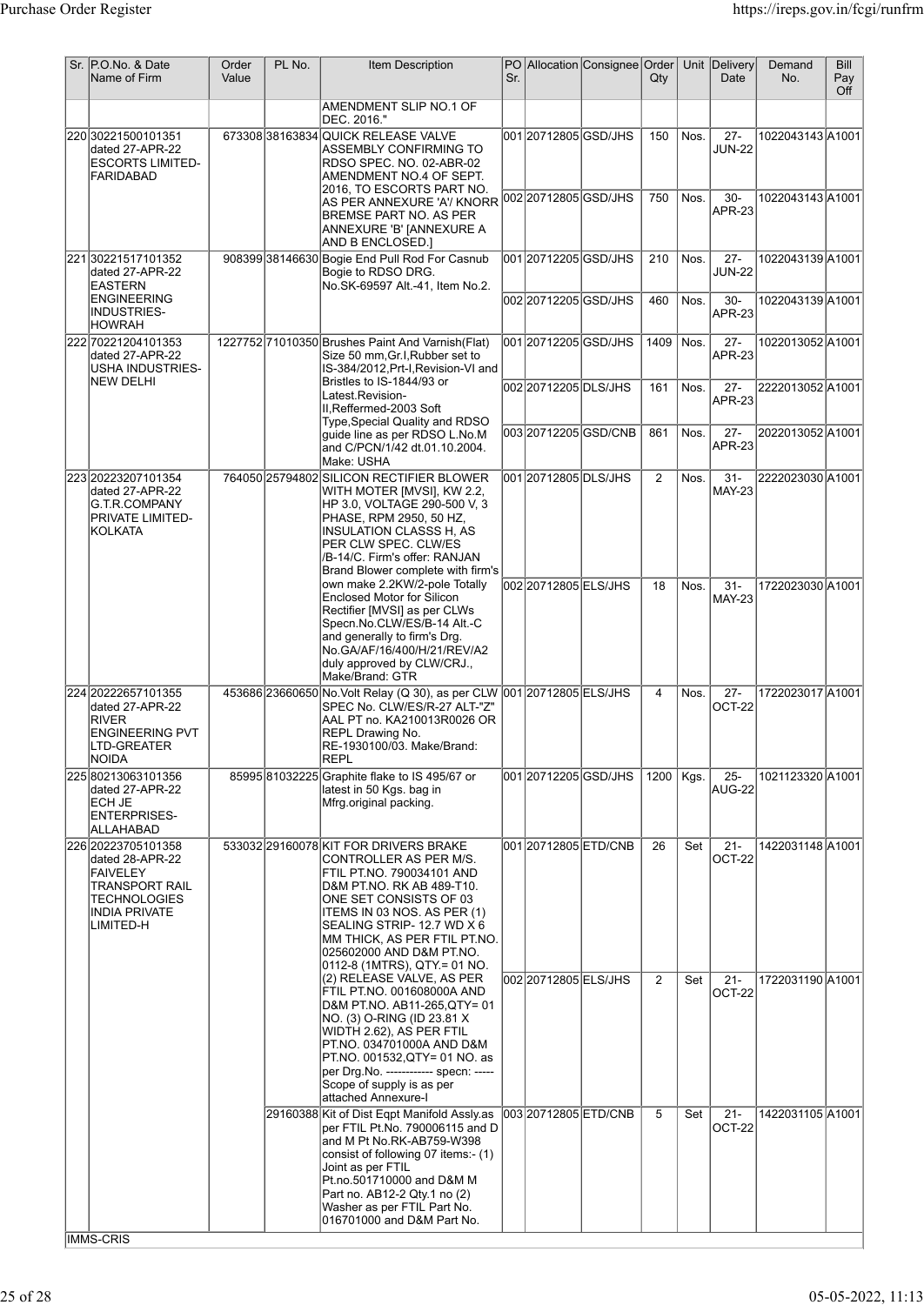| Sr. P.O.No. & Date<br>Name of Firm                                                                           | Order<br>Value | PL No. | Item Description                                                                                                                                                                                                                                                                                                                                                                                                                                                                                                                                                                                                                                                                                                                                                                                                                                                                                                                                                                                                                                                                                                                                                                                                                                                                                                                                                                                                        | Sr. |                       | PO Allocation Consignee Order | Qty                |              | Unit Delivery<br>Date      | Demand<br>No.                        | Bill<br>Pay<br>Off |
|--------------------------------------------------------------------------------------------------------------|----------------|--------|-------------------------------------------------------------------------------------------------------------------------------------------------------------------------------------------------------------------------------------------------------------------------------------------------------------------------------------------------------------------------------------------------------------------------------------------------------------------------------------------------------------------------------------------------------------------------------------------------------------------------------------------------------------------------------------------------------------------------------------------------------------------------------------------------------------------------------------------------------------------------------------------------------------------------------------------------------------------------------------------------------------------------------------------------------------------------------------------------------------------------------------------------------------------------------------------------------------------------------------------------------------------------------------------------------------------------------------------------------------------------------------------------------------------------|-----|-----------------------|-------------------------------|--------------------|--------------|----------------------------|--------------------------------------|--------------------|
|                                                                                                              |                |        | 0018-19 Qty. 2 nos (3) Seal as<br>per FTIL Part no. 009702500 and<br>D&M Part No. 0018-16 Qty-2<br>nos., (4) O-Ring as per FTIL Part<br>no. 009702000A and D&M Part<br>No. 0015-25 Qty-3 nos. (5)<br>O-Ring as per FTIL Part no.<br>005704000A and D&M Part No.<br>0015-42 Qty-2 nos., (6)O-Ring as<br>per FTIL Part no. 013701000A<br>and D&M Part No. 0015-258<br>Qty-2 nos., (7) O-Ring as per<br>FTIL Part no. 006720000A and<br>D&M Part No. 0015-31 Qty-2 nos.<br>Scope of supply is as per<br>attached Annexure-II                                                                                                                                                                                                                                                                                                                                                                                                                                                                                                                                                                                                                                                                                                                                                                                                                                                                                               |     |                       |                               |                    |              |                            |                                      |                    |
|                                                                                                              |                |        | 29161113 AUTO DRAIN VALVE TO FTRTIL 004 20712805 ETD/CNB<br>PART NO. 010001100 as per<br>Drg.No. ------------- specn: -------                                                                                                                                                                                                                                                                                                                                                                                                                                                                                                                                                                                                                                                                                                                                                                                                                                                                                                                                                                                                                                                                                                                                                                                                                                                                                           |     | 005 20712805 ELS/JHS  |                               | 14<br>$\mathbf{1}$ | Nos.<br>Nos. | $21 -$<br>OCT-22<br>$21 -$ | 1422031149 A1001<br>1722031205 A1001 |                    |
| 227 30222699101359                                                                                           |                |        | 707056 38140135   "BRAKE HEAD TO RDSO DRG.                                                                                                                                                                                                                                                                                                                                                                                                                                                                                                                                                                                                                                                                                                                                                                                                                                                                                                                                                                                                                                                                                                                                                                                                                                                                                                                                                                              |     | 001 20712805 GSD/JHS  |                               | 800                | Nos.         | OCT-22<br>28-              | 1022043449 A1001                     |                    |
| dated 28-APR-22<br>ADVANCE DIESEL<br>ENGINES PVT LTD-<br><b>RAJKOT</b>                                       |                |        | NO. WD-08093-S-02, ALT. 3,<br>ITEM NO. 7, CONFORMING TO<br>RDSO SPECIFICATION NO.<br>WD-23-BMBS-2008 (REV. 1)<br>WITH AMENDMENT NO. 1 OF<br>SEPT. 2016."                                                                                                                                                                                                                                                                                                                                                                                                                                                                                                                                                                                                                                                                                                                                                                                                                                                                                                                                                                                                                                                                                                                                                                                                                                                                |     |                       |                               |                    |              | <b>JUN-22</b>              |                                      |                    |
| 228 70224103201360<br>dated 28-APR-22<br>KHADI AND<br>VILLEGE<br><b>INDUSTRIES</b><br>COMMISSION,<br> MUMBAI |                |        | 708841 79904634 FLAG HAND SIGNAL GREEN<br>MEASURING 18" X 18" X OF<br>TERRYCOT MATERIAL 67%<br>TERRY AND 33% COTTON SIZE<br> 45 CMS X 45 CMS WITH A<br><b>PROVISION TO INSERT 5 CMS</b><br>ROUND ROD AT ONE END TO<br>IS:11248/85.                                                                                                                                                                                                                                                                                                                                                                                                                                                                                                                                                                                                                                                                                                                                                                                                                                                                                                                                                                                                                                                                                                                                                                                      |     |                       |                               |                    |              | $24-$<br><b>JUN-22</b>     | 2022040046 A1001                     |                    |
| 229 20223194101361<br>dated 28-APR-22<br><b>RASIKA</b><br>INTERNATIONAL-<br>NEW DELHI                        |                |        | 264320 25188616 KIT 'B' IOH KIT FOR AIR<br>DRYER, MAKE FTIL MODEL NO.<br>975-129, ONE SET<br>CONSISTING OF 17 ITEMS 35<br>NOS. Sr.no. Description of spares<br>FTIL Part no. D & M Part no.<br>Qty./AD 1. Inlet man coalesce kit<br>(AD) 790029165 RK-AB787-<br>W27B 01 No. 2. Kit for final filter<br>790029125 RK-AB787-W40 01<br>No. 3. Regenerating orifice kit<br>(AD) 790029111 RK-AB787-W39<br>01 No. 4. Inlet check valve kit<br>(AD) 790029135 RK-AB787-<br>W27A 02 Nos. 5. Drain valve kit<br>(AD) 790029175 RK-AB787-W28<br>01 No. 6. Outlet check valve kit<br>(AD) 790029145 RK-AB787-W29<br>02 Nos. 7. Purge valve kit (AD)<br>790029295 RK-AB787-W36 02<br>Nos. 8. Solenoid assembly kit<br>(AD) 790029155 RK-AB787-W37<br>02 Nos. 9. Compactor assembly<br>kit 790029205 RK-AB787-W41 02<br>Nos. 10. 'O' Ring (ID 5.234xwidth-<br>0.139) 029715000A AB787-125<br>02 Nos. 11. 'O' Ring (ID<br>1.734xwidth-0.139) 029713000A<br>AB787-188 02 Nos. 12. Electrical<br>box gasket 029712000A<br> AB787-191 01 No. 13. Tetra seal<br>for drain valve & pruge valve<br>029720000 AB787-224 03 Nos.<br>14. Gasket for burndy connector<br>029707500 AB787-239 01 No.<br>15. Humidity indicator kit (AD)<br>790029105 AB787-187 02 Nos.<br>16. Desiccnt canister kit<br>790029245 RK-AB787-W44 02<br>NoS. 17. 'O' Ring (ID<br>1.359xwidth-0.139) 029719000A<br> AB787-121 08 Nos. Make/brand:<br>firm's own make |     | 001 20712205 ELS/JHS  |                               | $\overline{7}$     | Set          | $28 -$<br><b>JUL-22</b>    | 1722023021 A1001                     |                    |
| 230 20223194101362<br>dated 28-APR-22<br><b>FAIVELEY</b><br>TRANSPORT RAIL<br>TECHNOLOGIES                   |                |        | 1348825 25188616 KIT 'B' IOH KIT FOR AIR<br>DRYER, MAKE FTIL MODEL NO.<br>975-129, ONE SET<br>CONSISTING OF 17 ITEMS 35<br>NOS. Sr.no. Description of spares                                                                                                                                                                                                                                                                                                                                                                                                                                                                                                                                                                                                                                                                                                                                                                                                                                                                                                                                                                                                                                                                                                                                                                                                                                                            |     | 001 2071 2805 ELS/JHS |                               | 28                 | Set          | $15 -$<br><b>SEP-22</b>    | 1722023021 A1001                     |                    |
| <b>IMMS-CRIS</b>                                                                                             |                |        |                                                                                                                                                                                                                                                                                                                                                                                                                                                                                                                                                                                                                                                                                                                                                                                                                                                                                                                                                                                                                                                                                                                                                                                                                                                                                                                                                                                                                         |     |                       |                               |                    |              |                            |                                      |                    |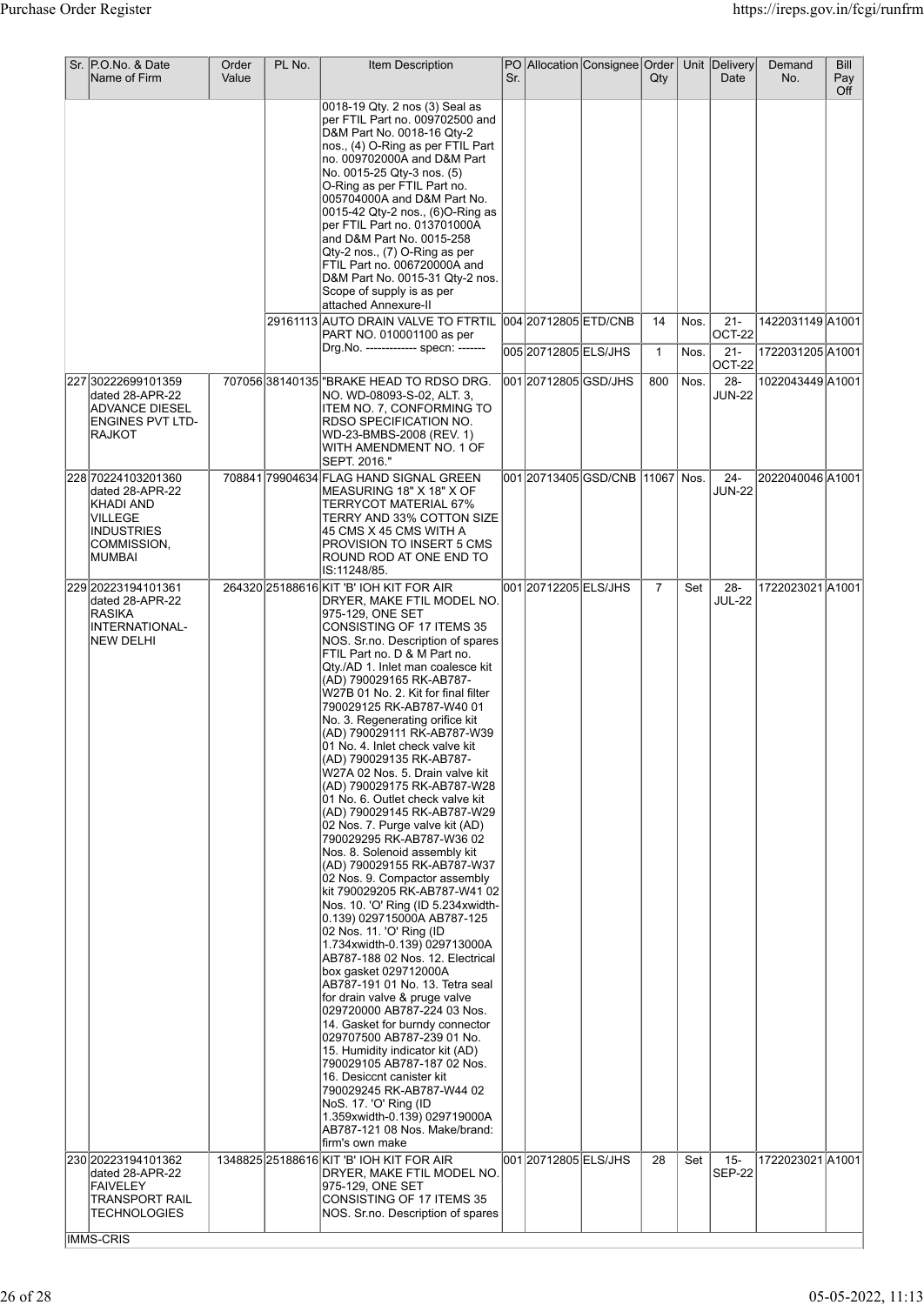|           | Name of Firm                                                                                             | Value |                                                                                                                                                                                                                                                                                                                                                                                                                                                                                                                                                                                                                                                                                                                                                                                                                                                                                                                                                                                                                                                                                                                                                                                                                                                                                                                     | Sr. |                       | PO Allocation Consignee Order | Qty |            | Unit Delivery<br>Date            | Demand<br>No.    | Bill<br>Pay<br>Off |
|-----------|----------------------------------------------------------------------------------------------------------|-------|---------------------------------------------------------------------------------------------------------------------------------------------------------------------------------------------------------------------------------------------------------------------------------------------------------------------------------------------------------------------------------------------------------------------------------------------------------------------------------------------------------------------------------------------------------------------------------------------------------------------------------------------------------------------------------------------------------------------------------------------------------------------------------------------------------------------------------------------------------------------------------------------------------------------------------------------------------------------------------------------------------------------------------------------------------------------------------------------------------------------------------------------------------------------------------------------------------------------------------------------------------------------------------------------------------------------|-----|-----------------------|-------------------------------|-----|------------|----------------------------------|------------------|--------------------|
|           | <b>INDIA PRIVATE</b><br>LIMITED-H                                                                        |       | FTIL Part no. D & M Part no.<br>Qty./AD 1. Inlet man coalesce kit<br>(AD) 790029165 RK-AB787-<br>W27B 01 No. 2. Kit for final filter<br>790029125 RK-AB787-W40 01<br>No. 3. Regenerating orifice kit<br>(AD) 790029111 RK-AB787-W39<br>01 No. 4. Inlet check valve kit<br>(AD) 790029135 RK-AB787-<br>W27A 02 Nos. 5. Drain valve kit<br>(AD) 790029175 RK-AB787-W28<br>01 No. 6. Outlet check valve kit<br>(AD) 790029145 RK-AB787-W29<br>02 Nos. 7. Purge valve kit (AD)<br>790029295 RK-AB787-W36 02<br>Nos. 8. Solenoid assembly kit<br>(AD) 790029155 RK-AB787-W37<br>02 Nos. 9. Compactor assembly<br>kit 790029205 RK-AB787-W41 02<br>Nos. 10. 'O' Ring (ID 5.234xwidth-<br>0.139) 029715000A AB787-125<br>02 Nos. 11. 'O' Ring (ID<br>1.734xwidth-0.139) 029713000A<br>AB787-188 02 Nos. 12. Electrical<br>box gasket 029712000A<br>AB787-191 01 No. 13. Tetra seal<br>for drain valve & pruge valve<br>029720000 AB787-224 03 Nos.<br>14. Gasket for burndy connector<br>029707500 AB787-239 01 No.<br>15. Humidity indicator kit (AD)<br>790029105 AB787-187 02 Nos.<br>16. Desiccnt canister kit<br>790029245 RK-AB787-W44 02<br> NoS. 17. 'O' Ring (ID<br>1.359xwidth-0.139) 029719000A<br>AB787-121 08 Nos. Firm's offer:<br>MAINT SPARES KIT FOR AIR<br>DRYER to FTRTIPL Part Number<br>FT0051401-K25 |     |                       |                               |     |            |                                  |                  |                    |
|           | 23130222692101363<br>dated 28-APR-22<br><b>ALLIED SERVICES</b><br><b>AND ENGINEERS-</b><br>DELHI         |       | 18054 33649947 SNACK TABLE KNOB TO<br>SUTLEJ DRG. NO. 93SN0021                                                                                                                                                                                                                                                                                                                                                                                                                                                                                                                                                                                                                                                                                                                                                                                                                                                                                                                                                                                                                                                                                                                                                                                                                                                      |     |                       | 001 20712205 GSD/CNB          | 300 | Nos.       | $12 -$<br><b>JUN-22</b>          | 2022030433 A1001 |                    |
|           | 232 30221056101364<br>dated 28-APR-22<br>ANNAPURNA<br><b>ENGINEERING</b><br><b>WORKS-HOWRAH</b>          |       | 86435 37140917 BRAKE BEAM SPRING<br>WASHER TO IRS DRAWING NO.<br> W/BG-870, ALT. 1."                                                                                                                                                                                                                                                                                                                                                                                                                                                                                                                                                                                                                                                                                                                                                                                                                                                                                                                                                                                                                                                                                                                                                                                                                                |     | 001 2071 2205 GSD/JHS |                               | 500 | Nos.       | $27 -$<br><b>JUL-22</b>          | 1022031168 A1001 |                    |
|           | 233 30221042101365<br>dated 28-APR-22<br>G. D. SPRING MFG.<br>CO. (P) LTD.-<br><b>HOWRAH</b>             |       | 101386 37100683 BOGIE SPRING OUTER COIL<br>[[B.G.] AS PER IRS DRG. NO.<br>W/BE-606, ALT. 3."                                                                                                                                                                                                                                                                                                                                                                                                                                                                                                                                                                                                                                                                                                                                                                                                                                                                                                                                                                                                                                                                                                                                                                                                                        |     | 00120712205GSD/JHS    |                               | 24  | Nos.       | $\overline{12}$<br><b>JUN-22</b> | 1022031176 A1001 |                    |
|           | 234 30221043101366<br>dated 28-APR-22<br>G. D. SPRING MFG.<br>CO. (P) LTD.-<br><b>HOWRAH</b>             |       | 36363 37100713 BOGIE BOLSTER SPRING<br>INNER [B.G.] TO IRS DRG. NO.<br>W/BE-607, ALT. 3."                                                                                                                                                                                                                                                                                                                                                                                                                                                                                                                                                                                                                                                                                                                                                                                                                                                                                                                                                                                                                                                                                                                                                                                                                           |     | 00120712205GSD/JHS    |                               | 24  | Nos.       | $13 -$<br><b>JUN-22</b>          | 1022031175 A1001 |                    |
|           | 235 30222787101367<br>dated 28-APR-22<br>SHIVAM<br><b>ENTERPRISES-</b><br>KALYAN                         |       | 27187 33540019 MIRROR FOR LHB COACH, AS 001 2071 2205 GSD/JHS<br>PER CWM/PL DRG. NO. C/LHB-<br>015/C, ALT. 02."                                                                                                                                                                                                                                                                                                                                                                                                                                                                                                                                                                                                                                                                                                                                                                                                                                                                                                                                                                                                                                                                                                                                                                                                     |     |                       |                               | 60  | Nos.       | $12 -$<br><b>JUN-22</b>          | 1022031082 A1001 |                    |
|           | 236 40223002101368<br>dated 28-APR-22<br><b>CGPPI-ADHESIVE</b><br><b>PRODUCTS LTD-</b><br><b>KUNDAIM</b> |       | 198769 41900030 Single side coated glass cloth<br>with special water proof coating<br>on one side and adhesive on<br>other side. Size as per attached<br>annexure. Firm's offer: Single<br>side coated glass cloth with<br>special water proof coating on<br>one side and adhesive on other<br>side. Size 8" x 20 meters<br>thickness 0.3 +/-0.08 mm.<br><b>SEALING TAPE SPECIFICATION</b><br>IS ATTACHED. One sample roll<br>to be approved prior to bulk<br>supply for 1st lot only.                                                                                                                                                                                                                                                                                                                                                                                                                                                                                                                                                                                                                                                                                                                                                                                                                              |     | 001 20712205 ETD/CNB  |                               | 112 | Nos.       | $27 -$<br><b>JUN-22</b>          | 1422043507 A1001 |                    |
| IMMS-CRIS | 237 70223503101369<br>dated 28-APR-22<br><b>NEO RADIANT</b><br>PAINTS PVT. LTD.-                         |       | 94400 77171305 BLACK JAPAN PAINT TYPE "B"<br>IN 20 LITERS NEW NON-<br>RETURNABLE M.S-DRUM TO IS<br>SPECN.NO. 341/1973                                                                                                                                                                                                                                                                                                                                                                                                                                                                                                                                                                                                                                                                                                                                                                                                                                                                                                                                                                                                                                                                                                                                                                                               |     | 001 20712205 GSD/JHS  |                               | 640 | <b>LTR</b> | $27 -$<br><b>JUN-22</b>          | 1022043554 A1001 |                    |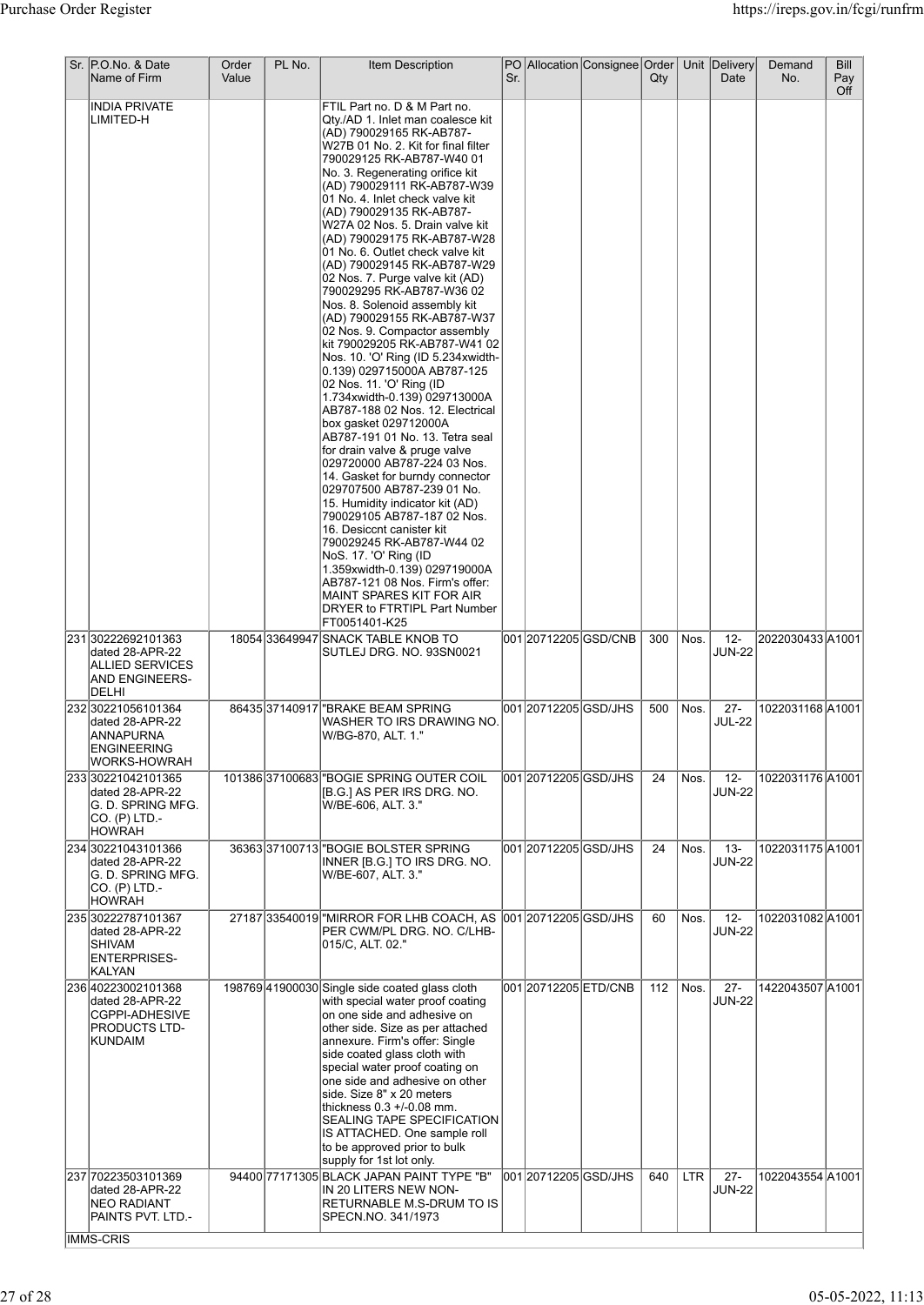| Sr. P.O.No. & Date<br>Name of Firm                                                                                                             | Order<br>Value | PL No. | Item Description                                                                                                                                                                                                                          | Sr. |                                               | PO Allocation Consignee Order | Qty                |              | Unit Delivery<br>Date          | Demand<br>No.                       | <b>Bill</b><br>Pay<br>Off |
|------------------------------------------------------------------------------------------------------------------------------------------------|----------------|--------|-------------------------------------------------------------------------------------------------------------------------------------------------------------------------------------------------------------------------------------------|-----|-----------------------------------------------|-------------------------------|--------------------|--------------|--------------------------------|-------------------------------------|---------------------------|
| <b>DURGAPUR</b>                                                                                                                                |                |        |                                                                                                                                                                                                                                           |     |                                               |                               |                    |              |                                |                                     |                           |
| 238 30222756101370<br>dated 29-APR-22<br><b>SHREE RAM IRON</b><br>AND STEEL<br><b>TRADING</b><br>COMPANY-KOLKATA                               |                |        | 543272 38456084 Modified Forged Door Hinge for<br>BOBRN Wagon to RDSO SK-<br>WD-91071-S-66.Item no-9.                                                                                                                                     |     | 001 20712205 GSD/JHS                          |                               | 400                | Nos.         | $13 -$<br><b>JUN-22</b>        | 1022040064 A1001                    |                           |
| 239 90191033701371<br>dated 29-APR-22<br><b>TATA STEEL</b><br>LIMITED-KOLKATA                                                                  |                |        | 5693972 90402443 Copper Bearing M.S. PLATE 5<br>mm thick $x$ 1500 mm $x$ 6300 mm<br>to Grade IS:2062 E 250A CU.                                                                                                                           |     | 001 2071 2805 GSD/JHS                         |                               | 1000               | QTL.         | $29 -$<br><b>MAY-22</b>        | 1019023004 A1001                    |                           |
| 240 20223507101372<br>dated 29-APR-22<br>B. KHANDELWAL<br><b>IMETAL</b>                                                                        |                |        | 652770 29700048 SPRING LOADED SWITCH FOR<br><b>HEAD LIGHT,CLW'S</b><br>SPECN.NO.CLW/ES/3/0075<br> FIRMS OFFER : Make / Brand :                                                                                                            |     | 001 20712805 ETD/CNB<br>002 2071 2805 ELS/JHS |                               | 30<br>$\mathbf{1}$ | Nos.<br>Nos. | 29-<br><b>JUL-22</b><br>$29 -$ | 1422021078 A1001<br>1722031263A1001 |                           |
| CORPORATION-<br> MUMBAI                                                                                                                        |                |        | SCHALTBAU INDIA, Type: PS<br>7/9 S800 A24 IN.                                                                                                                                                                                             |     |                                               |                               |                    |              | <b>JUL-22</b>                  |                                     |                           |
| 241 30221580101373<br>dated 29-APR-22<br><b>KHARAGPUR METAL</b><br>REFORMING<br><b>INDUSTRIES PVT</b><br>LTD-KHARAGPUR                         |                |        | 4012000 38106346 BOGIE CENTRE PIVOT TOP TO<br>RDSO[W] Drg. NO. WD-85079-<br>S/2, ALT.-26, ITEM NO.-2.                                                                                                                                     |     | 001 2071 2805 GSD/JHS                         |                               | 800                | Nos.         | $28 -$<br><b>JUN-22</b>        | 1022031197 A1001                    |                           |
| 242 30221438101374<br>dated 29-APR-22<br><b>EASTERN ALLOYS</b><br><b>PRIVATE LIMITED-</b><br><b>ROURKELA</b>                                   |                |        | 2369440 38106425 WIDE JAW ADAPTER TO RDSO 001 2071 2805 GSD/CNB<br>SK.No.78527, ALT.7 and RDSO<br>Specn.No.AB/RB-39-2002[Rev.-4<br>of Feb.2018].                                                                                          |     |                                               |                               | 800                | Nos.         | 29-<br><b>MAY-22</b>           | 2022030431 A1001                    |                           |
| 24330221638801377<br>dated 29-APR-22<br>Rail Spring Karkhana,<br>Gwalior                                                                       |                |        | 22143936 30010354 Helical Spring Centreless Ground 001 20712405 GSD/JHS<br>for Non AC coaches to ICF Drg.<br>No. F-0-1-006, Alt. F/10,<br>conforming to RDSO Specn. No.<br>WD-01-HLS-94(REV.3) with<br>Amendment No. 4 of<br>October-2020 |     |                                               |                               | 3104               | l Nos.       | $29 -$<br><b>APR-24</b>        | 1022043014 A1001                    |                           |
| 244 70221208101378<br>dated 29-APR-22<br><b>USHA INDUSTRIES-</b><br><b>NEW DELHI</b>                                                           |                |        | 233513 71010520 BRUSHES PAINT AND VARNISH 001 20712205 GSD/JHS<br>WITH LILY OR BLACK<br><b>BRISTLES(OVAL )FERRULE</b><br>BOUND RUBBER SET IN SIZE<br>2/0 CONFORMING TO IS:<br>487/2012 AND BRISTLES TO IS:<br>1844/1993.                  |     |                                               |                               | 239                | Nos.         | $29 -$<br>AUG-22               | 1022023390 A1001                    |                           |
| 245 30221858101379<br>dated 29-APR-22<br>K. S. ENGINEERING<br>WORKS-HOWRAH                                                                     |                |        | 1593000 38407723 SECONDARY LASHING CHAIN<br>COMPLETE FOR 'BRST'<br>WAGON TO RDSO DRG. NO.<br>WD-82054-S-14, ALT.-6.                                                                                                                       |     | 001 20712205 GSD/JHS                          |                               | 200                | Nos.         | $29 -$<br><b>MAY-22</b>        | 1022042602A1001                     |                           |
| 24630221503101380<br>dated 29-APR-22<br>ANAND SALES<br>CORPORATION-<br> KOLKATA                                                                |                |        | 500733 38125651 BRACKET FOR EMPTY LOAD<br>CHANGE OVER LARGE TO IRS.<br>DRG. NO. W/BG-6348, ALT. 2".                                                                                                                                       |     |                                               | loo1l20712205lGSD/JHS         | 1150 $ $ Nos.      |              | $28 -$<br>FEB-23               | 1022043445 A1001                    |                           |
| 247 30221503101381<br>dated 29-APR-22<br><b>VERMA</b><br><b>INDUSTRIES-</b><br><b>HOWRAH</b>                                                   |                |        | 500733338125651 BRACKET FOR EMPTY LOAD<br>CHANGE OVER LARGE TO IRS.<br>DRG. NO. W/BG-6348, ALT. 2".                                                                                                                                       |     | 001 2071 2205 GSD/JHS                         |                               | 1150 Nos.          |              | $29 -$<br><b>JUN-22</b>        | 1022043445 A1001                    |                           |
| 248 30222244101382<br>dated 30-APR-22<br><b>POWER</b><br><b>ENTERPRISES-</b><br> BHOPAL                                                        |                |        | 28202 30663350 Chain assembly for transverse<br>middle berth to Drg.No. SCN<br>6-6-1-612, Alt.-c Item No.<br>1,2,4,8,10,11,12,13,14 and 15<br>only in assembled condition.                                                                |     | 001 20712205 GSD/JHS                          |                               | 100                | Nos.         | $31 -$<br><b>JUL-22</b>        | 1022033263A1001                     |                           |
| 249 30222854101383<br>dated 30-APR-22<br>GLOBAL<br><b>ENGINEERING AND</b><br><b>ELECTRONICS</b><br>CORPORATION-<br><b>CHENNAI</b><br>IMMS-CRIS |                |        | 92910 33564966 "GLASS UNIT FOR DOOR<br>WINDOW AS PER RCF DRG.<br>NO. LW54168, ALT. e."                                                                                                                                                    |     | 001 2071 2205 GSD/JHS                         |                               | 57                 | Nos.         | $14 -$<br><b>JUN-22</b>        | 1022031081 A1001                    |                           |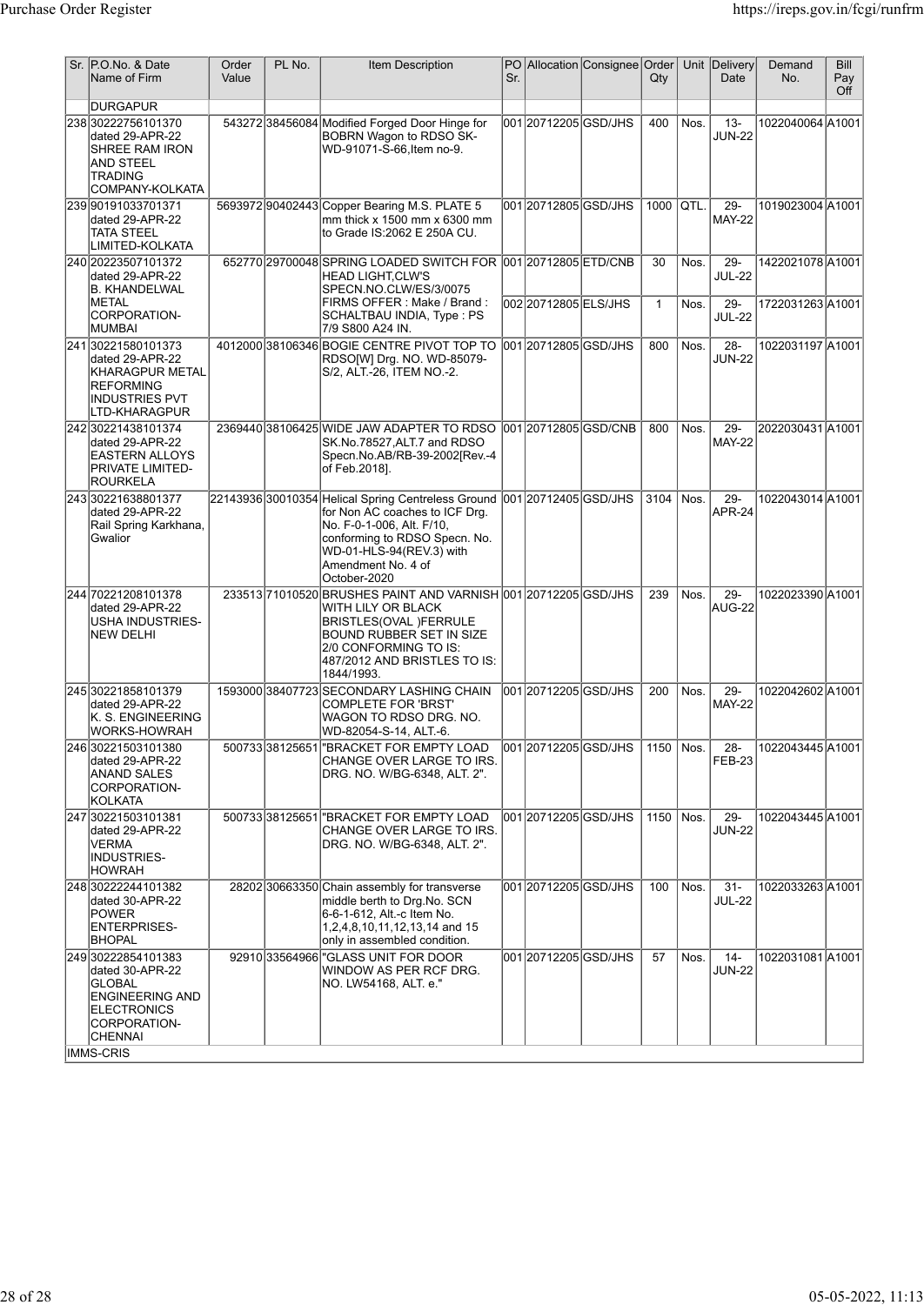## NORTH CENTRAL RAILWAY Section: HQ-

|   | PURCHASE ORDER REGISTER (Non-Stock) FOR THE PERIOD 01-APR-22 to 30-APR-22<br>Date: 05/05/22<br>PO Allocation<br>Sr. P.O.No. & Date<br>PL No.<br>Order   Unit   Delivery<br>Demand<br>Bill |                |        |                                                                                                                                                                                                                                                                                                                                         |     |                      |                             |              |       |                         |                   |            |
|---|-------------------------------------------------------------------------------------------------------------------------------------------------------------------------------------------|----------------|--------|-----------------------------------------------------------------------------------------------------------------------------------------------------------------------------------------------------------------------------------------------------------------------------------------------------------------------------------------|-----|----------------------|-----------------------------|--------------|-------|-------------------------|-------------------|------------|
|   | Name of Firm                                                                                                                                                                              | Order<br>Value |        | <b>Item Description</b>                                                                                                                                                                                                                                                                                                                 | Sr. |                      | Consignee                   | $Q$ ty       |       | Date                    | No.               | Pay<br>Off |
|   | 1 20215017101096<br>dated 01-APR-22<br>MEDHA SERVO<br><b>DRIVES PRIVATE</b><br>LIMITED-<br><b>HYDERABAD</b>                                                                               | 4079850        | 25NS01 | Microprocessor based<br>Speedometer cum<br>Recorder & Monitoring<br>System (ESMON) for<br>conventional Tap changer<br>Electric Locomotives,<br>RDSO specification No.<br><b>ELRS/SPEC</b><br>/SPM/0002(Rev.4) issued<br>on 17.07.2018 with latest<br>amendment with all<br>accessories. Make/Type:<br>Medha/ MRT922                     |     |                      | 001 20712805 SR.DEE/TRS/JHS | 15           | Nos.  | $02 -$<br><b>JAN-23</b> | 036717944         | A2503      |
|   | 2 20215017101097<br>dated 01-APR-22<br>LAXVEN<br>SYSTEMS-<br>HYDERABAD                                                                                                                    | 271990         | 25NS01 | Microprocessor based<br>Speedometer cum<br>Recorder & Monitoring<br>System (ESMON) for<br>conventional Tap changer<br>Electric Locomotives,<br>RDSO specification No.<br><b>ELRS/SPEC</b><br>/SPM/0002(Rev.4) issued<br>on 17.07.2018 with latest<br>amendment with all<br>accessories. Make-<br>Laxven                                 |     |                      | 001 20712205 SR.DEE/TRS/JHS | $\mathbf{1}$ | Nos.  | $02-$<br>OCT-22         | 036717944         | A2503      |
| 3 | 75225096201103<br>dated 02-APR-22<br><b>MOTI LAL</b><br>FURNITURE,<br>ALLAHABAD                                                                                                           | 65100          | 7830N2 | Timberland Sofa Set, 5<br>Seater (Product ID<br>56101502SD00882) Make<br>Godrej or similar<br>compatible.GeM<br>Description:- geeken AS<br>PER BUYER'S CHOICE 5<br>Number MILD STEEL<br>STRUCTURE,                                                                                                                                      |     | 001 29309303 DY.CE/C | /PLG/ALD                    | $\mathbf{1}$ | Nos.  | $13 -$<br><b>MAY-22</b> | 44271007922 A1003 |            |
|   | 4 75225100201104<br>dated 02-APR-22<br><b>MOTI LAL</b><br>FURNITURE,<br>ALLAHABAD                                                                                                         | 5490           | 7831N3 | Computer Chair (RK-<br>CM109) or similar<br>compatible. GeM<br>Description:- geeken<br><b>REVOLVING CHAIR With</b><br>ARM push back,                                                                                                                                                                                                    |     | 001 29309303 DY.CE/C | /PLG/ALD                    | $\mathbf{1}$ | Nos.  | $13 -$<br><b>MAY-22</b> | 44271008432 A1003 |            |
|   | 5 75225098201105<br>dated 02-APR-22<br>MOTI LAL<br>FURNITURE,<br>ALLAHABAD                                                                                                                | 10100          | 7830N1 | Caliber 202 Computer<br>Table (Product ID<br>56121509SD00051) Make<br>Godrej or similar<br>compatible. GeM<br>Description:- geeken<br>Computer Table consists<br>of Computer cum Printer<br>table with key board<br>pullout tray and table top,                                                                                         |     | 001 29309303 DY.CE/C | //PLG/ALD                   | $\mathbf{1}$ | Nos.  | $13 -$<br><b>MAY-22</b> | 44271007822 A1003 |            |
|   | 6 75225099201106<br>dated 02-APR-22<br><b>MOTI LAL</b><br>FURNITURE,<br>ALLAHABAD                                                                                                         | 35750          | 7831N3 | Visitor Chair (Product ID<br>56101522SD00914) Make<br>Godrej or similar<br>compatible. GeM<br>Description:- geeken<br><b>REVOLVING CHAIR With</b><br>ARM push back,                                                                                                                                                                     |     | 001 29309303 DY.CE/C | //PLG/ALD                   | 5            | Nos.  | $13 -$<br><b>MAY-22</b> | 44271008022 A1003 |            |
|   | 7 75225133201107<br>dated 02-APR-22<br>MOON<br><b>ENTERPRISES-</b><br>ALLAHABAD,<br>Allahabad                                                                                             | 5900           | 7830N1 | Corner Small Table with<br>6mm Glass.L x D x H- 27 x<br>27x 18 Inch. Warranty-01<br>year. GeM Description:-<br>Unbranded Rectangular<br>CENTRE TABLE With Flat<br>glass Top of 762mm(Dia)                                                                                                                                               |     |                      | 001 03011328 ADGM/ALD       | $\mathbf{1}$ | lNos. | $13 -$<br><b>MAY-22</b> | 80512013932 A1001 |            |
| 8 | 75225101201108<br>dated 02-APR-22<br><b>MOTILAL</b><br>FURNITURE,<br>ALLAHABAD<br><b>IMMS-CRIS</b>                                                                                        | 48500          | 7830N1 | Primus Main Desk<br>(Executive Table) with<br>Footrest PE/R-626 as per<br>enclosed detailes or<br>similar compatible. GeM<br>Description:- geeken<br>Executive Table of Three<br>layer prelaminated particle<br>board (Wood Product) of<br>grade II type II of IS<br>12823/Latest 2200<br>millimeter 1100 millimeter<br>750 millimeter, |     | 001 29309303 DY.CE/C | /PLG/ALD                    | $\mathbf{1}$ | Nos.  | $13 -$<br><b>MAY-22</b> | 44271008232 A1003 |            |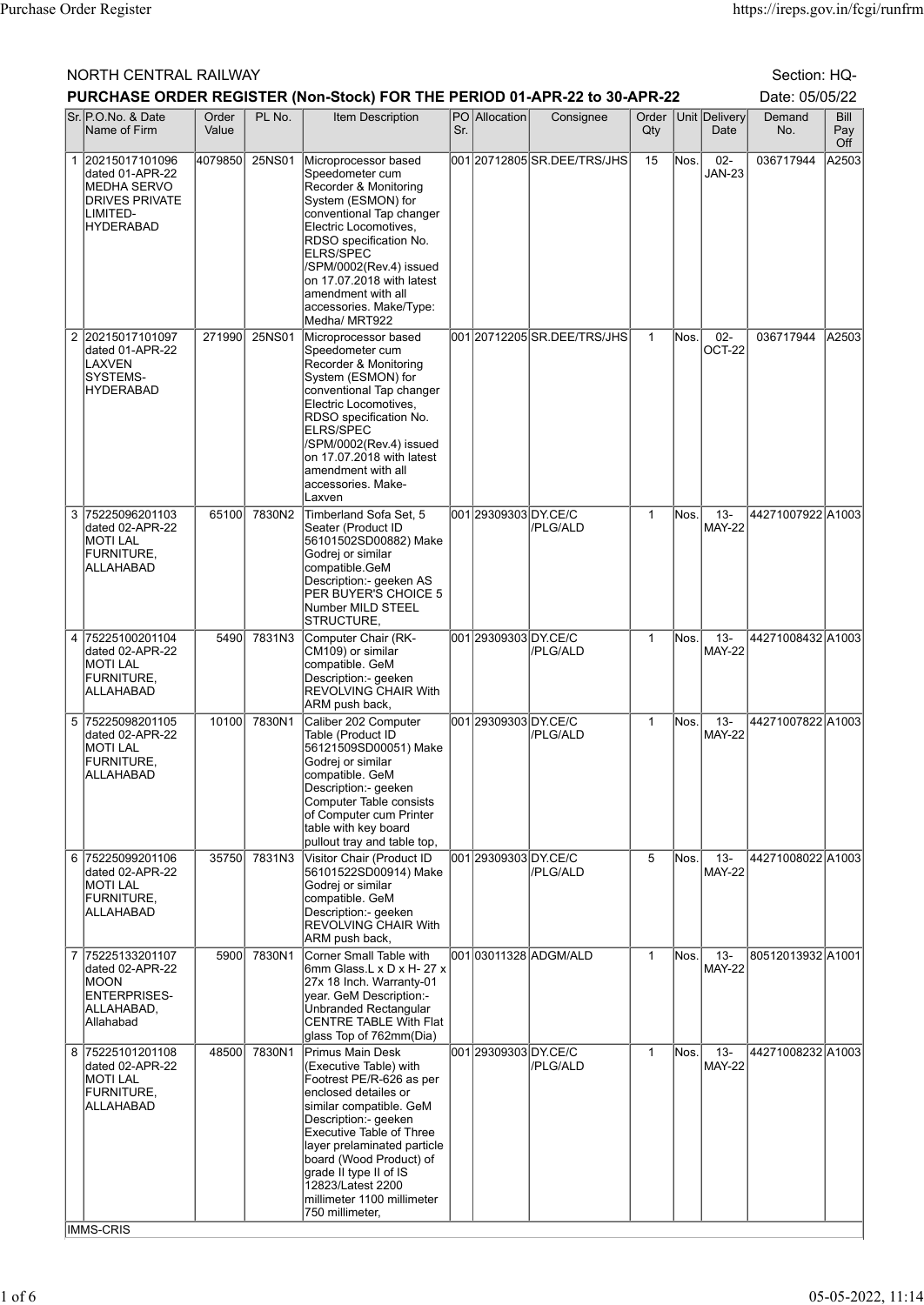|   | Sr. P.O.No. & Date<br>Name of Firm                                                                        | Order<br>Value | PL No.          | Item Description                                                                                                                                                                                                                                                                             | Sr. | PO Allocation        | Consignee                            | Order<br>$Q$ ty |       | Unit Delivery<br>Date   | Demand<br>No.     | <b>Bill</b><br>Pay<br>Off |
|---|-----------------------------------------------------------------------------------------------------------|----------------|-----------------|----------------------------------------------------------------------------------------------------------------------------------------------------------------------------------------------------------------------------------------------------------------------------------------------|-----|----------------------|--------------------------------------|-----------------|-------|-------------------------|-------------------|---------------------------|
| 9 | 75225127201109<br>dated 02-APR-22<br>SUPEREQ<br><b>SYSTEMS</b><br>PRIVATE LIMITED-<br>GHAZIABAD           | 5000           | 7805N1          | Computer Chair (TF - 101) 001 11021318 DY.CMD/HQ/ALD<br>MAKE - SUPEREQ,<br>GEEKEN OR SIMILER.<br>GeM Description:-<br>SUPEREQ REVOLVING<br>CHAIR,                                                                                                                                            |     |                      |                                      | $\mathbf{1}$    | Nos.  | $13 -$<br><b>MAY-22</b> | 812060227B1 A1001 |                           |
|   | 10 50225070101124<br>dated 04-APR-22<br>ELITE COMPUTER<br>SYSTEMS-<br>ALLAHABAD                           |                |                 | 9204 5701 N001 POWER SUPPLY FOR<br><b>COMPUTER ACER</b><br>VERITON M-200 H-110                                                                                                                                                                                                               |     |                      | 001 03041350 DMS/STY<br>/NCR/ALD     | $\overline{2}$  | Nos.  | $04 -$<br><b>MAY-22</b> | 860090181B1 A1001 |                           |
|   | 11 80215017101128<br>dated 04-APR-22<br>GAURI GASES<br>PRIVATE LIMITED-<br>JHANSI                         |                | 9690569 8104N01 | Supply of Liquid Oxygen<br>Gas in Suppliers own<br>storage vessel / tank<br>capacity 20 KL or 10 KL x<br>02 Nos. without any rental<br>facility charge or any<br>other cost at Jhansi<br>Workshop Premises.                                                                                  |     |                      | 001 20712805 SSE/WELDING<br>SHOP/JHS | 543864 Kgs.     |       | $05-$<br><b>APR-23</b>  | 90037002341 A3502 |                           |
|   | 12 75225129201129<br>dated 04-APR-22<br>SUPEREQ<br><b>SYSTEMS</b><br>PRIVATE LIMITED-<br><b>GHAZIABAD</b> | 20001          | 7805N1          | ALMIRAH STANDARD<br>SIZE WITH POWDER<br>COATED, MAKE -<br>SUPEREQ, GEEKEN OR<br>SIMILAR. GeM<br>Description:- SUPEREQ<br>STEEL ALMIRAH 1825<br>mm 4 SHELVES.                                                                                                                                 |     |                      | 00111021318DY.CMD/HQ/ALD             | $\mathbf{1}$    | Nos.  | $13 -$<br><b>MAY-22</b> | 812060232B1 A1001 |                           |
|   | 13 75225126201130<br>dated 04-APR-22<br>SUPEREQ<br><b>SYSTEMS</b><br>PRIVATE LIMITED-<br><b>GHAZIABAD</b> | 10000          | 7805N1          | Computer Table with steel 001 11021318 DY.CMD/HQ/ALD<br>(CT-03) MAKE -<br>SUPEREQ, GEEKEN OR<br>SIMILAR. GeM<br>Description: - Steel Tables,                                                                                                                                                 |     |                      |                                      | $\mathbf{1}$    | Nos.  | $13 -$<br><b>MAY-22</b> | 812060226B1 A1001 |                           |
|   | 14 75225125201131<br>dated 04-APR-22<br>HIND TRADERS-<br>ALLAHABAD                                        |                | 7352 7901N01    | Polyster Floral Door<br>Curtains Size 89" (L)X48"<br>(Width) 08 NosTotal cloth<br>21 Mtr. GeM Description:-<br>Unbranded Silk Plain Door<br>Curtains,                                                                                                                                        |     |                      | 001 03053318 CE/NCR/ALD              | 8               | Nos.  | $14 -$<br><b>APR-22</b> | 84268008212 A1001 |                           |
|   | 15 60225004201134<br>dated 05-APR-22<br>OCEAN<br><b>HEALTHCARE</b><br>INDUSTRIES-<br><b>MOHALI</b>        |                |                 | 816760 8211N048 MULTIPARA MONITORS                                                                                                                                                                                                                                                           |     | 001 1023227 MEDICAL  | DIRECTOR/ALD                         | 14              | lNos. | $24 -$<br><b>MAY-22</b> | 812180164B1 A1001 |                           |
|   | 16 50225147201135<br>dated 05-APR-22<br>SUNTECH<br>INFOSOLUTIONS-<br>LUCKNOW                              | 53991          | 8325N1          | Brother MFC-T4500DW<br>A3 Inkjet Multi - Functional<br>centre Colour Printer.                                                                                                                                                                                                                |     |                      | 00120157204SSE/SIG/C/ALD             | $\mathbf{1}$    | Nos.  | $28 -$<br><b>JUN-22</b> | 48446008222 A1003 |                           |
|   | 17 50225146201136<br>dated 05-APR-22<br><b>SUNTECH</b><br><b>INFOSOLUTIONS-</b><br>LUCKNOW                |                |                 | 40430 8303N01 HP Toner Cartridge 88-A<br>(Black) or Similar                                                                                                                                                                                                                                  |     |                      | 001 03092351 OS/M&R/ALD              | 10              | Nos.  | $14 -$<br><b>APR-22</b> | 89999006332 A1001 |                           |
|   | 18 75225151201142<br>dated 05-APR-22<br><b>MOTI LAL</b><br>FURNITURE,<br>ALLAHABAD                        | 13950          | 7830N1          | Geeken Rectangular<br><b>CENTRE TABLE with</b><br><b>Medium Density</b><br>Fiberboard Top of 1219mm<br>x 711mm (Geeken Centre<br>Table) or similar<br>compatible. GeM<br>Description:- geeken<br>Rectangular CENTRE<br><b>TABLE With Medium</b><br>Density Fiberboard Top of<br>1219mmX711mm |     | 001 29309303 DY.CE/C | //PLG/ALD                            | $\mathbf{1}$    | Nos.  | $15 -$<br><b>MAY-22</b> | 44271008632 A1003 |                           |
|   | 19 75225147201143<br>dated 05-APR-22<br>SUPEREQ<br>SYSTEMS<br>PRIVATE LIMITED-<br>GHAZIABAD               | 45002          | 7805N1          | <b>EXECUTIVE TABLE</b><br>L-TYPE (SE-08) MAKE -<br>SU JEXECUTIVE TABLE<br>L-TYPE (SE-08) MAKE -<br>SUPEREQ, GEEKEN OR<br>SIMILAR.] GeM<br>Description:- BOOS<br>TABLE,                                                                                                                       |     |                      | 001 11021318 DY.CMD/HQ/ALD           | $\mathbf{1}$    | Nos.  | $15 -$<br><b>MAY-22</b> | 812060228B1 A1001 |                           |
|   | 20 75225148201144<br>dated 05-APR-22<br><b>SUPEREQ</b><br>SYSTEMS<br><b>PRIVATE LIMITED-</b><br>GHAZIABAD | 29251          | 7805N1          | VISITER CHAIR (REVO)<br>(B-10) MAKE SUPEREQ,<br>GEEKEN OR SIMILAR.<br>GeM Description:-<br><b>SUPEREQ REVOLVING</b><br><b>CHAIR With ARM central</b>                                                                                                                                         |     |                      | 00111021318DY.CMD/HQ/ALD             | 5               | Nos.  | $15 -$<br><b>MAY-22</b> | 812060230B1 A1001 |                           |
|   | <b>IMMS-CRIS</b>                                                                                          |                |                 |                                                                                                                                                                                                                                                                                              |     |                      |                                      |                 |       |                         |                   |                           |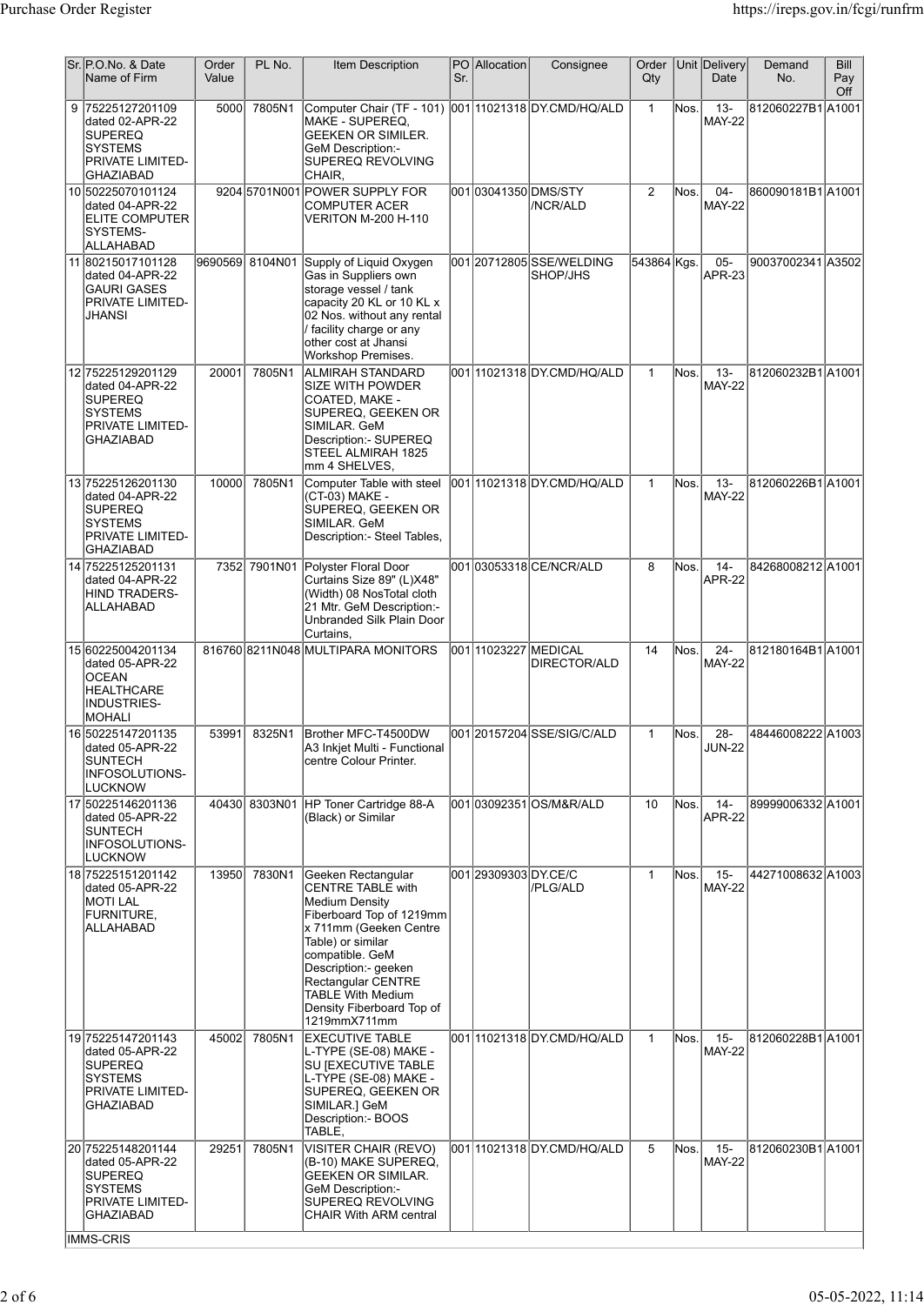| Sr. P.O.No. & Date<br>Name of Firm                                                                                                 | Order<br>Value | PL No.           | Item Description                                                                                                                                                                                                                                                                                                  | Sr. | PO Allocation        | Consignee                             | Order<br>Qty   |       | Unit Delivery<br>Date   | Demand<br>No.     | Bill<br>Pay<br>Off |
|------------------------------------------------------------------------------------------------------------------------------------|----------------|------------------|-------------------------------------------------------------------------------------------------------------------------------------------------------------------------------------------------------------------------------------------------------------------------------------------------------------------|-----|----------------------|---------------------------------------|----------------|-------|-------------------------|-------------------|--------------------|
| 21 75225152201145<br>dated 05-APR-22<br>MOTI LAL<br><b>FURNITURE.</b><br>ALLAHABAD                                                 | 16740          | 7830N2           | tilt.<br>Geeken two Shelves<br>Modular Compact Storage<br>Unit (Storage-8) or similar<br>compatible. GeM<br>Description:- geeken two<br>Shelves Modular Compact<br>Storage Unit,                                                                                                                                  |     | 001 29309303 DY.CE/C | /PLG/ALD                              | $\mathbf{1}$   | lNos. | $15 -$<br><b>MAY-22</b> | 44271008732 A1003 |                    |
| 22 20225001101151<br>dated 05-APR-22<br><b>BOMBARDIER</b><br><b>TRANSPORTATION</b><br><b>INDIA PRIVATE</b><br>LIMITED-<br>VADODARA | 1439966        | 25XXN1           | HALL EFFECT SPEED<br><b>SENSOR TYPE</b><br>3EYP401277R0001 [3 PIN<br>+5 PIN COUPLER] WITH<br>POLE WHEEL FOR<br>WAG-9/WAP-7 IGBT<br><b>BASED LOCO.MAKE-:</b><br>BOMBARDIER. firm's ofer:<br>Speed sensor cpl and<br>Tooth wheel ring 200 teeth<br>and part no is<br>3EYP401277R0001 and<br>3EYP400905P0001         |     |                      |                                       | 6              | Nos.  | $05 -$<br><b>APR-23</b> | 16822067721 A2504 |                    |
| 2360215001101170<br>dated 06-APR-22<br>AGROMACH<br><b>SPARES</b><br>CORPORATION-<br>MUMBAI                                         |                |                  | 1298000 6600N001 PORTA FILTER WITH<br>CONTAMINATION<br><b>MONITORING UNIT</b><br>HAVING 330 LPM<br><b>FILTERING CAPACITY</b><br>MAKE:REXROTH,HYDAC,<br>PLASSER or similar.                                                                                                                                        |     | 00131721403DSK/TT    | /CPOH/ALD                             | $\overline{2}$ | Nos.  | 06-<br><b>JUL-22</b>    | 940060047B0 A3001 |                    |
| 24 50215524101177<br>dated 07-APR-22<br>RT VISION<br><b>TECHNOLOGIES</b><br>PVT. LTD.-GAUTAM                                       |                | 3642731 5646N001 | Supply of main LED signal 001 29333303 SSE/Signal<br>lamps (RED Aspect) for<br>Main colour light Signal, as<br>per RDSO spec.<br>RDSO/SPN/199/2010 Rev                                                                                                                                                            |     |                      | /Works/IRP                            | 90             | lNos. | $07 -$<br><b>JUL-22</b> | 78524008391 A1006 |                    |
| BUDDHA NAGAR                                                                                                                       |                |                  | 1.1 or latest, 110V AC<br>retrofittable in existing CLS<br>housing and compatible<br>with AC LED ECR with<br>inbuilt current regulator.                                                                                                                                                                           |     |                      | 002 20167704 SSE/SIG/C/ALD            | 14             | Nos.  | $07 -$<br><b>JUL-22</b> | 48446005591 A1003 |                    |
|                                                                                                                                    |                |                  | 5646N002 Supply of main LED signal 003 29333303 SSE/Signal<br>lamps (YELLOW Aspect)<br>for Main colour light<br>Signal, as per RDSO spec.<br>RDSO/SPN/199/2010 Rev                                                                                                                                                |     |                      | /Works/IRP                            | 134            | Nos.  | $07 -$<br><b>JUL-22</b> | 78524008491 A1006 |                    |
|                                                                                                                                    |                |                  | 1.1 or latest, 110V AC<br>retrofittable in existing CLS<br>housing and compatible<br>with AC LED ECR with<br>inbuilt current regulator.                                                                                                                                                                           |     |                      | 004 20167704 SSE/SIG/C/ALD            | 20             | Nos.  | $07 -$<br><b>JUL-22</b> | 48446005491 A1003 |                    |
|                                                                                                                                    |                |                  | 5646N003 Supply of main LED signal 005 29333303 SSE/Signal<br>lamps (GREEN Aspect) for<br>Main colour light Signal, as<br>per RDSO spec.<br>RDSO/SPN/199/2010 Rev                                                                                                                                                 |     |                      | /Works/IRP                            | 121            | Nos.  | $07 -$<br><b>JUL-22</b> | 78524008291 A1006 |                    |
|                                                                                                                                    |                |                  | 1.1 or latest, 110V AC<br>retrofittable in existing CLS<br>housing and compatible<br>with AC LED ECR with<br>inbuilt current regulator.                                                                                                                                                                           |     |                      | 006 20167704 SSE/SIG/C/ALD            | 15             | Nos.  | $07 -$<br><b>JUL-22</b> | 48446005691 A1003 |                    |
| 25 50215524101178<br>dated 07-APR-22<br><b>POWER</b><br><b>TECHNOLOGIES</b><br>CORPORATION-<br>DEHRADUN                            |                |                  | 878510 5646N001 Supply of main LED signal 001 29333303 SSE/Signal<br>lamps (RED Aspect) for<br>Main colour light Signal, as<br>per RDSO spec.<br>RDSO/SPN/199/2010 Rev<br>1.1 or latest, 110V AC<br>retrofittable in existing CLS<br>housing and compatible<br>with AC LED ECR with<br>inbuilt current regulator. |     |                      | /Works/IRP                            | 26             | Nos.  | $07 -$<br><b>JUL-22</b> | 78524008391 A1006 |                    |
|                                                                                                                                    |                | 5646N002         | Supply of main LED signal<br>lamps (YELLOW Aspect)<br>for Main colour light<br>Signal, as per RDSO spec.<br>RDSO/SPN/199/2010 Rev<br>1.1 or latest, 110V AC<br>retrofittable in existing CLS<br>housing and compatible<br>with AC LED ECR with<br>inbuilt current regulator.                                      |     |                      | 002 29333303 SSE/Signal<br>/Works/IRP | 38             | Nos.  | $07 -$<br><b>JUL-22</b> | 78524008491 A1006 |                    |
| IMMS-CRIS                                                                                                                          |                |                  |                                                                                                                                                                                                                                                                                                                   |     |                      |                                       |                |       |                         |                   |                    |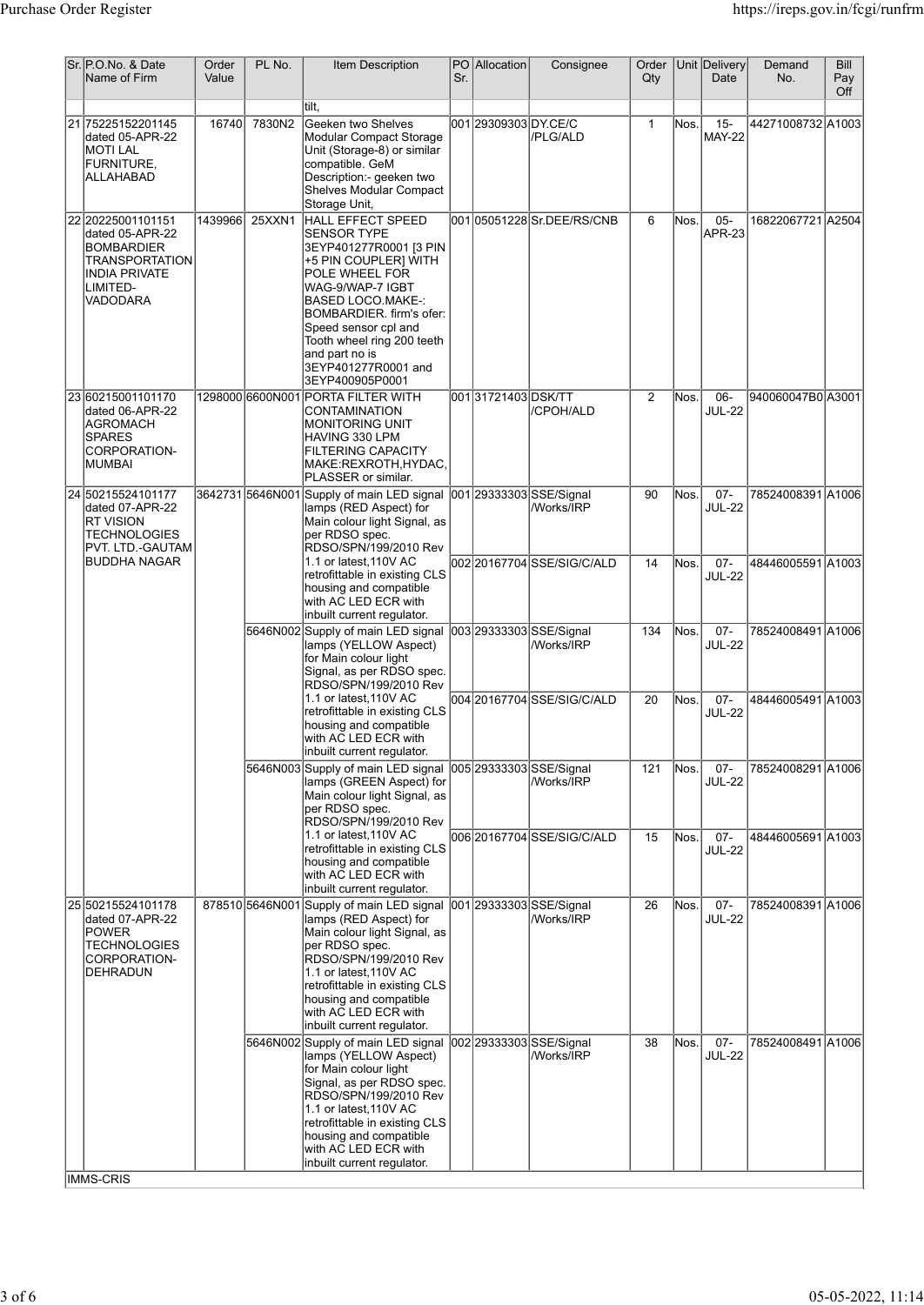| Sr. IP.O.No. & Date<br>Name of Firm                                                       | Order<br>Value | PL No.         | Item Description                                                                                                                                                                                                                                                                                                                                                                                                                                                                                                                                | Sr. | PO Allocation        | Consignee                             | Order<br>Qty |      | Unit Delivery<br>Date   | Demand<br>No.     | Bill<br>Pay |
|-------------------------------------------------------------------------------------------|----------------|----------------|-------------------------------------------------------------------------------------------------------------------------------------------------------------------------------------------------------------------------------------------------------------------------------------------------------------------------------------------------------------------------------------------------------------------------------------------------------------------------------------------------------------------------------------------------|-----|----------------------|---------------------------------------|--------------|------|-------------------------|-------------------|-------------|
|                                                                                           |                |                | 5646N003 Supply of main LED signal 003 29333303 SSE/Signal                                                                                                                                                                                                                                                                                                                                                                                                                                                                                      |     |                      |                                       | 34           | Nos. | $07 -$                  | 78524008291 A1006 | Off         |
|                                                                                           |                |                | lamps (GREEN Aspect) for<br>Main colour light Signal, as<br>per RDSO spec.<br>RDSO/SPN/199/2010 Rev<br>1.1 or latest, 110V AC<br>retrofittable in existing CLS<br>housing and compatible<br>with AC LED ECR with<br>inbuilt current regulator.                                                                                                                                                                                                                                                                                                  |     |                      | /Works/IRP                            |              |      | <b>JUL-22</b>           |                   |             |
| 26 50225149201179<br>dated 07-APR-22                                                      | 70403          | 8340N1         | HP Printer - Colour<br>Laserjet Pro M454dw,                                                                                                                                                                                                                                                                                                                                                                                                                                                                                                     |     |                      | l001 l03011350 lADGM/ALD              | $\mathbf{1}$ | Nos. | $19 -$<br><b>APR-22</b> | 80512014242 A1001 |             |
| SUNTECH<br>INFOSOLUTIONS-<br>LUCKNOW                                                      |                |                | Cartridge Technology<br>-Composite<br>Cartridge, Printing<br>Technology-Laser, Type of<br>Printin-Colour, Paper Size<br>A4, Print Speed per minute<br>as per ISO/IEC 24734 in<br>(A4) Size - Mono27, Print<br>Speed per minute as per<br>ISO/IEC 24734 in (A4) -<br>Color27, Resolution<br>(Dpi)600x600, Memory<br>(MB) 512, Processor<br>Speed 1.2 GHz, Duplexing<br>Feature-Yes, Duplex Print<br>Speed (IPM) 24, Network<br>Connectivity Yes, Wireless<br>Connectivity Yes, USB<br>Port Yes, Or similar, On<br>site OEM warranty- 3<br>Years. |     |                      |                                       |              |      |                         |                   |             |
| 27 50225148201180<br>dated 07-APR-22<br>GK<br><b>ENTERPRISES-</b><br>LUCKNOW              |                | 57129 5701N01  | HP LaserJet Pro MFP<br>M30a Printer with 3 year<br>warranty or similar.                                                                                                                                                                                                                                                                                                                                                                                                                                                                         |     | 001 03041350 DMS/STY | /NCR/ALD                              | 3            | Nos. | 03-<br><b>JUL-22</b>    | 86009014981 A1001 |             |
| 28 75225142201233<br>dated 12-APR-22<br><b>HEAVEN</b><br><b>ENTERPRISES-</b><br>ALLAHABAD | 5890           | 8690N1         | Wooden Executive Coat<br>Stand (Unbranded<br><b>Emporium Products For</b><br>Private Entity NA) Or<br>Similar. GeM Description:-<br>Unbranded Emporium<br><b>Products For Private</b><br>Entity,                                                                                                                                                                                                                                                                                                                                                |     |                      | 001 12011528 INSPECTOR/RPF<br>/C/STOR | $\mathbf{1}$ | Nos. | $15 -$<br><b>APR-22</b> | 80901020132 A1001 |             |
| 29 75225130201234<br>dated 12-APR-22<br><b>B S TRADERS.</b><br>PRAYAGRAJ                  |                | 4594 5701N01   | UPS Battery-12V 18AH<br>(02 no) GeM Description:-<br><b>EXIDE TECHNOLOGIES</b><br>12.0 Volt Volt Lead Acid<br> Battery,                                                                                                                                                                                                                                                                                                                                                                                                                         |     |                      | 00103011051 ADGM/ALD                  | 2            | Nos. | $22 -$<br><b>APR-22</b> | 80512011912 A1001 |             |
| 30 75225102201235<br>dated 12-APR-22<br><b>MOTILAL</b><br>FURNITURE,<br> ALLAHABAD        | 19000          | 7830N2         | Stellar Wooden Book Case 001 29309303 DY.CE/C<br>made up of Other wood<br>and 4 shelves (Stellar<br>EVP-6042) or similar<br>compatible. GeM<br>Description:- WOODEN<br><b>BOOK CASE,</b>                                                                                                                                                                                                                                                                                                                                                        |     |                      | /PLG/ALD                              | $\mathbf{1}$ | Nos. | $21 -$<br><b>MAY-22</b> | 44271008332 A1003 |             |
| 31 70225003201250<br>dated 18-APR-22<br><b>DELITE KOM</b><br>LIMITED, NEW<br>DELHI        |                | 149000 7831N01 | <b>Office Table Make Delite</b><br>Kom Steel Table Model<br>DK-201B or Similar                                                                                                                                                                                                                                                                                                                                                                                                                                                                  |     |                      | 00103061018SSE/MECH<br>/HQ/ALD        | 10           | Nos. | $28 -$<br><b>MAY-22</b> | 82077010342 A1001 |             |
| 32 80225010101263<br>dated 18-APR-22<br>LABORATORY<br>HOUSE-<br>ALLAHABAD                 | 1120000        | 8240N1         | <b>TRUENAT COVID-19</b><br><b>DUPLEX RT-PCR KITS</b><br>CAT NO.601430050 make:<br>MOLBIO                                                                                                                                                                                                                                                                                                                                                                                                                                                        |     | 001 11023128 MEDICAL | <b>DIRECTOR/ALD</b>                   | 1000         | Nos. | $18 -$<br><b>MAY-22</b> | 81218017922 A1001 |             |
| 33 75225149101276<br>dated 19-APR-22<br><b>MOON</b><br><b>ENTERPRISES-</b><br>ALLAHABAD   |                | 14960 7879N01  | Partition for prevention &<br>safety from corona virus<br>made of Acrylic sheet 5.8<br>mm in size 80" x 36"(front),<br>sides 24" x36" and width<br>30" x 36" stands cutting<br>from lases finished with<br>grinding and polish.(GST<br>Inclusive)                                                                                                                                                                                                                                                                                               |     | 001 20712805 DMS/STY | /NCR/ALD                              | $\mathbf{1}$ | Nos. | $26 -$<br><b>APR-22</b> | 86009018722 A1001 |             |
| 34 75225150101277<br>dated 19-APR-22<br>PAYAL ART-<br>ALLAHABAD                           | 26900          | 8380N1         | Backing Sheet With Single 001 20712805 SPO/NCR/ALD<br>Color Printing as per<br>Sample. Sample can be<br>seen in the LP Section of<br>PCMM Office. Accepted                                                                                                                                                                                                                                                                                                                                                                                      |     |                      |                                       | 10000 Nos.   |      | 09-<br><b>MAY-22</b>    | 80524023232 A1001 |             |
| <b>IMMS-CRIS</b>                                                                          |                |                |                                                                                                                                                                                                                                                                                                                                                                                                                                                                                                                                                 |     |                      |                                       |              |      |                         |                   |             |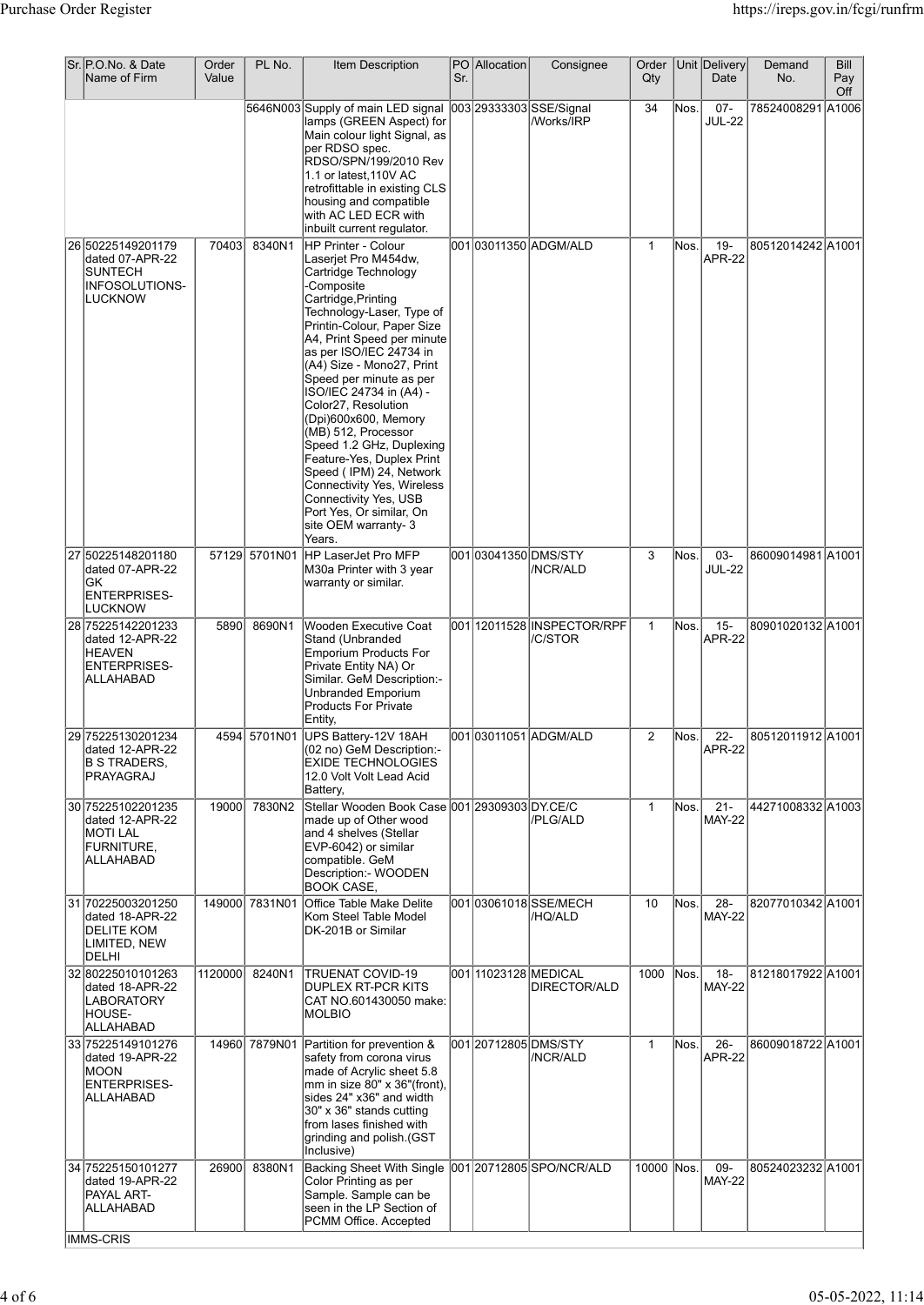| Sr. IP.O.No. & Date<br>Name of Firm                                                             | Order<br>Value | PL No.         | Item Description                                                                                                                                                                                                                                                                                                                                                                                                                           | Sr. | PO Allocation        | Consignee                       | Order<br>Qty |       | Unit Delivery<br>Date   | Demand<br>No.     | <b>Bill</b><br>Pay<br>Off |
|-------------------------------------------------------------------------------------------------|----------------|----------------|--------------------------------------------------------------------------------------------------------------------------------------------------------------------------------------------------------------------------------------------------------------------------------------------------------------------------------------------------------------------------------------------------------------------------------------------|-----|----------------------|---------------------------------|--------------|-------|-------------------------|-------------------|---------------------------|
| 35 80225011101292<br>dated 20-APR-22<br><b>AYUSH PRINTERS</b><br>AND<br>COMPUTERS-<br>ALLAHABAD |                | 177800 8303N01 | offer: As per sample<br><b>PRINTING AND SUPPLY</b><br>OF SYSTEM MAP AND<br><b>GLAZE FOLDER OF NCR</b><br>IN A-1 SIZE & A-4 SIZE<br>AS PER SPECIFICATION<br>ATTACHE.                                                                                                                                                                                                                                                                        |     | 001 20712205 JE/DRG  | /IT/NCR/ALD                     | $\mathbf{1}$ | Set   | $20 -$<br><b>MAY-22</b> | 84323011132 A1001 |                           |
|                                                                                                 |                | 8304N01        | Designing and Printing of<br>system map booklet with<br>Multi-Color Printing, No. Of<br>Pages-23 (including Cover<br>Pages), size 58cm X<br>23.5cm in 220 GSM (18<br>Pages in 220 GSM & 3<br>Pages in 300 GSM)<br>Glossy paper with<br>lamination of each pages,<br>spiral banding, good<br>quality hard bound book<br>along with indexing facility.<br>(2). Sample of booklet can<br>be seen in P&D cell of HQ<br>Engineering Department. |     | l002 20712205 JE/DRG | /IT/NCR/ALD                     | 200          | Nos.  | $20 -$<br><b>MAY-22</b> | 84323011232 A1001 |                           |
| 36 75225156101300<br>dated 21-APR-22<br>HIND TRADERS-<br>ALLAHABAD                              | 32800          | 8390N1         | Metal Medal for Railway<br>Week award, Alloy Metal<br>Bright Golden Polish size<br>2.25 % with 4201 D with<br>Silver Ribbon Printed with<br>NCR/HQ. Make Model as<br>per sample.(Sample can<br>be seen at PCMM Office)<br>Accepted offer: As per<br>sample                                                                                                                                                                                 |     |                      | 00120712805SPO/NCR/ALD          | 160          | ĪNos. | 06-<br><b>MAY-22</b>    | 80524024142 A1001 |                           |
| 37 75225157101301<br>dated 21-APR-22<br>HIND TRADERS-<br>ALLAHABAD                              | 43510          | 8390N1         | Certificate Folder Size<br>12.5x 9.75 inch book Size<br>with board cover with<br>brown Colour and Top<br>cover with printing and<br>monogram in name slip<br>behind side. Make Model<br>as per sample.(Sample<br>can be seen at PCMM<br>Office) Accepted offer: As<br>per sample                                                                                                                                                           |     |                      | 001 20712805 SPO/NCR/ALD        | 190          | Nos.  | 06-<br><b>MAY-22</b>    | 80524024242 A1001 |                           |
| 38 75225175201302<br>dated 21-APR-22<br>HIND TRADERS-<br>ALLAHABAD                              |                | 14868 7904N01  | Polyester Floral window<br>Curtains size 86" (Length)<br>x 48" (Width)GeM<br>Description:-Unbranded<br>Polyster Floral Door<br>Curtains,                                                                                                                                                                                                                                                                                                   |     |                      | 001 03053318 CE/NCR/ALD         | 28           | Nos.  | $04 -$<br><b>MAY-22</b> | 84268009212 A1001 |                           |
| 39 20215017101333<br>dated 26-APR-22<br>VTL<br>ELECTRONICS<br>LIMITED-KOLKATA                   | 896800         | 25NS01         | Microprocessor based<br>Speedometer cum<br>Recorder & Monitoring<br>System (ESMON) for<br>conventional Tap changer<br>Electric Locomotives,<br>RDSO specification No.<br><b>ELRS/SPEC</b><br>/SPM/0002(Rev.4) issued<br>on 17.07.2018 with latest<br>amendment with all<br>accessories, Make-Self                                                                                                                                          |     |                      | 001 20712205 SR.DEE/TRS/JHS     | 4            | Nos.  | $27 -$<br><b>JUL-22</b> | 036717944         | A2503                     |
| 40 75225173201335<br>dated 26-APR-22<br><b>MOTILAL</b><br>FURNITURE,<br>ALLAHABAD               | 10935          | 7810N05        | Computer chair, revolving<br>with arm central tilt make<br>Godrej, Durian & Geeken<br>GeM Description:- geeken<br><b>REVOLVING CHAIR With</b><br>ARM central tilt,                                                                                                                                                                                                                                                                         |     |                      | 001 03071328 CEE/NCR<br>/HQ/ALD | $\mathbf{1}$ | Nos.  | 03-<br><b>JUN-22</b>    | 87506008242 A1001 |                           |
| 41 75225169201336<br>dated 26-APR-22<br><b>MOTI LAL</b><br>FURNITURE,<br>ALLAHABAD              |                |                | 22800 7810 N003 High back Executive chair<br>(Cushioned), Make-<br>Godrej, Durian or Geeken<br>(specification- attached).<br>GeM Description:- geeken<br><b>REVOLVING CHAIR With</b><br>ARM knee tilt synchronic,                                                                                                                                                                                                                          |     |                      | 00103071328 CEE/NCR<br>/HQ/ALD  | $\mathbf{1}$ | lNos. | 03-<br><b>JUN-22</b>    | 87506007942 A1001 |                           |
| 42 75225172201337<br>dated 26-APR-22<br><b>MOTI LAL</b><br>FURNITURE,<br>ALLAHABAD              |                | 13900 7810N04  | Computer Table 1200mm x 001 03071328 CEE/NCR<br>610mm (LxD) x height 760<br>mm executive computer<br>table. GeM Description:-<br>geeken 1200 millimeter X<br>610 millimeter (mm LxD)<br>Executive Computer Table,                                                                                                                                                                                                                          |     |                      | /HQ/ALD                         | $\mathbf{1}$ | Nos.  | 03-<br><b>JUN-22</b>    | 87506008142 A1001 |                           |
| <b>IMMS-CRIS</b>                                                                                |                |                |                                                                                                                                                                                                                                                                                                                                                                                                                                            |     |                      |                                 |              |       |                         |                   |                           |